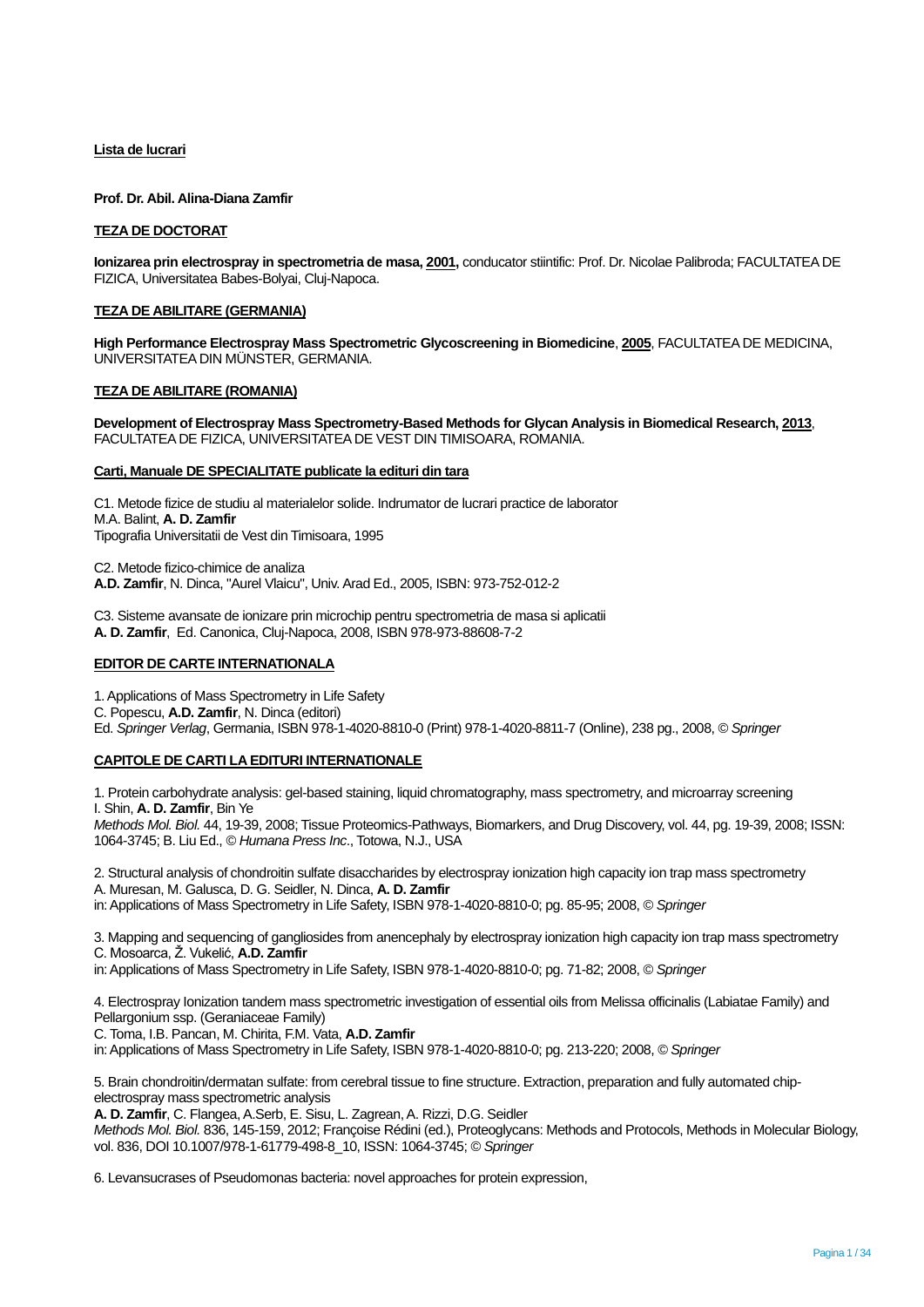assay of enzymes, fructooligosaccharides and heterooligofructans

T. Alamae,T. Visnapuu, K. Mardo, A. Mae, **A. D. Zamfir**

*Carbohydr. Chem.* 38, 176–191, 2012, edited by Amelia Pilar Rauter, Thisbe Lindhorst; ISBN: 978-1-84973-439-4 ©*The Royal Society of Chemistry, UK* 

7. Separation and identification of glycoforms by capillary electrophoresis with electrospray ionization mass spectrometric detection **A. D. Zamfir**, C. Flangea, A.Serb, A.-M. Zagrean, A. Rizzi, E. Sisu

*Methods Mol. Biol.* 951, 145-169, 2013; Jennifer J. Kohler and Steven M. Patrie (eds.), Mass Spectrometry of Glycoproteins: Methods and Protocols, Methods in Molecular Biology, vol. 951, DOI 10.1007/978-1-62703-146-2\_11, ISSN: 1064-3745, © *Springer*.

8. Nanochips for mass spectrometry and applications in biomedical research.

#### **A.D. Zamfir**

in: Research Horizons of Nanosystems: Structure, Properties and Interactions, 2014, 386-443, ISBN: 978-1926895-90-1 ©*Apple Academics Press*, Ontario-New Jersey, Canada-USA

9.Nanofluidics-based mass spectrometry. Applications for biomarker discovery in lysosomal storage diseases. M Sarbu, **A.D. Zamfir**

in: Nanoparticles: Promises and Risks, 2015, 137-165, ISBN: 978-3-319-11727-0 © *Springer*

10. Sustainable nanosystem development for mass spectrometry. Applications in proteomics and glycomics

L. Popescu, A.C. Robu, **A.D. Zamfir**

în: Sustainable Nanosystems Development, Properties and Applications, 2016, 535-568, ISSN: 2327-5448 © *IGI Global*, Hershey, PA, USA

11. Microfluidics-mass spectrometry of protein-carbohydrate interactions: applications to the development of therapeutics and biomarker discovery.

### **A.D. Zamfir**

*Methods Mol. Biol.* 1647, 109-128, 2017; Lazar I., Kontoyianni M., Lazar A*.* (eds) Proteomics for Drug Discovery. Methods in Molecular Biology, vol 1647. DOI: 10.1007/978-1-4939-7201-2\_7, ISSN: 1064-3745 © *Humana Press*, New York, NY

12. Mass spectrometry for cancer biomarker discovery

Albulescu R., Petrescu A.J., Sarbu M., Grigore A., Ica R., Munteanu C.V.A., Albulescu A., Militaru I. V, **A.D**. **Zamfir,** Petrescu S., Tanase C.

*IntechOpen,* 2019 DOI: 10.5772/intechopen.85609

13. **A. D. Zamfir**, R. Ica, M. Sarbu, Liquid-phase separation methods hyphenated to electrospray ionization mass spectrometry for structural analysis of chondroitin/dermatan sulfate (book chapter. In: Carbohydrate Analysis by Modern Liquid Phase Separation Techniques, © Elsevier, Ed. Ziad. El Rassi, Oklahoma, Stillwater, USA)- sub tipar

14. M. Sarbu, **A. D. Zamfir**, Modern techniques for separation, mass spectrometric detection and characterization of glycolipids (book chapter. In: Carbohydrate Analysis by Modern Liquid Phase Separation Techniques, © Elsevier, Ed. Ziad. El Rassi, Oklahoma, Stillwater, USA)- sub tipar

15. **A. D. Zamfir** Capillary Zone Electrophoresis-Electrospray Ionization Tandem Mass Spectrometry for Total Analysis of Chondroitin/Dermatan Sulfate Oligosaccharides (in: Methods in Molecular Biology, Ed. Christian Neusüss, Aalen, Germany © Springer)-sub tipar

### **ARTICOLE** *IN EXTENSO* **PUBLICATE IN REVISTE INDEXATE ISI CU FACTOR DE IMPACT** *( #autor corespondent)*

1. Capillary electrophoresis and off-line CE/ESI-QTOF tandem MS of carbohydrates **A.D. Zamfir**, S. König, J. Althoff, J. Peter-Katalinic *J. Chromatogr. A* 895, 291-299, 2000 **IF 2.793**

2. Glycoscreening by sheathless on-line capillary electrophoresis/electrospray quadrupole time-of flight tandem mass spectrometry **A.D. Zamfir**, J. Peter-Katalinic *Electrophoresis* 22, 2448-2457, 2001 **IF 4.282**

3. A capillary electrophoresis and off-line capillary electrophoresis/electrospray ionization quadrupole time-of-flight tandem mass spectrometry approach for ganglioside analysis **A.D. Zamfir**, Ž. Vukelic, J. Peter-Katalinić *Electrophoresis* 23, 2894-2903, 2002 **IF 4.325**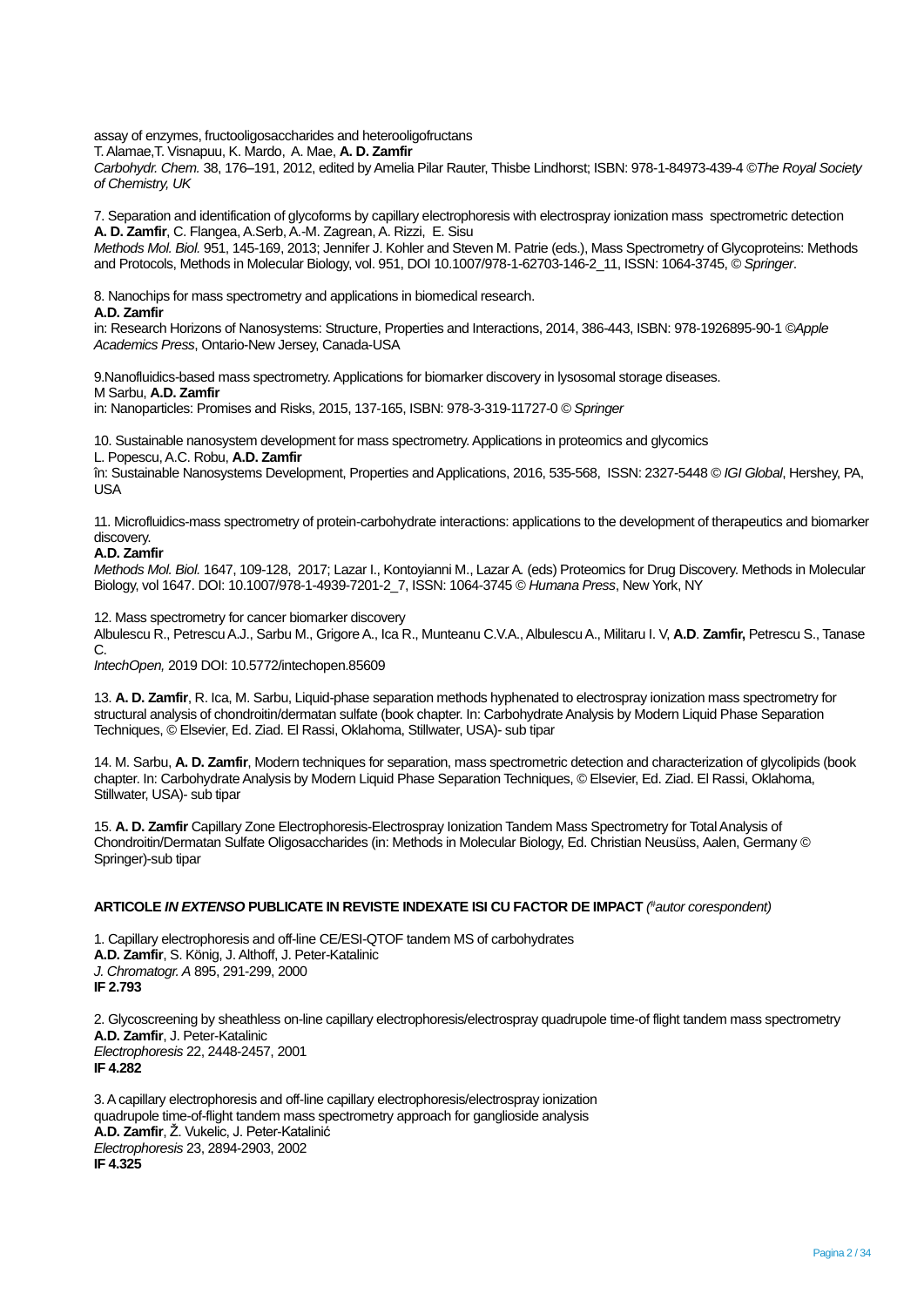4. Structural characterization of chondroitin/dermatan sulfate oligosaccharides from bovine aorta by capillary electrophoresis and electrospray ionization quadrupole time-of-flight tandem mass spectrometry **A. D. Zamfir**, D. Seidler, H. Kresse, J. Peter-Katalinic *Rapid Commun. Mass Spectrom*. 16, 2015-2024, 2002 **IF 2.372**

5. Characterization of peptides by capillary zone electrophoresis and electrospray ionization quadrupole time-of-flight tandem mass spectrometry

L. Bindila, **A.D. Zamfir**, J. Peter-Katalinic *J. Sep. Science* 15, 1101-1111, 2002 **IF 1.591**

6. Glucosylsulfones. Valuable syntons in obtaining C,O-glycosides E. Sisu, V. Rusu, I. Sisu, **A.D. Zamfir**, J. Peter-Katalinic, C. Csunderlik *Revista de Chimie* 53, 779-781, 2002 **IF 0.281**

7. The synthesis of lactose block - a valuable synton in glycosphingolipids synthesis E. Sisu, I. Sisu, **A.D. Zamfir**, N. Dinca, C. Csunderlik, V. Rusu, J. Peter-Katalinić *Revista de Chimie* 53, 648-651 2002 **IF 0.281**

8. Structural investigation of chondroitin/dermatan sulfate oligosaccharides from human skin fibroblast decorin **A.D. Zamfir**, D. Seidler, H. Kresse, J. Peter-Katalinic *Glycobiology* 11, 733-742, 2003 **IF 3.490**

9. Sialylation analysis of O-glycosylated sialylated peptides from urine of patients suffering from Schindler's disease by Fourier transform ion cyclotron resonance mass spectrometry and sustained off-resonance irradiation collision-induced dissociation M. Froesch, L. Bindila, **A.D. Zamfir**, J. Peter-Katalinić *Rapid Commun. Mass Spectrom*. 17, 2822-2832, 2003 **IF 2.789**

10. New glycosyl derivatives of 5-substituted-3-mercapto-1,2,4-triazole E. Sisu , A. Lascu, V. Bercean, M.T. Caproiu, **A.D. Zamfir**, I. Sisu, C. Neanu, C. Csunderlik, V. Rusu, J. Peter-Katalinić *Revista de Chimie* 54, 181-183, 2003 **IF 0.281**

11. Fully automated chip-based mass spectrometry for complex carbohydrate system analysis **A.D. Zamfir**, S. Vakhrushev , A. Sterling, H. Niebel, M. Allen, J. Peter-Katalinić *Anal. Chem*. 76, 2046-2054, 2004 **IF 5.450**

12. On-line sheathless capillary electrophoresis/nanoelectrospray ionization-tandem mass spectrometry for the analysis of glycosaminoglycan oligosaccharides **A.D. Zamfir**, D. Seidler, E. Schonherr, H. Kresse, J. Peter-Katalinić *Electrophoresis* 25, 2010-2016, 2004 **IF 3.743**

13. Fully automated chip-based nanoelectrospray tandem mass spectrometry of gangliosides from human cerebellum **A.D. Zamfir**, Z. Vukelic, L. Bindila, R. Almeida, A. Sterling, M. Allen, J. Peter-Katalinić *J. American Soc. Mass Spectrom*. 15, 1649-1657, 2004 **IF 3.760**

14. Off-line capillary electrophoresis/fully automated chip-based electrospray ionization quadrupole time-of-flight mass spectrometry and tandem mass spectrometry for glycoconjugate analysis L. Bindila, R. Almeida,A. Sterling, M. Allen, J. Peter-Katalinić, **A.D. Zamfir***# J. Mass Spectrom*. 39, 1190-1201, 2004 **IF 3.056**

15. Coupling of fully automated chip electrospray to Fourier transform ion cyclotron resonance mass spectrometry for high-performance glycoscreening and sequencing M. Froesch, L. Bindila, G. Baykut, M. Allen, J. Peter-Katalinić, **A.D. Zamfir***# Rapid Commun. Mass Spectrom*.18, 3084-3092, 2004 **IF 2.750**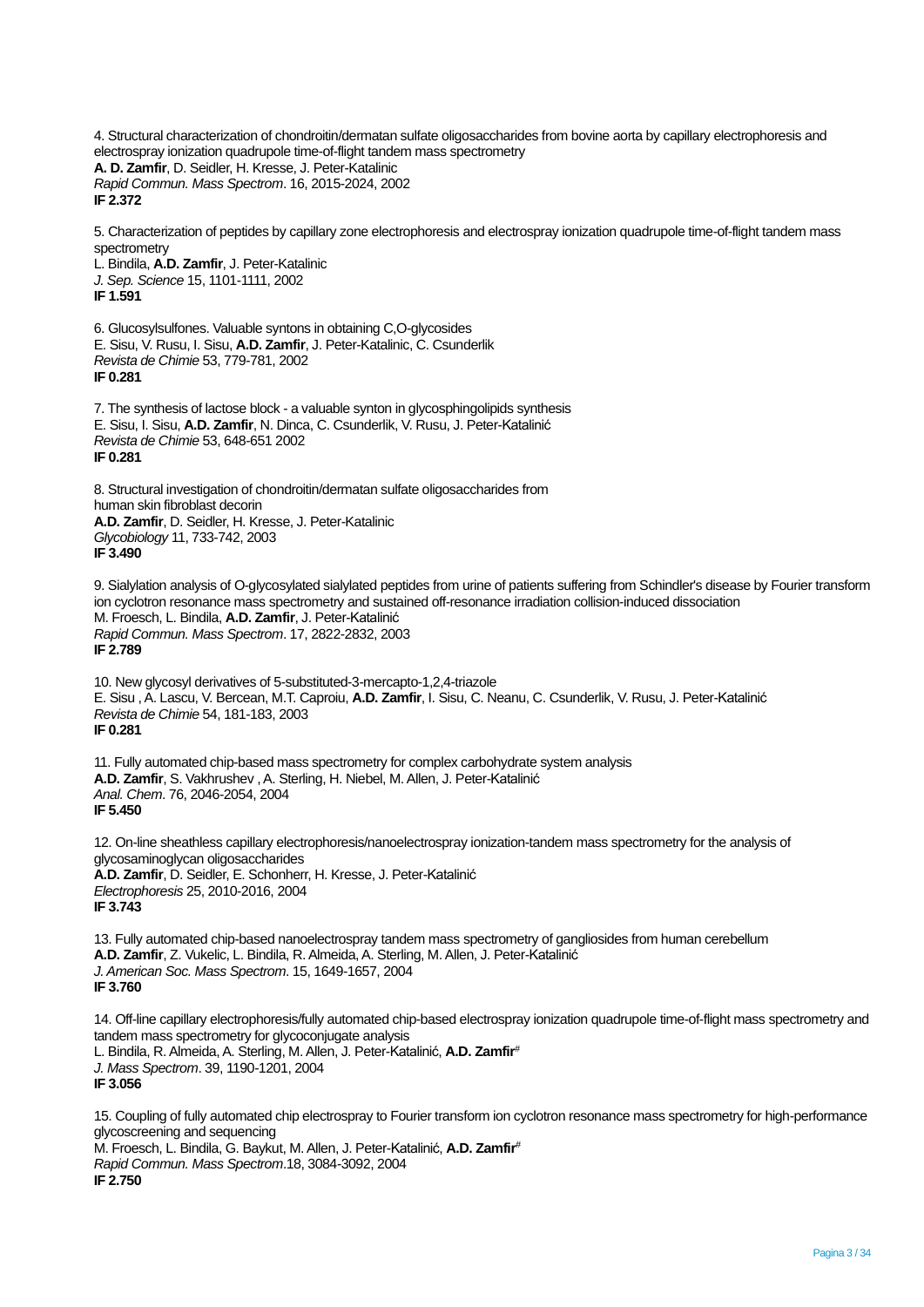16. A thin chip microsprayer system coupled to Fourier transform ion cyclotron resonance mass spectrometry for glycopeptide screening L. Bindila, M. Froesch, N. Lion, Ž. Vukelic, J. Rossier, H. Girault, J. Peter-Katalinić, **A.D. Zamfir***# Rapid Commun. Mass Spectrom*.18, 2913-2920, 2004 **IF 2.750** 17. 0,2An cross-ring cleavage as a general diagnostic tool for glycan assignment in glycoconjugate mixtures S. Y. Vakhrushev, **A.D. Zamfir**, J. Peter-Katalinić *J. American Soc. Mass Spectrom*. 15, 1863-1868, 2004 **IF 3.760** 18. Capillary electrophoresis-mass spectrometry for glycoscreening in biomedical research **A.D. Zamfir**, J. Peter-Katalinić *Electrophoresis* 25, 1949-1963, 2004 **IF 3.743** 19. Chip electrospray mass spectrometry for carbohydrate analysis **A.D. Zamfir**, L. Bindila, N. Lion, M. Allen, H. H. Girault, J. Peter-Katalinic, *Electrophoresis* 26, 3650-3673, 2005 **IF 3.850** 20. Screening and sequencing of complex sialylated and sulfated glycosphingolipid mixtures by negative ion electrospray Fourier transform ion cyclotron resonance mass spectrometry Ž. Vukelic\*, **A.D. Zamfir** \*, L. Bindila, M. Froesch, S. Usuki, R.Yu, J. Peter-Katalinić \*equal contribution *J. American Soc. Mass Spectrom*. 16, 571-580, 2005 **IF 3.625** 21. Thin chip microsprayer system coupled to quadrupole time-of-flight mass spectrometer for glycoconjugate analysis **A.D. Zamfir**, N. Lion, Ž. Vukelic, L. Bindila, J. Rossier, H.Girault, J.Peter-Kataliniĉ *Lab. Chip* 5, 298-307, 2005 **IF 5.265** 22. Sheathless reverse polarity capillary electrophoresis/electrospray mass spectrometry for the analysis of underivatized glycans L. Bindila, J. Peter-Katalinić, **A.D. Zamfir***# Electrophoresis* 26, 1488-1499, 2005 **IF 3.850** 23. Determination of Mammillaria gracillis *N*-glycan patterns by ESI Q-TOF mass spectrometry B. Balen, **A.D. Zamfir**, S. Vakhrushev, M. Krsnik-Rasol, J. Peter-Katalinić *Croat. Chem. Acta* 78, 463-477, 2005 **IF 0.936** 24. Electrospray ionization quadrupole time-of-flight tandem mass spectrometric analysis of hexamethilene diamine-modified maltodextrin and dextran E. Sisu, Wouter T.E. Bosker, Wilhem Norde, Teddy M. Slaghek, Jan W. Timmermans, J. Peter-Katalinić, M. A. Cohen-Stuart, **A.D. Zamfir***# Rapid. Commun. Mass Spectrom*. 20, 209-218, 2006 **IF 2.680** 25. Glycoproteomic survey of Mammillaria gracillis tissues grown in vitro B. Balen, M. Krsnik-Rasol, **A.D. Zamfir**, J. Milosevic, S.Y. Vakhrushev, J. Peter-Katalinić *J. Proteome Res*. 5, 1658-1666, 2006 **IF 5.030** 26. Analysis of human hippocampus gangliosides by fully-automated chip-based nanoelectrospray tandem mass spectrometry Z.Vukelic, M.Zarei, J.Peter-Katalinić, **A.D. Zamfir***# J. Chromatogr. A*. 1130, 238-245, 2006 **IF 3.554** 27. Copper-coated microsprayer interface for on-line sheathless capillary electrophoresis electrospray mass spectrometry of carbohydrates **A.D. Zamfir**, N. Dinca, E.Sisu, J.Peter-Katalinić *J. Sep. Science* 29, 414-422, 2006

**IF 2.535**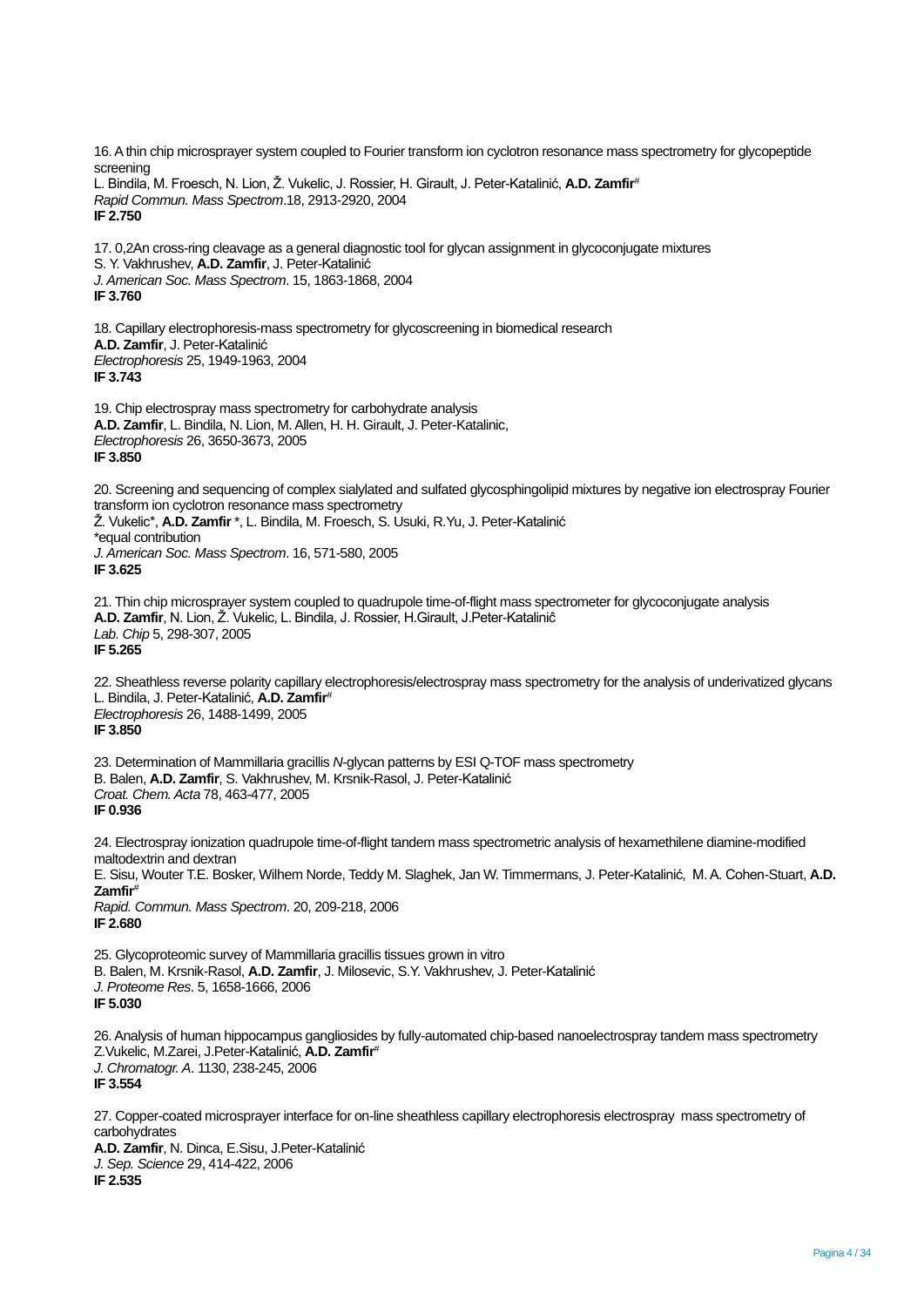28. Identification of a high-affinity-binding oligosaccharide by (+) nanoelectrospray quadrupole time-of-flight tandem mass spectrometry of a noncovalent enzyme-ligand complex F.H. Cederkvist\*, **A.D. Zamfir**\*, S.Bahrke, V.G. Eijsink, M.Sorlie, J.Peter-Katalinić, M.G. Peter; \*equal contribution *Angew. Chem. Int. Ed. Engl*. 45, 2429-34, 2006 **IF 10.232**

29. Human gliosarcoma-associated ganglioside composition is complex and highly distinctive as evidenced by high-performance mass spectrometric determination and structural characterization Ž. Vukelić, S. Kalanj Bognar, M.Froesch, L. Bindila, B. Radić, M. Allen, J. Peter-Katalinić, **A.D. Zamfir***# Glycobiology* 17, 504-515, 2007 **IF 3.886**

30. Galactosaminoglycan function and oligosaccharide structure determination D. G. Seidler, J. Peter-Katalinić, **A.D. Zamfir***# Scient. World J.* 19, 233-241, 2007 **IF 0.877**

31. Recent advances in sheathless interfacing of capillary electrophoresis and electrospray ionization mass spectrometry **A. D. Zamfir** *J. Chromatogr. A* 1159, 2–13, 2007 **IF 3.641**

32. Analysis of oversulfation in a dermatan sulfate oligosaccharide fraction from bovine aorta by nanoelectrospray ionization quadrupole time-of-flight and Fourier-transform ion cyclotron resonance mass spectrometry M.Morman\*, **A. D. Zamfir**\*, D.G.Seidler, H.Kresse, J.Peter-Katalinić; \*equal contribution *J. American. Soc. Mass Spectrom*. 18, 179-187, 2007 **IF 3.664**

33. Synthesis and characterization of some new 2-hydroxy-N-(3-trifluoromethyl-phenyl)-benzamide derivatives I. Ienascu, A.X. Lupea, I. Popescu, S. Tomas, **A.D**. **Zamfir** *Revista de Chimie* 59, 56-59, 2008 **IF 0.389**

34. Synthesis and characterization of some new 2-hydroxy-N-(2-trifluoromethyl-phenyl)-benzamide derivatives I. Ienascu, A.X. Lupea, I. Popescu, C. Mosoarca, **A.D**. **Zamfir** *Rev. Roum. Chem*. 53, 273-276, 2008 **IF 0.284**

35. Enhanced electrospray ionization Fourier transform ion cyclotron resonance mass spectrometry of long-chain polysaccharides I. Perdivara, E. Sisu, I. Sisu, N. Dinca, K.B. Tomer, M. Przybylski, **A.D. Zamfir***# Rapid Commun. Mass Spectrom*. 22, 773-782, 2008 **IF 2.772**

36. Coupling of fully automated chip-based electrospray ionization to high capacity ion trap mass spectrometer for ganglioside analysis R. Almeida, C. Mosoarca, M. Chirita, V. Udrescu, N. Dinca, Ž. Vukelić, M. Allen, **A. D. Zamfir***# Anal. Biochem*. 378, 43–52, 2008 **IF 3.088**

37. Glycosylation analysis of glycoproteins and proteoglycans using CE–MS strategies S. Amon, **A.D. Zamfir**, A. Rizzi *Electrophoresis*, 29, 2485-2507, 2008 **IF 3.509**

38. C. Toma, I. B. Pancan, M. Chirita, **A. D. Zamfir***#* Electrospray ionization tandem mass spectrometric investigation of Melissa officinalis oil *Farmacia* 1, 510-517, 2008 **IF 0.064**

39. Synthesis and structural characterization of amino-functionalized polysaccharides I. Sisu, V. Udrescu, C. Flangea, S. Tudor, N. Dinca, L. Rusnac, **A.D. Zamfir***#* , E.Sisu *Cent. Eur. J. Chem.* 7, 66-73, 2009 **IF 1.065**

40. Fully automated chip-based negative mode nanoelectrospray mass spectrometry of fructooligosaccharides produced by heterologously expressed levansucrase from *Pseudomonas syringae* pv. tomato DC3000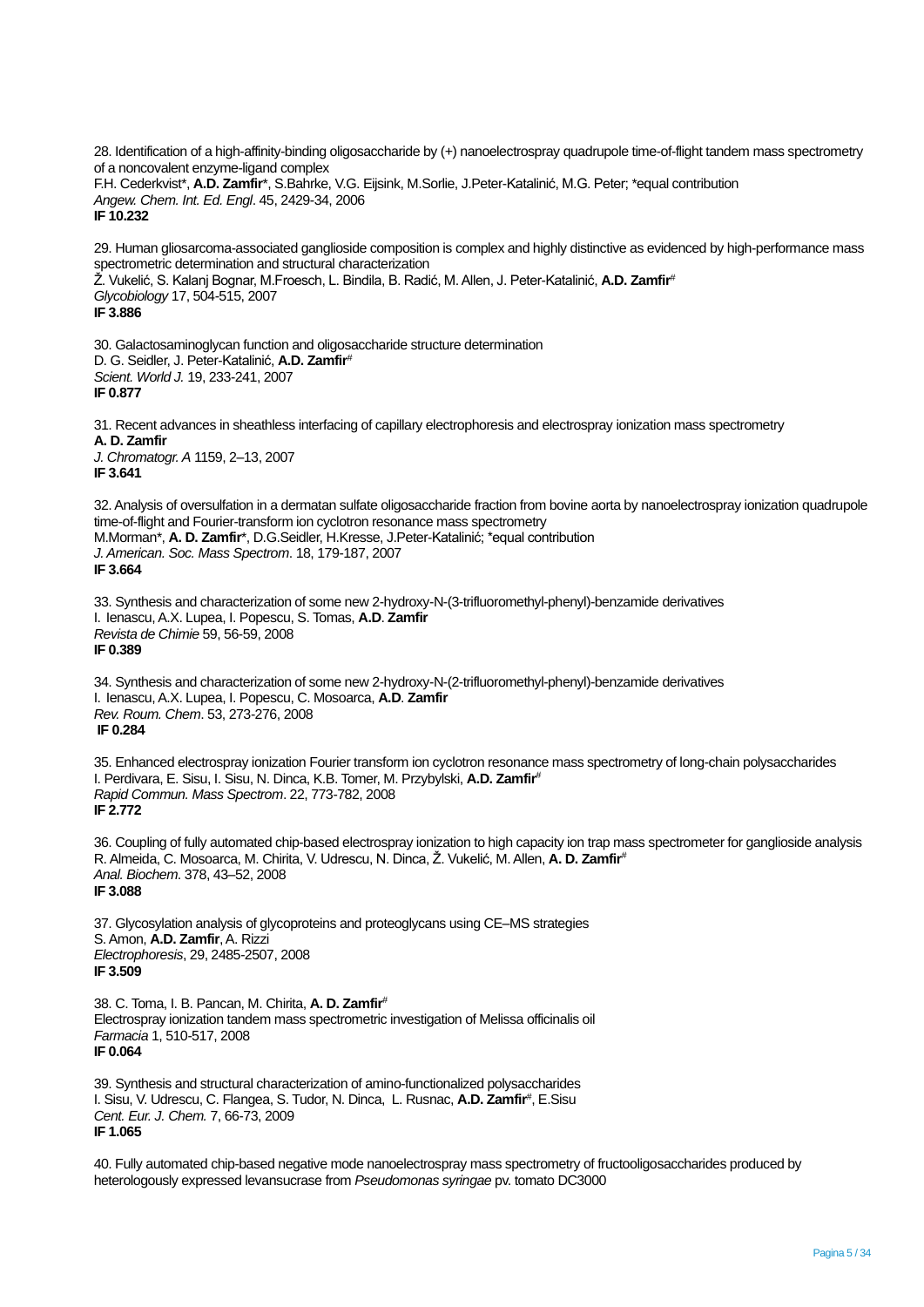T.Visnapuu, **A. D. Zamfir**, C. Mosoarca, M. D. Stanescu, T.Alamäe *Rapid Commun. Mass Spectrom*. 23, 1337–1346, 2009 **IF 2.695**

41. Analysis of novel over- and undersulfated glycosaminoglycan sequences by enzyme cleavage and multiple stage mass spectrometry **A.D. Zamfir**, C. Flangea, A. Serb, E.Sisu, N. Dinca, P. Bruckner, D. G. Seidler

*Proteomics* 9, 3435-3444, 2009 **IF 4.426**

42. High-throughput analysis of gangliosides in defined regions of fetal brain by fully automated chip-based nanoelectrospray ionization multistage mass spectrometry A. Serb, C. Schiopu, C. Flangea, Ž. Vukelić, E. Sisu, L. Zagrean, **A. D. Zamfir***# Eur. J. Mass Spectrom.* 15, 541-553, 2009

**IF 1.340**

43. Discrimination of GalNAc (4S/6S) sulfation sites in chondroitin sulfate disaccharides by chip-based nanoelectrospray multistage mass spectrometry C. Flangea, A. Serb, C. Schiopu, S. Tudor, E. Sisu, D. G. Seidler, **A. D. Zamfir***# Cent. Eur. J. Chem.* 7, 752–759, 2009 **IF 1.065**

44. Top-down glycolipidomics: fragmentation analysis of ganglioside oligosaccharide core and ceramide moiety by chipnanoelectrospray collision-induced dissociation MS<sup>2</sup>-MS<sup>6</sup> A.Serb, C. Schiopu, C. Flangea, E. Sisu, **A. D. Zamfir***# J. Mass Spectrom.* 44, 1434–1442, 2009 **IF 2.117**

45. Determination of sulfation pattern in brain glycosaminoglycans by chip-based electrospray ionization ion trap mass spectrometry C. Flangea, C. Schiopu, E. Sisu, A.Serb, M. Przybylski, D. G. Seidler, **A. D. Zamfir***# Anal. Bioanal. Chem.* 395, 2489-2498, 2009 **IF 3.480**

46. Determination of ganglioside composition and structure in human brain hemangioma by chip-based nanoelectrospray ionization tandem mass spectrometry C. Schiopu, A. Serb, F. Capitan, C. Flangea, E. Sisu, Z. Vukelic, M. Przybylski, **A. D. Zamfir***# Anal. Bioanal. Chem.* 395, 2465-2477, 2009 **IF 3.480**

47. The synthesis and characterization of some novel 5-chloro-2-(substituted alkoxy)-N-phenylbenzamide derivatives I.M.C Ienascu, A.X. Lupea, I.M. Popescu, M.A. Padure, **A.D. Zamfir** *J. Chem. Serb. Soc.* 74, 847-855, 2009 **IF 0.820**

48. Qualitative and quantitative analysis of gallic acid in Alchemilla vulgaris, Allium ursinum, Acorus calamus and Solidago virga-aurea by chip-electrospray ionization mass spectrometry and high performance liquid chromatography D. Condrat, C. Mosoarca, **A.D. Zamfir**, F. Crişan, M. Szabo, A. Lupea *Cent. Eur. J. Chem.* 8, 530–535, 2010 **IF 0.991**

49. Biogenic amines fingerprints evidenced by performant MS analysis M.D. Stanescu, F. Harja, C. Mosoarca, **A.D. Zamfir** *Rev. Roum. Chim*. 55, 1053-1059, 2010 **IF 0.311**

50. Application of chip-based nanoelectrospray ion trap mass spectrometry to compositional and structural analysis of gangliosides in human fetal cerebellum C. Mosoarca, R.M. Ghiulai, C. R. Novaconi, Ž. Vukelić, A.Chiriac, **A.D. Zamfir***# Anal. Lett*. 44, 1036-1049, 2011 **IF 0.920**

51. Modern developments in mass spectrometry of chondroitin and dermatan sulfate glycosaminoglycans E. Sisu, C. Flangea, A.Serb, **A. D. Zamfir***# Amino Acids,* 41, 235-256, 2011 **IF 4.106**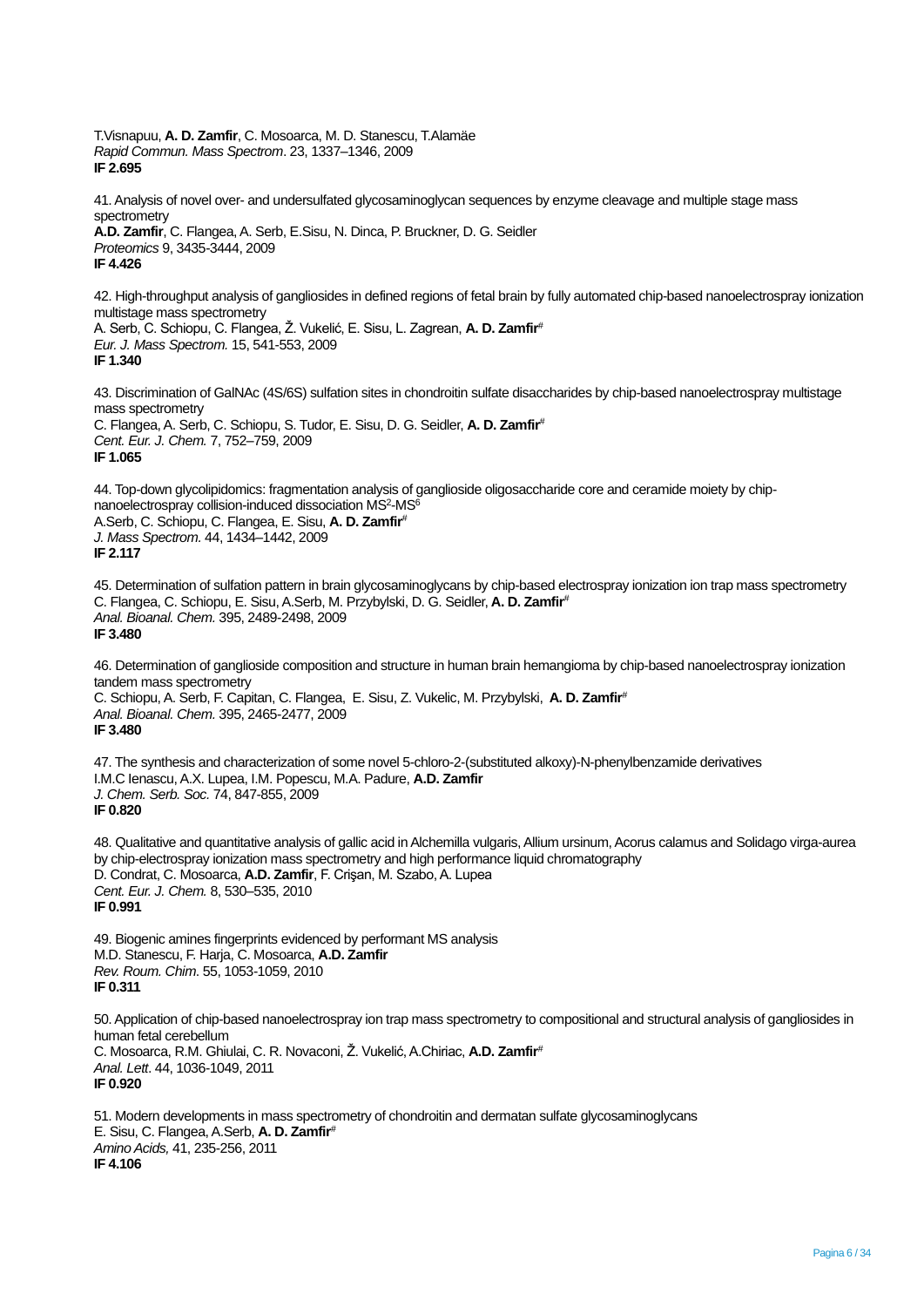52. Glycosylation analysis of proteins, proteoglycans and glycolipids by CE-MS **A. D. Zamfir**, C.Flangea, F.Altmann, A. M. Rizzi *Adv. Chromatogr.* 49, 135-186, 2011 **IF 1.842**

53.High-performance separation techniques hyphenated to mass spectrometry for ganglioside analysis E. Sisu, C. Flangea, A. Serb, A. Rizzi, **A. D. Zamfir***# Electrophoresis* 32, 1591-1609, 2011 **IF 3.303**

54.Combining size-exclusion chromatography and fully automated chip-based nanoelectrospray quadrupole time-of-flight tandem mass spectrometry for structural analysis of chondroitin/dermatan sulfate in human decorin **A. D. Zamfir**, C. Flangea, D. G. Seidler, E. Sisu, J. Peter-Katalinić *Electrophoresis* 32, 1639-1646, 2011 **IF 3.303**

55. Chip-based mass spectrometry of brain gangliosides C. Flangea, A. Serb, E. Sisu, **A.D. Zamfir***# Biochim. Biophys. Acta (Molec & Cell Biol. of Lipids)* 1811, 513–535, 2011 **IF 5.260**

56. Levansucrases from Pseudomonas syringae pv. tomato and P. chlororaphis subsp. aurantiaca: Substrate specificity, polymerizing properties and usage of different acceptors for fructosylation. T. Visnapuu, K. Mardo, C. Mosoarca, **A.D. Zamfir**, A. Vigants, T. Alamäe

*J. Biotechnol.* 155, 338-349, 2011

**IF 3.045**

57. The amino acid tryptophan prevents the biosynthesis of dermatan sulfate. C. Herzog, I. Lippmann, K. Grobe, **A.D. Zamfir**, F. Echtermeyer, D.G. Seidler *Mol. Biosyst.* 7, 2872-2881, 2011 **IF 3.534**

58.Assessment of the molecular expression and structure of gangliosides in brain metastasis of lung adenocarcinoma by an advanced approach based on fully automated chip-nanoelectrospray mass spectrometry **A. D. Zamfir**, A. Serb, Ž. Vukelić, C. Flangea, C. Schiopu, D. Fabris, F. Capitan, E. Sisu *J. American Soc. Mass Spectrom*. 22, 2145-2159, 2011 **IF 4.002**

59. Anthocyanins HPLC-DAD and MS characterization, total phenolic and antioxidant activity of some berries extracts M. Stefanut, A. Cata, R. Pop, C. Mosoarca, **A.D. Zamfir***# Anal. Lett*. 44, 2843-2855, 2011 **IF 1.016**

60. Analysis of oversulfation in biglycan chondroitin/dermatan sulfate oligosaccharides by chip-based nanoelectrospray ionization multistage mass spectrometry C.Flangea, E. Sisu, D.G. Seidler, **A. D. Zamfir***#*  *Anal. Biochem*. 420, 155–162, 2012 **IF 2.582**

61. Chip-nanoelectrospray quadrupole time-of-flight tandem mass spectrometry of meningioma gangliosides: A preliminary study C. Schiopu, Ž. Vukelić, F. Capitan, E. Sisu, **A. D. Zamfir***# Electrophoresis*, 33, 1778-1786, 2012 **IF 3.261**

62. Profiling and sequencing of gangliosides from human caudate nucleus by chip-nanoelectrospray mass spectrometry. A.F. Serb, E. Sisu, Z. Vukelić, **A.D. Zamfir***# J. Mass Spectrom*. 47, 1561-70, 2012 **IF 3.214**

63. Fully automated chip-based nanoelectrospray combined with electron transfer dissociation for high throughput top-down proteomics C. Flangea, C. Schiopu, F. Capitan, C. Mosoarca, M. Manea, E.Sisu, **A. D. Zamfir***# Cent. Eur. J. Chem*., 11, 25-34, 2013 **IF 1.329**

64. Testing the feasibility of fully automated chip-based nanoelectrospray ionization mass spectrometry as a novel tool for rapid diagnosis of Fabry disease.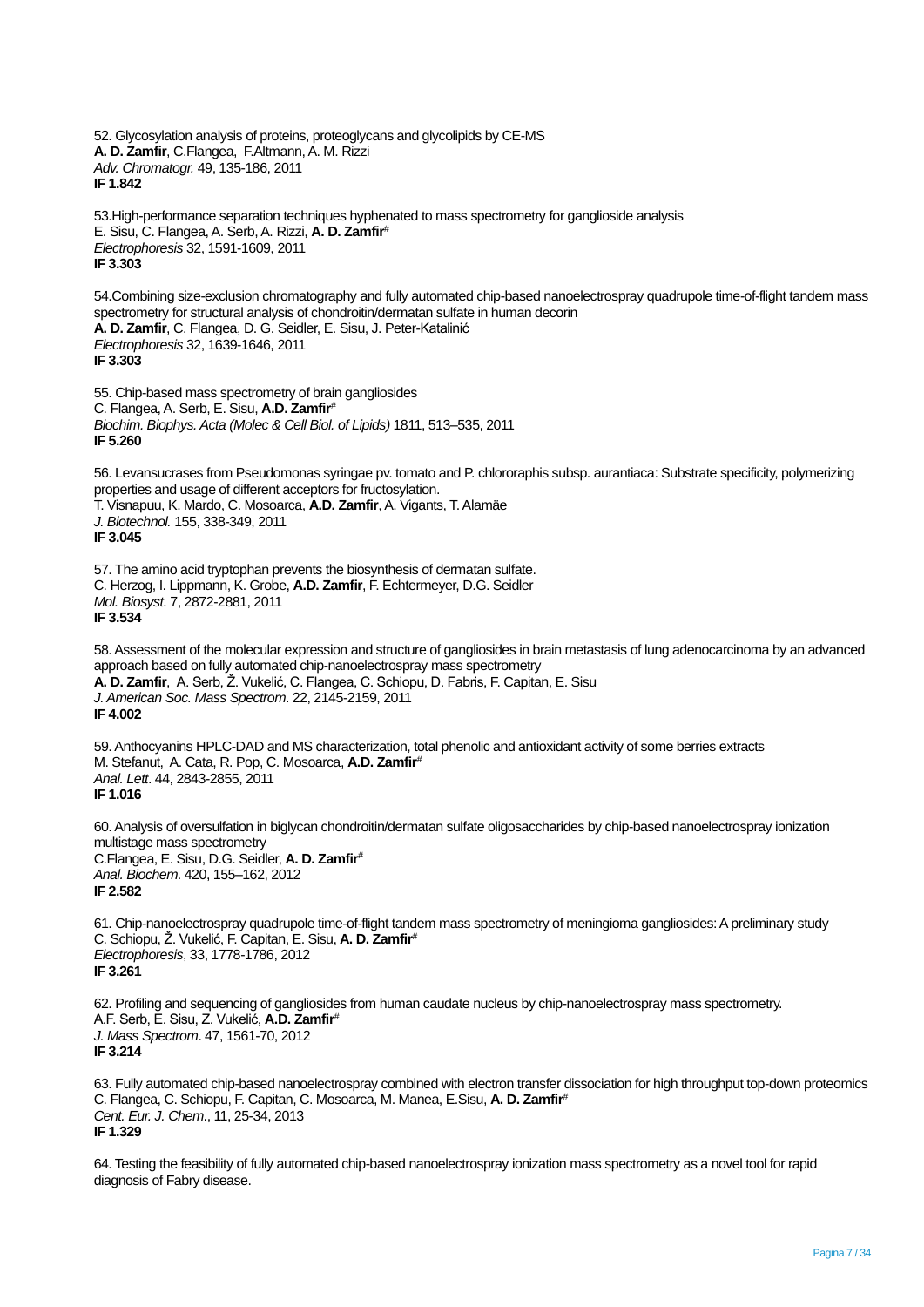C. Flangea, C. Mosoarca, C. Cozma, M. Galusca, M. Przybylski, **A.D.Zamfir***# Electrophoresis* 2013, 34, 1572-1580 **IF 3.161** 65. High resolution mass spectrometric characterization of amino linked oligosaccharides- a preliminary study. Ghiulai R, Galusca M, Sisu I, Sisu E, **A.D. Zamfir***# Cent. Eur. J. Chem.*, 2013, 8, 1309-1319 **IF 1.329** 66. Identification of an unusually sulfated tetrasaccharide chondroitin/dermatan motif in mouse brain by combining chipnanoelectrospray multistage MS(2) -MS(4) and high resolution MS. Flangea C, Petrescu AJ, Seidler DG, Munteanu CV, **A.D. Zamfir***# Electrophoresis* 2013, 34, 1581-1592 **IF 3.161** 67. Mass spectrometry of gangliosides from human sensory and motor cortex. Flangea C, Fabris D, Vukelić Ž, **A.D. Zamfir***# Aus. J. Chem.* 2013, 66, 781-790 **IF 1.644** 68. Profiling and sequence analysis of gangliosides in human astrocytoma by high resolution mass spectrometry **A.D. Zamfir**, Fabris D, Capitan F, Munteanu C, Vukelić Ž, Flangea C. *Anal. Bioanal. Chem.* 2013, 405, 7321-7335; **IF 3.578** 69. Recent developments and applications of electron transfer dissociation mass spectrometry in proteomics. Sarbu (Galusca) M, Ghiulai RM, **A.D. Zamfir***# Amino Acids* 2014, 46, 1625-1634 **IF 3.293** 70. Neurological analyses: focus on gangliosides and mass spectrometry **A.D. Zamfir** *Adv. Exp. Med. Biol.* 2014, 806, 153-204 **IF 1.958** 71. A decorin-deficient matrix affects skin chondroitin/dermatan sulfate levels and keratinocyte function. Nikolovska K, Renke JK, Jungmann O, Grobe K, Iozzo RV, **A.D. Zamfir,** Seidler DG. *Matrix Biol*. 2014, 35, 91-102 **IF 5.074** 72. Early stage fetal neocortex exhibits a complex ganglioside profile as revealed by high resolution tandem mass spectrometry. Ghiulai RM, Sarbu (Galusca) M, Vukelić Ž, Ilie C, **A.D. Zamfir***# Glycoconj. J*. 2014, 31, 231-245 **IF 2.520** 73. Automated chip-nanoelectrospray mass spectrometry for glycourinomics in Schindler disease type I. Sarbu M, Robu A, Peter-Katalinic J, **A.D. Zamfir***# Carbohydr. Res.* 2014, 398, 90-100 **IF 1.929** 74. A straightforward electrospray ionization high resolution mass spectrometry method for underivatized long chain polysaccharides Ghiulai RM, Sarbu M, Ilie C, **A.D. Zamfir***# Cent. Eur. J. Chem*. 2015, 13, 32-41 **IF 1.207** 75. Application of ion mobility tandem mass spectrometry to compositional and structural analysis of glycopeptides extracted from the urine of a patient diagnosed with Schindler disease. Sârbu M, Zhu F, Peter-Katalinić J, Clemmer DE, **A.D. Zamfir***# Rapid Commun. Mass Spectrom.*2015, 29, 1929-1937 **IF 2.226**

76. β-Lactoglobulin detected in human milk forms noncovalent complexes with maltooligosaccharides as revealed by chipnanoelectrospray high-resolution tandem mass spectrometry. Capitan F, Robu AC, Schiopu C, Ilie C, Chait BT, Przybylski M, **A.D. Zamfir***# Amino Acids,* 2015, 47, 2399-2407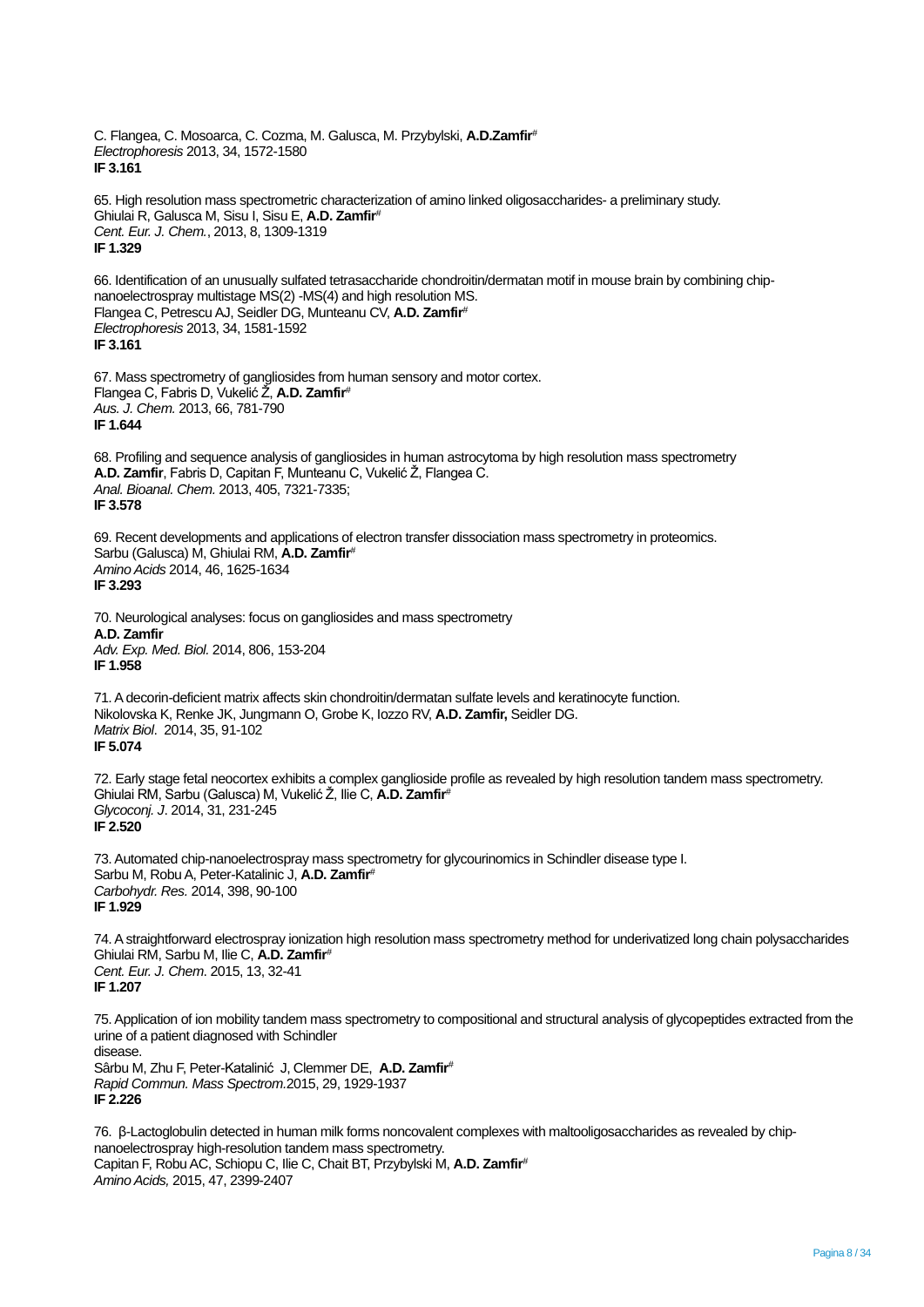# **IF 3.196**

77. Identification and structural characterization of novel *O-* and *N-*glycoforms in the urine of a Schindler disease patient by Orbitrap mass spectrometry. Sârbu M, Munteanu CVA, Dehelean L, Petrescu AJ, Peter-Katalinić J, **A.D. Zamfir***# J. Mass Spectrom.* 2015, 50, 1044–1056 **IF 2.541**

78. Orbitrap mass spectrometry characterization of hybrid chondroitin/dermatan sulfate hexasaccharide domains expressed in brain. Robu AC, Popescu L, Munteanu CVA, Seidler DG, **A.D. Zamfir***# Anal. Biochem*. 2015, 485, 122-131 **IF 2.243**

79. B subunit monomers of Cholerae toxin bind G1 ganglioside class as revealed by chip-nanoelectrospray multistage mass spectrometry. Căpitan F, RobuA, Popescu L, Flangea C, Vukelić Ž, **A.D. Zamfir***# J. Carbohydr. Chem.* 2015*,* 34, 388-408 **IF 0.738**

80. Glycated peptides are associated with proximal tubule dysfunction in type 2 diabetes mellitus L. Petrica, A. Vlad, G. Gluhovschi, **A.D. Zamfir**, C. Popescu, Florica Gadalean, V.Dumitrascu, D.Vlad, R. Popescu, S. Velciov, C. Gluhovschi, F. Bob, O. Milas, S. Ursoniu *Int. J. Clin. Exp. Med*. 8, 2516-2525, 2015 **IF 1.075**

81. Electrospray ionization ion mobility mass spectrometry of human brain gangliosides. Sarbu M, Robu A, Ghiulai R, Vukelic Z, Clemmer DE, **A.D. Zamfir***# Anal. Chem.* 2016, 88, 5166-5178 **IF 6.320**

82. Mass spectrometry of gangliosides in extracranial tumors: Application to adrenal neuroblastoma. Robu A, Schiopu C, Capitan F, **A.D. Zamfir***# Anal. Biochem.* 2016, 509, 1-11 **IF 2.334**

83. Applications of capillary electrophoresis electrospray ionization mass spectrometry in glycosaminoglycan analysis. **A.D. Zamfir** *Electrophoresis* 2016, 37, 973-986 **IF 2.744**

84. Evaluation of antioxidant activities of some small fruits containing anthocyanins using electrochemical and chemical methods A. Cata, M Stefanut, R. Pop, C. Tanasie, C. Mosoarca, **A.D. Zamfir***# Croatica Chem. Acta,* 2016, 89, 37-48 **IF 0.586**

85. Assessment of ganglioside age-related and topographic specificity in human brain by Orbitrap mass spectrometry. Sarbu M, Dehelean L, Munteanu CV, Vukelić Ž, **A.D. Zamfir***# Anal. Biochem.* 2017, 521, 40-54 **IF 2.334**

86. Electrospray ionization ion mobility mass spectrometry provides novel insights into the pattern and activity of fetal hippocampus gangliosides Sarbu M, Vukelic Z, Clemmer DE, **A.D. Zamfir***# Biochimie* 2017, 139, 81-94 **IF 3.112**

87. Structure-to-function relationship of carbohydrates in the mechanism of lysosomal storage disorders (LSDs) M. Sarbu, C. Cozma, **A.D. Zamfir***# Curr. Org. Chem.* 2017, 21, 2719-2730 **IF 1.924**

88. Structural analysis by electrospray ionization mass spectrometry of GT1 ganglioside fraction isolated from fetal brain

I. Cozma, M Sarbu, C Ilie, **A.D. Zamfir***# J. Carbohydr. Chem.* 2017, 36, 247-264 **IF 0.671**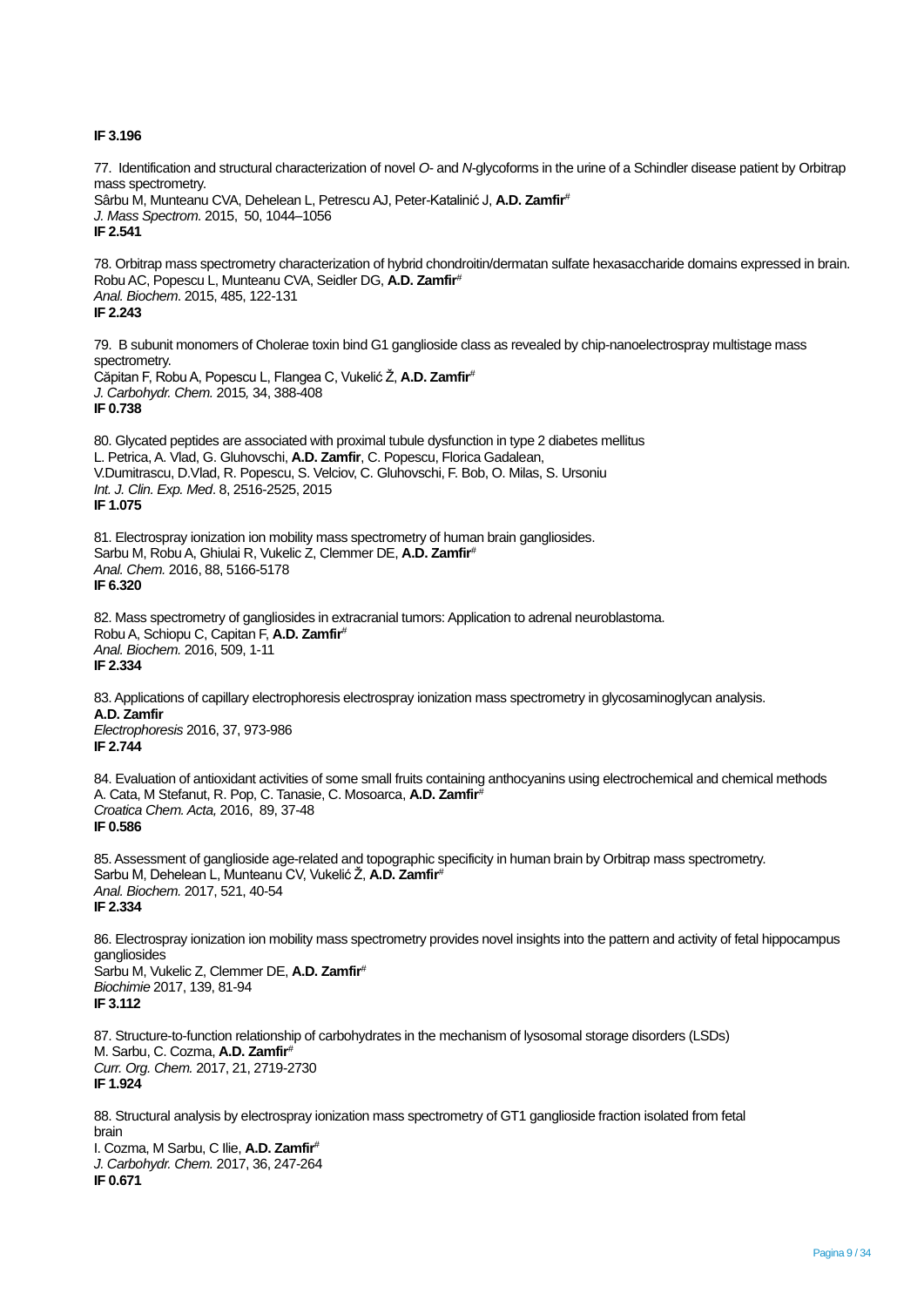89. Chip-based High Resolution Tandem Mass Spectrometric Determination of Fibroblast Growth Factor - Chondroitin Sulfate Disaccharides Noncovalent Interaction. A.C. Robu, L. Popescu, D.G. Seidler, **A.D. Zamfir***# J Mass Spectrom.* 2018, 53, 624-634 **IF 2.422**

90. Modern separation techniques coupled to high performance mass spectrometry for glycolipid analysis. M. Sarbu, **A.D. Zamfir***# Electrophoresis* 2018, 39, 1155-1170 **IF 2.744**

91. Ion mobility mass spectrometry provides novel insights into the expression and structure of gangliosides in normal adult human hippocampus M. Sarbu, Ž. Vukelić, D E. Clemmer, **A.D. Zamfir***# Analyst* 2018, 143, 5234-5246 **IF 4.019**

92. Trends in glycolipid biomarker discovery in neurodegenerative disorders by mass spectrometry L .Dehelean, M.Sarbu, A. Petrut, **A.D. Zamfir***# Adv. Exp.Med. Biol.* 2019, 1140, 703-729 **IF 2.126**

93. Gangliosidome of human anencephaly: a high resolution multistage mass spectrometry study M.Sarbu, R.Ica, A. Petrut, Ž. Vukelić, C. V. Munteanu,A. Petrescu, **A. D. Zamfir***# Biochimie*, 2019, 163, 142-151 **IF 3.362**

94. Human caudate nucleus exhibits a highly complex ganglioside pattern as revealed by high-resolution multistage Orbitrap MS M. Sarbu, L. Dehelean, C. V. Munteanu, R. Ica, A. Petrescu, **A. D. Zamfir***# J. Carbohydr. Chem.* 2019, 38, 531-551 **IF 0.828**

95. Cerebrospinal fluid: profiling and fragmentation of gangliosides by ion mobility mass spectrometry Sarbu M, Raab S, Henderson L, Fabris D, Vukelić Ž, Clemmer DE, **A.D. Zamfir**  *Biochimie* 2020, 170, 36-48 **IF 3.362**

96. Orbitrap mass spectrometry for monitoring the ganglioside pattern in human cerebellum development and aging R. Ica, A.Petrut, C. V. Munteanu, M.Sarbu, Z. Vukelic, L.Petrica, **A. D. Zamfir***# J. Mass. Spectrom*. 5, 55, 2020 doi: 10.1002/jms.4502. Online ahead of print. [sub tipar] **IF 2.27**

**97.** Ion mobility mass spectrometry of human melanoma gangliosides M.Sarbu, DE. Clemmer, **A. D. Zamfir***# Biochimie* 2020, 177, 226-237 **IF 3.362**

**98.** High resolution screening and fragmentation analysis using Orbitrap mass spectrometry provide novel insights into the ganglioside pattern of human brain cavernous hemangioma

R. Ica, A. Simulescu, M. Sarbu, C.V.A. Munteanu, Ž. Vukelić, A. D. Zamfir*# Anal. Biochem.* 2020 Nov 15;609:113976. doi: 10.1016/j.ab.2020.113976 Online ahead of print. (sub tipar) **IF 2.87**

**99.** Urinary proteins detected using modern proteomics intervene in early type 2 diabetic kidney disease - a pilot study. Golea-Secara A, Munteanu C, Sarbu M, Cretu OM, Velciov S, Vlad A, Bob F, Gadalean F, Gluhovschi C, Milas O, Simulescu A, Mogos-Stefan M, Patruica M, Petrica L, **A.D. Zamfir**  *Biomark Med.* 2020, 14,1521-1536 **IF 2.47**

**100. Developments and applications of separation and microfluidics methods coupled to electrospray mass spectrometry in glycomics of nervous system gangliosides.** Sarbu M, Ica R, A.D. Zamfir

*Electrophoresis*. 2020 Dec 12. doi: 10.1002/elps.202000236. Online ahead of print. (sub tipar) **IF 2.744**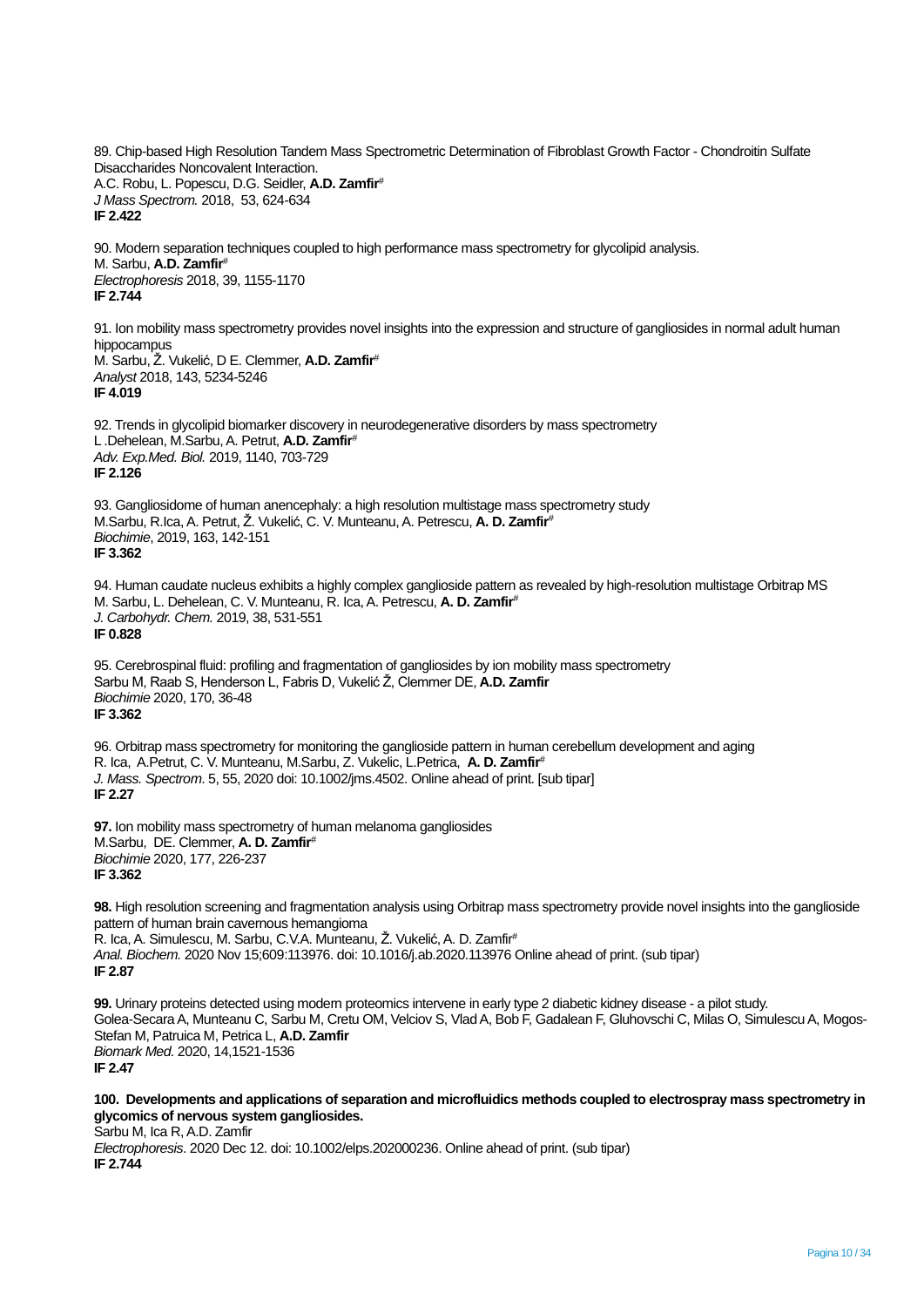## **ARTICOLE** *IN EXTENSO* **PUBLICATE IN REVISTE INDEXATE BDI**

- 1. *N*-glycan heterogeneity of cactus glycoproteins induced by tissue culture conditions
- B. Balen, M. Krsnik-Rasol, **A.D. Zamfir**, I. Zadro, S. Vakhrushev, J. Peter-Katalinić
- *J. Biomolec. Techn*. 18, 150-160, 2007 (http://jbt.abrf.org/jbt-static/index.cfm/page/index.htm)

2. A novel approach for ganglioside structural analysis based on electrospray multiple stage mass spectrometry

**A. D. Zamfir**, Ž.Vukelić,A. Schneider,E. Sisu,N. Dinca, A. Ingendoh

*J. Biomolec. Techn*. 18, 188-193, 2007 (http://jbt.abrf.org/jbt-static/index.cfm/page/index.htm)

3. Advances in mass spectrometry for glycoscreening and sequencing in biomedical research A. C. Robu, L. Lupu, R. Aslebagh, **A. D Zamfir**, C. C. Darie *Mod.Chem.Appl*. 2014, 2, 138-141 (https://www.omicsonline.org/modern-chemistry-applications.php)

4. Actual trends in mass spectrometry of glycosaminoglycans A.C. Robu, L. Popescu, **A.D. Zamfir** *Molecular Life*, 2017, 1, 80-85 (http://molecular-life.org/)

# **ARTICOLE PUBLICATE IN REZUMAT IN REVISTE ISI**

1.Screening of complex glycopeptide mixture by on-line capillary electrophoresis/electrospray ionization time-of-flight mass spectrometry **A.D. Zamfir,** S. Konig, D. Schindler, J. Althoff, J. Peter-Katalinic *Glycobiology*, 10 ,10 , 1102, 2000

2. Identification of O-glycans in complex mixtures from urine of patients suffering from Schindler's disease by on-line capillary electrophoresis-electrospray ionization quadrupole time-of-flight tandem mass spectrometry **A.D. Zamfir,** D. Schindler, J. Peter-Katalinic *Glycobiology*,11, 10, 906-907, 2001

3. Identification of eicosasaccharide structures in glycosaminoglycan mixtures from human decorin by on-line sheathless capillary electrophoresis/electrospray ionization quadrupole time-of-flight tandem mass spectrometry **A.D. Zamfir,** D. Seidler, H. Kresse, J. Peter-Katalinic *Glycobiology*, 12, 10, 678, 2002

4. Glycomics of glycosaminoglycans **A.D. Zamfir,** D. Seidler, H. Kresse, J. Peter-Katalinic *Glycobiology*, 13, 11, 843, 2003

5. Glycated peptides induce endothelial dysfunction in the brain vasculature in normoalbuminuric patients with type 2 diabetes mellitus L. Petrica, A. Vlad, M. Petrica, D.C. Jianu, **A. D. Zamfir**, C. Popescu, G. Gluhovschi et al.

*J. Neurol. Sci*. 333, e260-e261, 2013

6. Glycated albumin is toxic for the proximal tubule but spares the glomerular endothelium in normoalbuminuric patients with type 2 diabetes mellitus: a cross-sectional study A. Vlad, L. Petrica, M. Petrica, D.C. Jianu, G. Gluhovschi, C. Ianculescu, M. Negru, V. Dumitrascu, F. Galadean, **A. D. Zamfir**, C. Popescu, S. Giju, C. Gluhovschi, S. Velciov, O. Milas, C. Balgradean, S. Ursoniu *Nephrology Dialysis Transplantation*, 27, 170, 2012

# **LUCRARI PREZENTATE LA CONFERINTE, CONGRESE, WORKSHOP-URI SI SEMINARII DE SPECIALITATE**

- 1. Capillary Electrophoresis & Mass Spectrometry of Complex Carbohydrates **A.D. Zamfir**, S. König, J. Althoff, J. Peter-Katalinić 13th Int. Symp. High Performance Capillary Electrophoresis and Related Microscale Techniques, Saarbrücken, Germany, Feb.20-24, 2000, Book of Abstracts, p. 136, ORAL PRESENTATION
- 2. Capillary Electrophoresis and ESI-QTOF Mass Spectrometry for Identification of Carbohydrates **A.D. Zamfir**, S. König, S., J. Althoff, J. Peter-Katalinić German Society for Mass Spectrometry Conference, Berlin, Feb 27 - March 1 2000, Book of Abstracts, p.142 POSTER **PRESENTATION**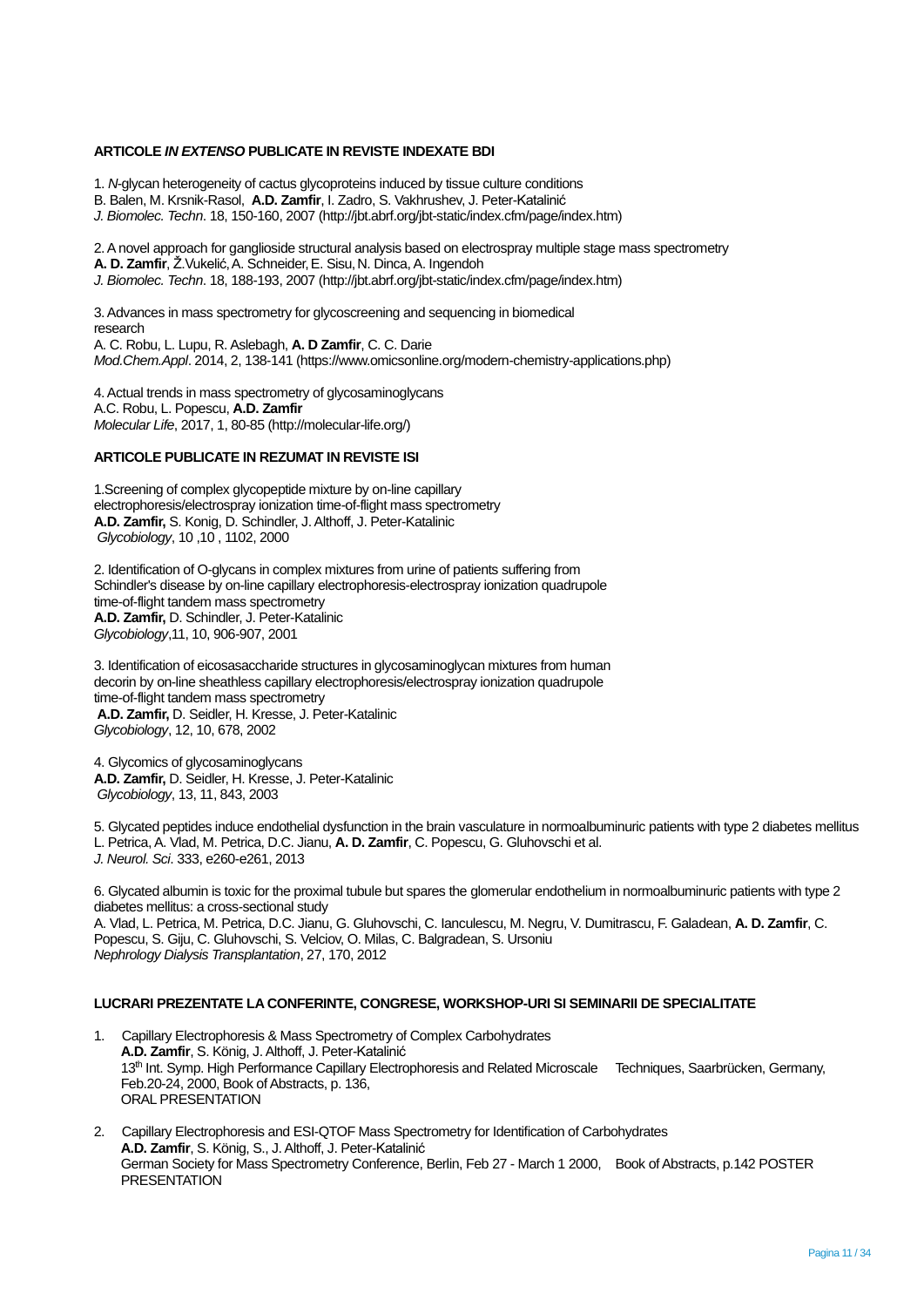- 3. Strategies for Sequencing Complex Oligosaccharides by Mass Spectrometry M. Jovanović, B.Maček, D. Šagi, **A.D. Zamfir**, S. König, J. Peter-Katalinić VIIth International Summer Course on Biophysics, Rovinj, Croatia, Sept.14-25, 2000 POSTER PRESENTATION
- 4. High Sensitivity Separation and Analysis by Capillary Electrophoresis and Nano Electrospray Mass Spectrometry **A.D. Zamfir**, S. König, J. Peter-Katalinić International Congress on Nanobiotechnology, Munster, Germany, Sept 27-29, 2000 ORAL PRESENTATION
- 5. Screening of Complex Glycopeptide Mixtures by on-line Capillary Electrophoresis/Electrospray Ionization Time-of-Flight Mass **Spectrometry A.D. Zamfir**, S. König, D. Schindler, J. Peter-Katalinić 5<sup>th</sup> Conference of the American Society of Glycobiology, Boston, MA, USA, Nov 8-12, 2000; Abstract published in Glycobiology, 10, 10, 1102, 2000 POSTER PRESENTATION
- 6. Glycoscreening by on-line Capillary Electrophoresis/Electrospray Ionization Quadrupole Time-of-Flight Tandem Mass Spectrometry **A.D. Zamfir**, J. Peter-Katalinić 14<sup>th</sup> Int. Symposium On Microscale Separations and Analysis, incl. Genomics and Proteomics, Boston, MA, USA, January 13-18, 2001, Book of Abstracts, p.215 ORAL PRESENTATION
- 7. Identification of Complex Glycopeptide Mixtures by On-line Capillary Electrophoresis/Electrospray Ionization Quadrupole Time-of-Flight Tandem Mass Spectrometry **A.D. Zamfir**, J. Peter-Katalinić German Society for Mass Spectrometry Conference, München, Germany, March 4-7 2001, Book of Abstracts, p.155 POSTER PRESENTATION
- 8. Capillary Electrophoresis and Off-line Capillary Electrophoresis/Electrospray Ionization Quadrupole Time-of-Flight Mass Spectrometry of Gangliosides Ž.Vukelić, **A.D. Zamfir**, J. Peter-Katalinić German Society for Mass Spectrometry Conference, München, Germany, March 4-7, 2001, Book of Abstracts, p.156 POSTER PRESENTATION
- 9. Rapid mapping of bacterial peptido-glycans J. Peter-Katalinić, A. Beckedorf, **A.D. Zamfir** Technologie Transfer Meeting "Infekionskrankheiten", Frankfurt Airport Conference Center, 21 May 2001 POSTER PRESENTATION
- 10. Sheathless CE/ESI-QTOF-MS interface for identification of carbohydrates **A.D. Zamfir**, J. Peter-Katalinić The 49<sup>th</sup> American Society for Mass Spectrometry Conference on Mass Spectrometry and Allied Topics, May, 27-31, Chicago, 2001 ORAL PRESENTATION
- 11. Glycoproteomics of Hereditary Diseases J. Peter-Katalinić, T. Marquardt, D. Šagi, **A.D. Zamfir**, D. Schindler 5<sup>th</sup> International Symposium on Mass Spectrometry in the Health & Life Sciences: Molecular & Cellular Proteomics, San Francisco, CA., USA, Aug. 9-12, 26-30, 2001 ORAL PRESENTATION
- 12. Capillary Electrophoresis/Electrospray Ionization Time-of-Flight Mass Spectrometry for the Analysis of Neutral and Negatively Charged Carbohydrates **A.D. Zamfir**, J. Peter-Katalinić 1<sup>st</sup> Summer Course on Mass Spectrometry in Biotechnology and Medicine, Dubrovnik, Croatia, Sept. 16-21, 2001 INVITED LECTURE
- 13. Practical Approach for Identification of Complex Ganglioside Mixtures by High Performance Capillary Electrophoresis-Nanoelectrospray Quadrupole Time-of-Flight Tandem Mass Spectrometry Ž. Vukelić, **A.D. Zamfir**, J. Peter-Katalinić 1<sup>st</sup> Summer Course on Mass Spectrometry in Biotechnology and Medicine, Dubrovnik, Croatia, Sept. 16-21, 2001 POSTER PRESENTATION
- 14. Nanoscale Analysis of Biomolecules by on-line Sheathless Capillary Electrophoresis-Electrospray Ionization Quadrupole Time-of-Flight Tandem Mass Spectrometry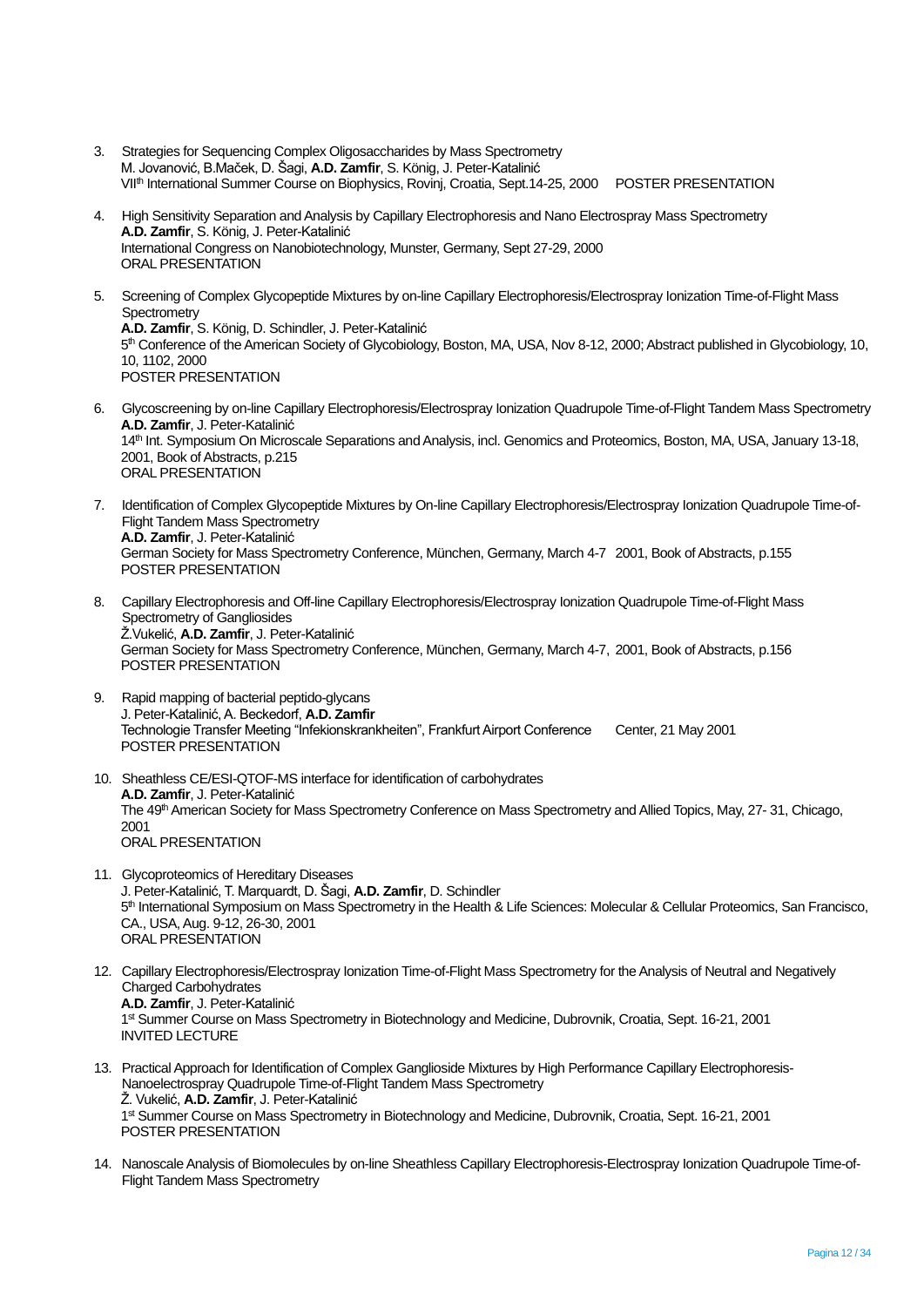**A.D. Zamfir**, J. Peter-Katalinić

International Congress on Nanobiotechnology, Münster, Germany, Sept. 24-25, 2001 POSTER PRESENTATION

15. Identification of *O*-Glycans in Complex Mixtures from Urine of Patients Suffering from Schindler´s Disease by on-line CE-ESI-QTOF MS **A.D. Zamfir**, D. Schindler, J. Peter-Katalinić

6 th Conference of the American Society of Glycobiology, San Francisco, Ca. USA, Nov. 15-20, 2001 ORAL PRESENTATION

- 16. Structural identification of Glycosaminoglycans from Bovine Aorta by High performance Capillary Electrophoresis/Electrospray Ionization Quadrupole Time-of-flight Tandem Mass Spectrometry **A.D. Zamfir**, D. Seidler, H. Kresse, J. Peter-Katalinić German Society for Mass Spectrometry Conference, Heidelberg, March 3-6, 2002 ORAL PRESENTATION
- 17. Structural Characterization of Insect Glycosphingolipids by Nano-Electrospray Ionization Quadrupole time-of-flight Tandem Mass **Spectrometry** A.Brodarac, J. Müthing, **A.D. Zamfir**, V. Jäger, J. Peter-Katalinić German Society for Mass Spectrometry Conference, Heidelberg, March 3-6, 2002 POSTER PRESENTATION

18. Characterization of Anionic Glycosaminoglycan Oligosaccharides Derived from Shark Cartilage Degradation by Capillary Electrophoresis/Electrospray Ionization Quadrupole Time-of-Flight Tandem Mass Spectrometry **A.D. Zamfir**, G. Nareyeck, H. Kresse, J. Peter-Katalinić HPCE 2002, 15<sup>th</sup> Int. Symposium on Microscale Separations and Analysis, incl. Genomics and Proteomics, Stockholm, Sweden, April 13-19, 2002 POSTER PRESENTATION

- 19. High Performance Capillary Electrophoresis/ Electrospray Ionization Quadrupole Time-of-Flight Tandem Mass Spectrometry: Application to Glycosaminoglycans from Human Decorin **A.D. Zamfir**, D. Seidler, H. Kresse, J. Peter-Katalinić Proc. of the 50<sup>th</sup> American Society for Mass Spectrometry Conference on Mass Spectrometry and Allied Topics, Orlando, Fl. USA, June 2- 7, 2002, O709 ORAL PRESENTATION
- 20. Novel Method for Mapping and Sequencing of Gangliosides by Capillary Electrophoresis/Electrospray Ionization Quadrupole Timeof-Flight Tandem Mass Spectrometry **A.D. Zamfir**, Ž. Vukelić, J. Peter-Katalinić Proc. of the 50<sup>th</sup> American Society for Mass Spectrometry Conference on Mass Spectrometry and Allied Topics, Orlando, Fl. USA, June 2- 7, 2002, P712 ORAL PRESENTATION
- 21. Glycomics and Mass Spectrometry **A.D. Zamfir**, D. Sagi, M. Mormann, J. Peter-Katalinić International Conference on Carbohydrates, Cairns, Australia, 6-11 July 2002 ORAL PRESENTATION
- 22. Capillary Electrophoresis and Nanoelectrospray Ionization Mass Spectrometry on Peptides L. Bindila, **A.D. Zamfir**, J. Peter-Katalinić International Anniversary Conference, Timișoara, Romania, July 5, 2002, Pp11 ORAL PRESENTATION
- 23. On-line Sheathless Capillary Electrophoresis-Nanoelectrospray Mass Spectrometry for Bioanalyses L. Bindila, **A.D. Zamfir**, J. Peter-Katalinić International Conference of Nanoanalytics and Advanced Materials, Timișoara, Romania, 9-21 Sept., 2002 ORAL PRESENTATION
- 24. Massenspektrometrische Untersuchung von Glycosaminoglykanen J. Peter-Katalinić, **A.D. Zamfir**, M. Mormann, D. Seidler, H. Kresse SFB 492 Symposium, Universität Münster, Oct. 3, 2002 ORAL PRESENTATION
- 25. Identification of Eicosasaccharide Structures in Glycosaminoglycans from Human Decorin by online CE/ESI-MS and tandem MS **A.D. Zamfir**, D. Seidler, H. Kresse, J. Peter-Katalinić 7<sup>th</sup> Conference of the American Society of Glycobiology, Boston, MA, USA, Nov. 9-13, 2002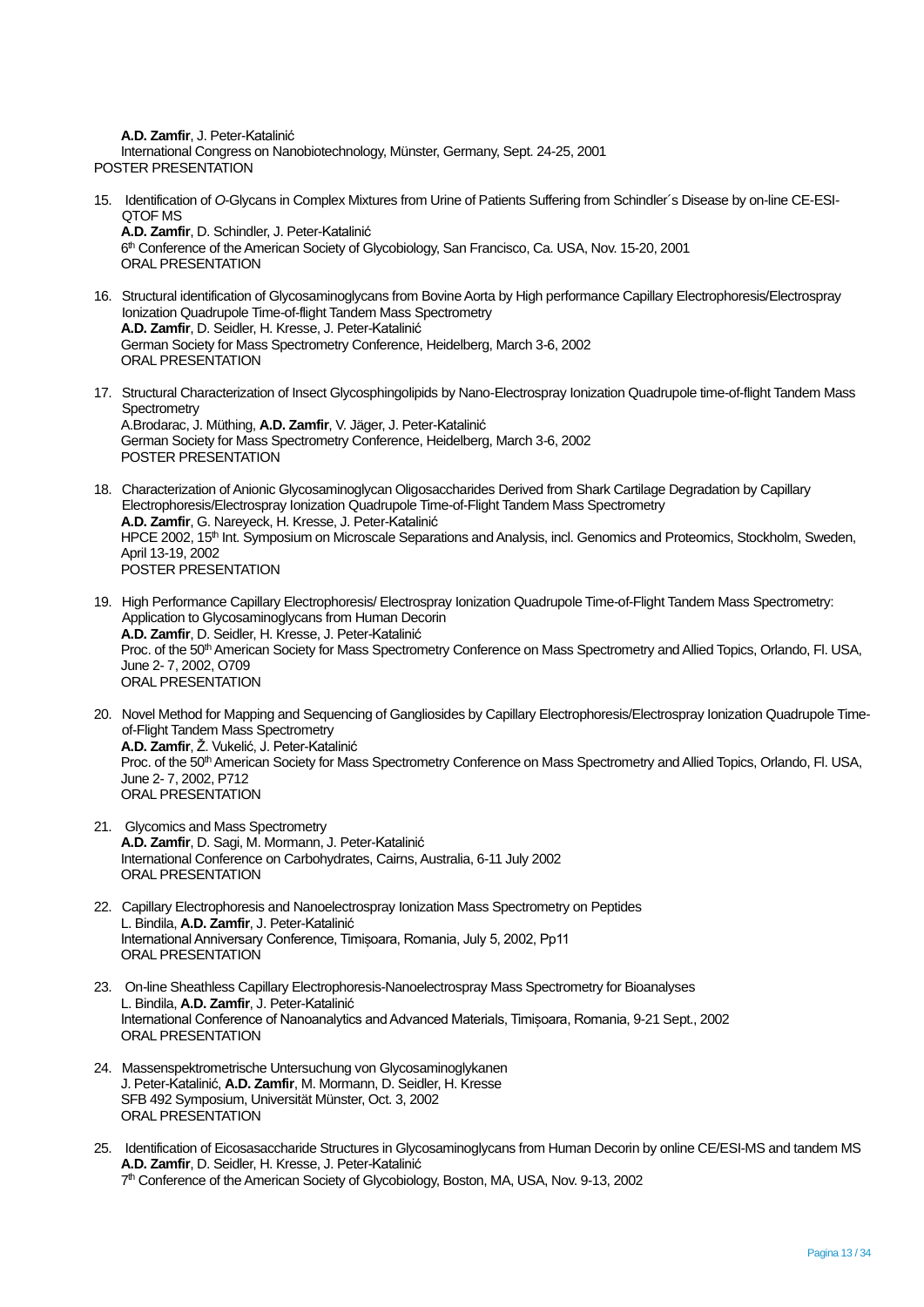# ORAL PRESENTATION

- 26. Identification of Oligosaccharides in Glycosaminoglycans from Human Decorin by on-line CE/ESIMS and tandem MS **A.D. Zamfir**, D. Seidler, H. Kresse, J. Peter-Katalinić XIII<sup>th</sup> Joint Meeting on Glycobiology, Raestfeld, Germany, Nov. 21-23, 2002 POSTER PRESENTATION
- 27. Novel Strategies Employing on-line Sheathless Capillary Electrophoresis Nanoelectrospray Ionization Mass Spectrometry for Glycoscreening **A.D. Zamfir**, J. Peter-Katalinić International Conference of Physics, Timișoara, Romania, Nov.28-29, 2002 INVITED LECTURE
- 28. Advanced of CE/tandem MS Glycoscreening in Biomedical Research J. Peter-Katalinić, **A.D. Zamfir** HPCE 2003, 16<sup>th</sup> Int. Symposium on Microscale Separations and Analysis, Jan.16-23, 2003, San Diego, CA, USA ORAL PRESENTATION
- 29. Considerations of CE-QTOF and FTICR MS for Glycomics of Glycosaminoglycans J. Peter-Katalinić, **A.D. Zamfir**, M. Mormann, D. Seidler, H. Kresse 5 th Igler MS Tage, Universität Innsbruck, Austria, Feb. 19-21, 2003 ORAL PRESENTATION
- 30. Capillary Electrophoresis/Electrospray Ionization Mass Spectrometry of Glycoconjugates **A.D. Zamfir** Workshop on Mass Spectrometry of Glycoconjugates at the German Society for Mass Spectrometry Conference, Münster, Germany, 9-12 March, 2003
	- INVITED LECTURE
- 31. CE/VE-MS/MS for Structural Analysis of Glycosaminoglycans from Human Skin Fibroblast Decorin **A.D. Zamfir**, D. Seidler, H. Kresse, J. Peter-Katalinić German Society for Mass Spectrometry Conference, Münster, Germany, 9-12 March, 2003 ORAL PRESENTATION
- 32. Sheathless CE/ESI-MS and tandem MS for Biomedical Analysis **A.D. Zamfir**, J. Peter-Katalinić International Symposium on Instrumentalized Analytical Chemistry, Düsseldorf, 25-27 March, 2003 ORAL PRESENTATION
- 33. Glycomics of Glycosaminoglycans by Capillary Electrophoresis/Quadrupole Time-of-Flight Tandem Mass Spectrometry **A.D. Zamfir**, D. Seidler, H. Kresse, J. Peter-Katalinić Proc. of the 51<sup>st</sup> American Society for Mass Spectrometry Conference on Mass Spectrometry and Allied Topics, Montreal, Canada, 8-12 June, 2003 ORAL PRESENTATION
- 34. MS to MS/MS Automatic Switching for Glycoscreening in Congenital Disorders of Glycosylation S. Vakhrushev, **A.D. Zamfir**, J. Peter-Katalinić Proc. of the 51<sup>st</sup> American Society for Mass Spectrometry Conference on Mass Spectrometry and Allied Topics, Montreal, Canada, 8-12 June, 2003 POSTER PRESENTATION
- 35. Mapping of *O*-Glycosylated Amino Acids Related to Schindler Disease by Negative Ion Nano ESI FTICR and SORI CID at 9.4 T M. Froesch, **A.D. Zamfir**, J. Peter-Katalinić Proc. of the 51<sup>st</sup> American Society for Mass Spectrometry Conference on Mass Spectrometry and Allied Topics, Montreal, Canada, 8-12 June, 2003 POSTER PRESENTATION
- 36. CE-QTOF and FTICR MS for Glycomics of Glycosaminogylcans **A.D. Zamfir**, D. Seidler, H. Kresse, M. Mormann, J. Peter-Katalinić 16th International Mass Spectrometry Conference, Edinburgh, Scotland, U.K., Aug. 31-Sept 5, 2003 POSTER PRESENTATION
- 37. Mapping and Sequencing of Carbohydrates by Fully Automated Chip-Based Nanospray Quadrupole Time-of-Flight Tandem Mass **Spectrometry A.D. Zamfir**, A. Sterling, S. Vakhrushev, H. Niebel, M. Allen, J. Peter-Katalinić 16th International Mass Spectrometry Conference, Edinburgh, Scotland, U.K., Aug. 31-Sept 5, 2003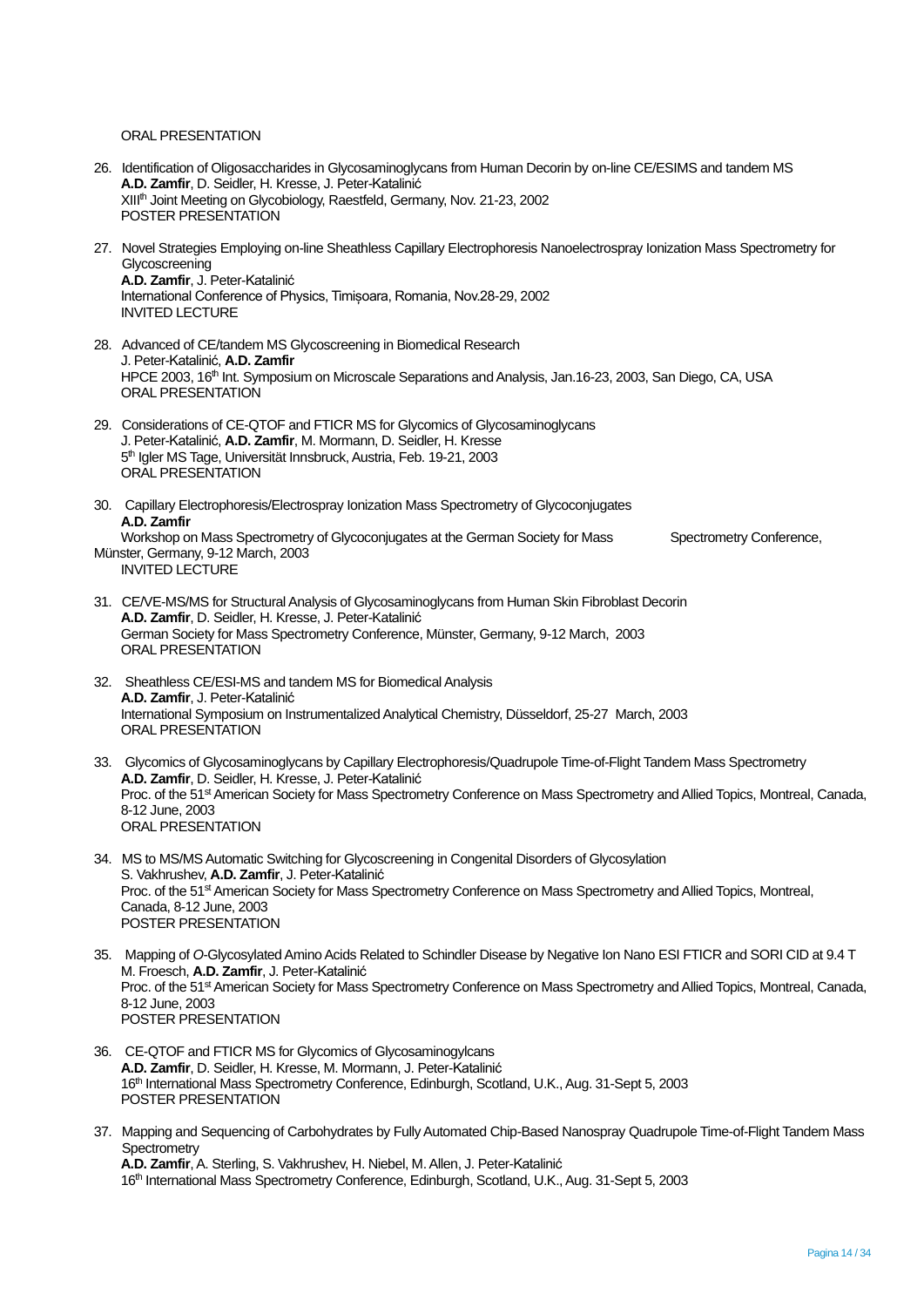### ORAL PRESENTATION

- 38. Capillary Electrophoresis/Electrospray Ionization Mass Spectrometry for Glycoconjugate Analysis **A.D. Zamfir**, J. Peter-Katalinić 9 th International Summer School on Biophysics and Supramolecular Structure, Rovinj, Croatia, 14-26 Sept. 2003 POSTER PRESENTATION
- 39. Identification of Glycosaminoglycan Glycoforms by Mass Spectrometry **A.D. Zamfir**, D. Seidler, H. Kresse, M. Mormann, J. Peter-Katalinić Charite-Universitätsmedizin Berlin, Nov. 14, 2003 ORAL PRESENTATION
- 40. Identification of Sialylated and Sulfated Glycosphingolipids by FTICR MS and SORI CID Tandem MS L. Bindila, M. Froesch, **A.D. Zamfir**, S. Usuki, R. K. Yu, J. Peter-Katalinić, Ž. Vukelić XIV<sup>th</sup> Joint Meeting on Glycobiology, Lille, France, 20-22 Nov. 2003 POSTER PRESENTATION
- 41. Analysis and Sequencing of Sialylated Glycopeptides from Urine of Patients Suffering from Schindler Disease by NanoESI FTICR SORI CID Tandem MS M. Froesch, L. Bindila, **A.D. Zamfir**, J. Peter-Katalinić XIV<sup>th</sup> Joint Meeting on Glycobiology, Lille, France, 20-22 Nov. 2003 POSTER PRESENTATION
- 42. Combination of Computational Algorithm and Fully Automated Chip-Based Nanospray Quadrupole Time-of-Flight Tandem Mass Spectrometry for Analysis of Complex Glycoconjugate Mixtures S. Vakhrushev, **A.D. Zamfir**, A. Sterling, H. Niebel, M. Allen, J. Peter-Katalinić XIV<sup>th</sup> Joint Meeting on Glycobiology, Lille, France, 20-22 Nov. 2003 ORAL PRESENTATION
- 43. Potentials of Modern Mass Spectrometric Methods in Neuroscience Research and Neuropathological Diagnostics: Mapping and Sequncing of Brain Gangliosides Ž. Vukelić, V. Metelmann-Strupat, **A.D. Zamfir**, L. Bindila, M. Froesch, J. Peter-Katalinić 1 st Croatian Neuroscience Meeting, Zagreb, Croatia, Nov. 21-22, 2003 POSTER PRESENTATION
- 44. Glycomics of Glycosaminoglycans **A.D. Zamfir**, D. Seidler, H. Kresse, M. Mormann, J. Peter-Katalinić 8<sup>th</sup> Conference of the American Society of Glycobiology, San Diego, CA, USA, 3-6, 2003 POSTER PRESENTATION
- 45. Negative Ion NanoESI FTICR MS of Glycosphingolipids L. Bindila, M. Froesch, **A.D. Zamfir**, S. Usuki, Ž. Vukelić, R. K. Yu, J. Peter-Katalinić German Society for Mass Spectrometry Conference, Leipzig, Germany, 7-10 March, 2004 POSTER PRESENTATION
- 46. Microheterogeneity of *N*-Glycoforms in Bovine Serum Transferrin J. Milosevic, P. Rehulka, L. Bindila**, A.D. Zamfir**, J. Peter-Katalinić German Society for Mass Spectrometry Conference, Leipzig, Germany, 7-10 March, 2004 POSTER PRESENTATION
- 47. Implementation of Fully Automated Chip-Based NanoElectrospray Mass Spectrometry in Glycomics **A.D. Zamfir**, A. Sterling, R. Almeida, M. Allen, J. Peter-Katalinić German Society for Mass Spectrometry Conference, Leipzig, Germany, 7-10 March, 2004 ORAL PRESENTATION
- 48. Ionization and Fragmentation of Highly Sialylated Glycosphingolipids by FTICR MS M. Froesch, L. Bindila, Ž. Vukelić, **A.D. Zamfir**, J. Peter-Katalinić 7<sup>th</sup> European FTMS Conference, Konstanz, Germany, Conference, 28 March-01 April, 2004 POSTER PRESENTATION
- 49. FTICR of Glycoconjugates M. Mormann, M. Froesch, L. Bindila, Ž. Vukelić, **A.D. Zamfir**, J. Peter-Katalinić 7<sup>th</sup> European FTMS Conference, Konstanz, Germany, 28 March-01 April, 2004 POSTER PRESENTATION
- 50. Fully Automated Chip-Based NanoElectrospray Tandem Mass Spectrometry: A Novel Concept in Glycomics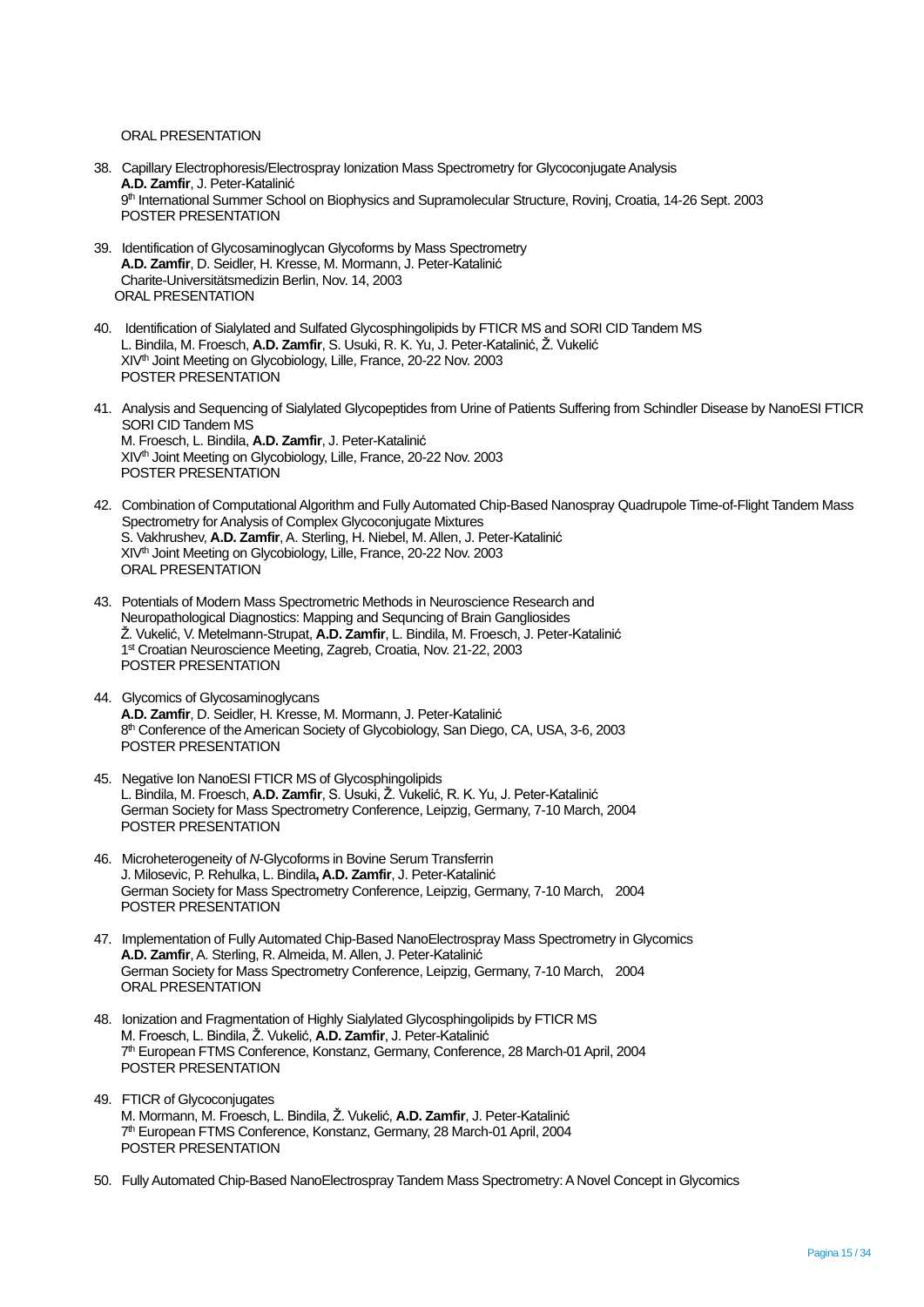**A.D. Zamfir**, R. Almeida, A. Sterling, M. Allen, J. Henion, J. Peter-Katalinić Proc. of the 52<sup>nd</sup> American Society for Mass Spectrometry Conference on Mass Spectrometry and Allied Topics, Nashville, Tennessee, USA, 23-28 May, 2004 KEYNOTE LECTURE

- 51. Off-line Capillary Electrophoresis/Fully Automated Chip NanoESI QTOF MS for Glycoconjugate Analysis R. Almeida, L. Bindila, **A.D. Zamfir**, A. Sterling, M. Allen, J. Peter-Katalinić Proc. of the 52nd American Society for Mass Spectrometry Conference on Mass Spectrometry and Allied Topics, Nashville, Tennessee, USA, 23-28 May, 2004 POSTER PRESENTATION
- 52. FTICR MS of Sialylated Gangliosides from Human Brain Biopsies M. Froesch, Ž. Vukelić, L. Bindila, **A.D. Zamfir**, J. Peter-Katalinić Proc. of the 52<sup>nd</sup> American Society for Mass Spectrometry Conference on Mass Spectrometry and Allied Topics, Nashville, Tennessee, USA, 23-28 May, 2004 POSTER PRESENTATION
- 53. Structural and Quantitave Analysis of Gangliosides from Gliosarcoma and Meningioma S. Kalanj-Bognar, Ž. Vukelić, **A.D. Zamfir**, L. Bindila, M. Froesch, J. Peter-Katalinić Congress of the Croatian Society for Biochemistry and Molecular Biology, Bjelolasica, Croatia, September 30-October 2, 2004 POSTER PRESENTATION
- 54. Novel Trends in *N* and *O*-Glycoproteomics J. Peter-Katalinić, L. Bindila, M. Froesch, M. Mormann, D. Šagi, S. Vakhrushev, **A.D. Zamfir** 3<sup>rd</sup> Swedish Proteomics Society Symposium, Lund, October 2-5, 2004 ORAL PRESENTATION
- 55. Fully-Automated chip-Based Nanoelectrospray Tandem Mass Spectrometry of Gangliosides from Human Cerebellum **A.D. Zamfir**, L. Bindila, R. Almeida, A. Sterling, Ž. Vukelić, M. Allen, J. Peter-Katalinić Advion User Meeting, 21th LC/MS Montreux Symposium, Montreux, Switzerland, November 10-12, 2004 INVITED LECTURE
- 56. Implementation of Chip Electrospray Mass Spectrometry in Structural Glycobiology M. Froesch, L. Bindila, Ž. Vukelić, J. Peter-Katalinić, **A.D. Zamfir** 15<sup>th</sup> Joint Meeting of the "Studiengruppe Glykobiologie der Gesellschaft für Biochemie und Molekularbiologie", the "Nederlandse Vereinging voor Glycobiologie" and the "Groupe Lillois de Glycobiologie", Wageningen, Niederlande, November 29-30, 2004, Glycoconjugate J. 21, 398, 2004 POSTER PRESENTATION
- 57. Coupling of Fully Automated ChipESI to FT-ICR Mass Spectrometry for High-Performance Glycoscreening and Sequencing M. Froesch, L. Bindila, G. Baykut, M. Allen, J. Peter-Katalinić, **A.D. Zamfir** 15<sup>th</sup> Joint Meeting of the "Studiengruppe Glykobiologie der Gesellschaft für Biochemie und Molekularbiologie", the "Nederlandse Vereinging voor Glycobiologie" and the "Groupe Lillois de Glycobiologie", Wageningen, Niederlande, November 29-30, 2004, Glycoconjugate J. 21, 404, 2004 POSTER PRESENTATION
- 58. Thin Polymer Chip Coupled to Fourier Transform Ion Cyclotron Resonance Mass Spectrometry for Glycopeptide Screening L. Bindila, M. Froesch, N. Lion, J. S. Rossier, H. H. Girault, **A.D. Zamfir**, J. Peter-Katalinić 15<sup>th</sup> Joint Meeting of the "Studiengruppe Glykobiologie der Gesellschaft für Biochemie und Molekularbiologie", the "Nederlandse Vereinging voor Glycobiologie" and the "Groupe Lillois de Glycobiologie", Wageningen, Niederlande, November 29-30, 2004, Glycoconjugate J. 21, 400, 2004 POSTER PRESENTATION
- 59. Thin chip polymer microsprays for glycoconjugate analysis of Schindler disease patients N. Lion, L. Bindila, M. Froesch, Ž. Vukelić, J. S. Rossier, H. H. Girault, J. Peter-Katalinić, **A.D. Zamfir** Jahrestagung der Schweizerischen Proteomgesellschaft, SPS'04 Inselspital Bern, Switzerland, December 6-8, 2004 POSTER PRESENTATION
- 60. Chip-Based Ionization Mass Spectrometry for Glycoscreening in Biomedical Research **A.D. Zamfir**, Ž. Vukelić, L. Bindila, M. Froesch, J. Peter-Katalinić 18th International Symposium on Microscale Bioseparations, New Orleans, LA, USA, February 12-17, 2005 ORAL PRESENTATION
- 61. Determination of ganglioside expression in human glicosarcoma by chip electrospray tandemmass spectrometry **A.D. Zamfir**, L. Bindila, Ž. Vukelić, J. Peter-Katalinić German Society for Mass Spectrometry Conference, Rostock, Germany, 6-9 March, 2005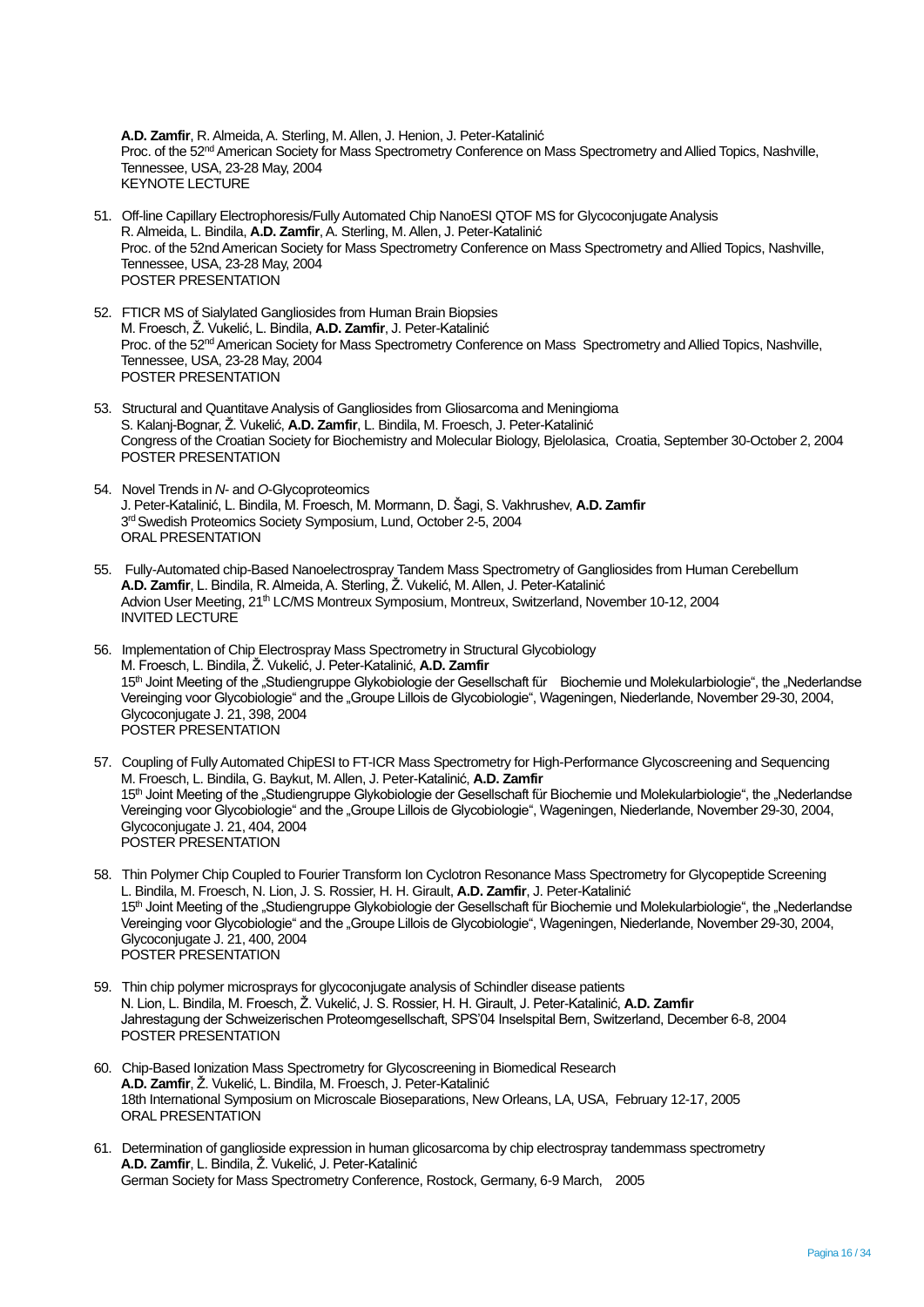### POSTER PRESENTATION

- 62. High-peformance glycoscreening and sequencing by chip-enhanced ESI-FTICR spectrometry M. Froesch, L. Bindila, G. Baykut, N. Lion, H. Girault, M. Allen, J. Peter-Katalinić, **A.D. Zamfir** German Society for Mass Spectrometry Conference, Rostock, Germany, 6-9 March, 2005 POSTER PRESENTATION
- 63. On-line reverse polarity capillary electrophoresis coupled to electrospray quadrupole time-offlight mass spectrometry for analysis of glycopeptides from Schindler's disease L. Bindila, J. Peter-Katalinić, **A.D. Zamfir** German Society for Mass Spectrometry Conference, Rostock, Germany, 6-9 March, 2005 POSTER PRESENTATION
- 64. FTICR mass spectrometry for glycoconjugate analysis **A.D. Zamfir** Invited lecture, GSF, München, May 10, 2005
- 65. Challenges is mass spectrometry-based glycomics **A.D. Zamfir** Invited lecture, University of Konstanz, September 13, 2005
- 66. Implementation of microfluidics/electrospray mass spectrometry in glycolipidomics: determination of ganglioside expression in human brain tumors **A.D. Zamfir**, Ž. Vukelić, S. Kalanj-Bognar, J. Peter-Katalinić Proc. of the 53<sup>rd</sup> American Society for Mass Spectrometry Conference on Mass Spectrometry and Allied Topics, San Antonio, Texas, USA, 5-9 June, 2005 POSTER PRESENTATION
- 67. Biomarker discovery in human gliosarcoma by fully automated chip-based mass spectrometry R. Almeida, Ž. Vukelić, L. Bindila, S. Kalanj-Bognar, J. Peter- Katalinić, **A.D. Zamfir** LC/MS symposium, Ithaca, USA, July 20-22, 2005 ORAL PRESENTATION
- 68. Determination of ganglioside pattern in human hippocampus by fully automated chip-based nanoelectrospray mass spectrometry M. Zarei, Ž. Vukelić, J. Peter-Katalinić, **A.D. Zamfir** 16<sup>th</sup> Joint Meeting of the "Studiengruppe Glykobiologie der Gesellschaft für Glycobiologie", Hannover, Germany, October, 27-29, 2005 POSTER PRESENTATION
- 69. Structural analysis of sulfated and O-acetylated glycopeptides in urine of Schindler disease patients by on-line capillary electrophoresis/mass spectrometry L. Bindila, **A.D. Zamfir**, J. Peter-Katalinić 16<sup>th</sup> Joint Meeting of the "Studiengruppe Glykobiologie der Gesellschaft für Biochemie und Molekularbiologie", the "Nederlandse Vereinging voor Glycobiologie" and the "Groupe Lillois de Glycobiologie", Hannover, Germany, October, 27-29, 2005 POSTER PRESENTATION
- 70. Capillary electrophoresis and chip-based mass spectrometry **A.D. Zamfir** Chemistry Institute of Romanian Academy, Timișoara, Romania, 15.12.2005 Invited lecture
- 71. Lab-on-a-chip: a new perspective in analytical and instrumental chemistry **A.D. Zamfir** Chemistry Institute of Romanian Academy, Timișoara, Romania, 22.12.2005 Invited lecture
- 72. Analysis of human hippocampus gangliosides by fully-automated chip-base nanoelectrospray tandem mass spectrometry **A.D. Zamfir**, M. Zarei, Ž. Vukelić, J. Peter-Katalinić 19th International Symposium on Microscale Bioseparations, Amsterdam, Netherlands, January 22-26, 2006 POSTER PRESENTATION
- 73. Implementation of microfluidic chip MS in glycolipidomics. Application to biomerker discovery **A.D. Zamfir**, J. Peter-Katalinić 19th International Symposium on Microscale Bioseparations, Amsterdam, Netherlands, January 22-26, 2006 Invited lecture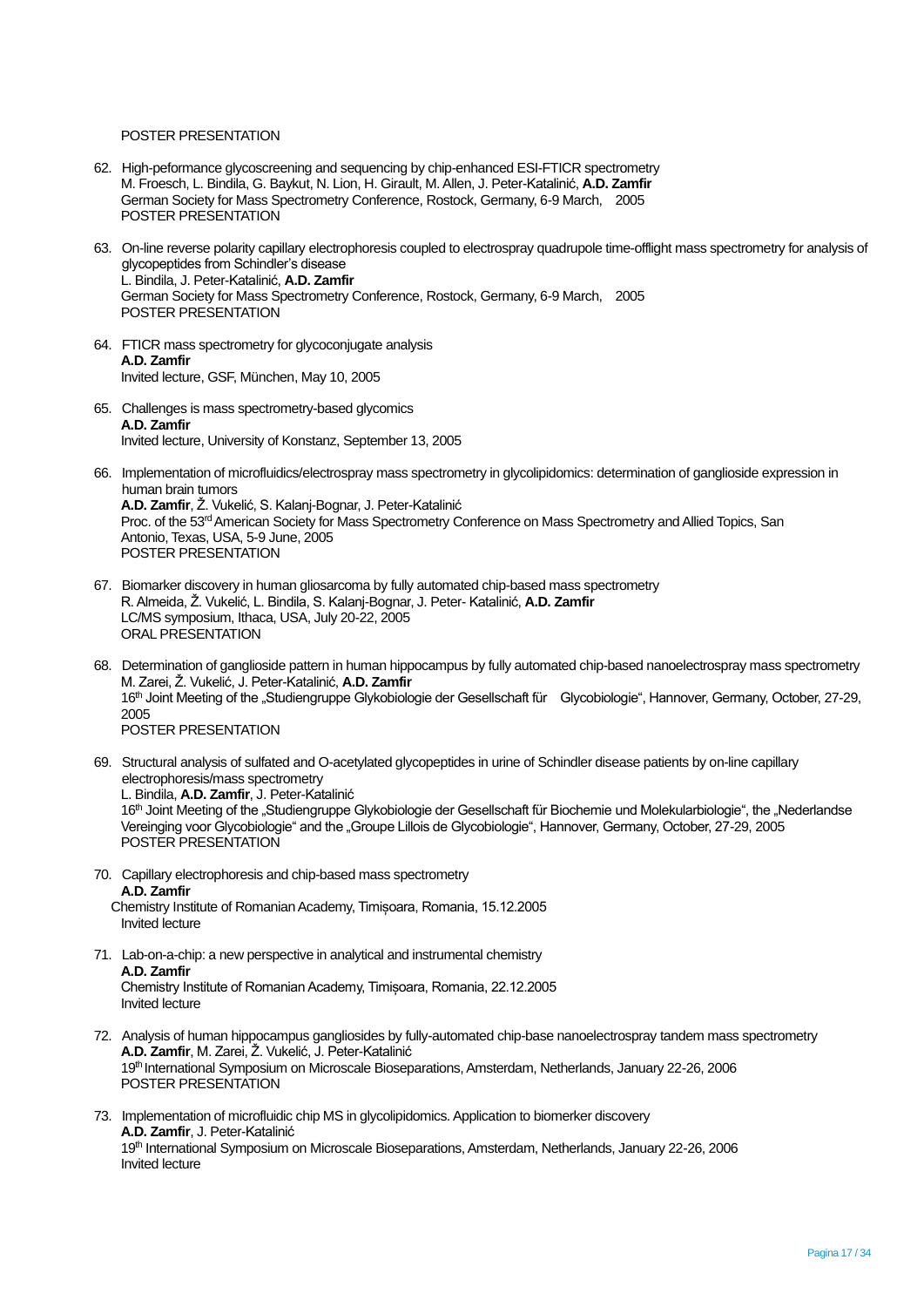- 74. Multimethodological mass spectrometry approach for compositional and structural analysis of human brain gangliosides M. Zarei, S. Vakhrushev, Ž. Vukelić, A. Schneider, A. Ingendoh, J. Peter-Katalinić, **A.D. Zamfir** German Society for Mass Spectrometry Conference, Mainz, Germany, 5-9 March, 2006 POSTER PRESENTATION
- 75. Human gliosarcoma-associated gangliosides: a high performance mass spectrometric determination Ž. Vukelić, S. Kalanj-Bognar, E. Sisu, I. Grozescu, **A.D. Zamfir** International Conference on Perspectives in Central Nervous System Malignancies, Budapest, April, 7-8, 2006 POSTER PRESENTATION
- 76. Fully automated chip-based nanoelectrospray tandem mass spectrometry for the determination of noncovalent proteincarbohydrate interaction **A.D. Zamfir**, M. Peter, J. Peter-Katalinić Proc. of the 52<sup>nd</sup> American Society for Mass Spectrometry Conference on Mass Spectrometry and Allied Topics, Seattle, Washington, USA, 27-30 May, 2006 ORAL PRESENTATION
- 77. Human glioblastoma gangliosides-mass spectrometry investigation **A.D. Zamfir** International Conference on Neuronal Excitability, Bucharest, Romania, Sept. 1-3, 2006 INVITED LECTURE
- 78. Fully automated chip-based electrospray mass spectrometry-a novel concept in glycomics for biomedical research **A.D. Zamfir**, E, Sisu, Ž. Vukelić, C. Flangea, I. Grozescu, J. Henion, J Peter-Katalinić International NanoBioSpec Conference, Cluj-Napoca, September 3-6, 2006 ORAL PRESENTATION
- 79. High performance electrospray and matrix-assisted laser desorption/ionization time-of-flight mass spectrometry of modified maltodextrins and dextrans E. Sisu, I. Sisu, I. Scurtu, N. Dinca, A. Serb, C. Neanu, J. Peter-Katalinić, **A.D. Zamfir** International NanoBioSpec. Conference, Cluj-Napoca, September 3-6, 2006 POSTER PRESENTATION
- 80. Identification of a high-affinity binding oligosaccharide by (+) nanoelectrospray quadrupole time-of-flight mass spectrometry of a non-covalent enzyme-ligand complex F. H. Cederkvist, **A.D. Zamfir**, S. Bahrke, V.G.H. Eijsink, M. Sørlie, J. Peter-Katalinić, M.G. Peter 7<sup>th</sup> European Chitin Society Conference, Montpellier, France, Sept. 6-9, 2006 ORAL PRESENTATION
- 81. Determination of ganglioside pattern in human hippocampus by chip-based nanoelectrospray ionization tandem mass spectrometry Ž. Vukelić, M. Zarei, J, Peter-Katalinić, **A.D. Zamfir** International Conference of the Croatian Biochemical Society, Vodice, Croatia, October 4-9, 2006 POSTER PRESENTATION
- 82. Chip electrospray mass spectrometry for glycoscreening in biomedical research **A.D. Zamfir** International Conference of the Croatian Biochemical Society, Vodice, Croatia, October 4-9, 2006 ORAL PRESENTATION
- 83. Glycomics and systems biology: new targets for microfluidics-mass spectrometry **A.D. Zamfir** International Conference Research and Education in Innovation Era, Arad, Romania, November 9-12, 2006 ORAL PRESENTATION
- 84. High capacity ion trap multiple stage sequencing of human brain gangliosides Ž. Vukelić, C. Ratiu, A. Serb, C. Flangea, E. Sisu, I. Grozescu, **A.D. Zamfir** International Conference Research and Education in Innovation Era, Arad, Romania, November 9-12, 2006 POSTER PRESENTATION
- 85. Novel mass spectrometric strategies for determination of protein O- and N- glycosylation **A.D. Zamfir** University of Konstanz, Germany, November 21, 2006 INVITED LECTURE
- 86. Mass spectrometry of carbohydrates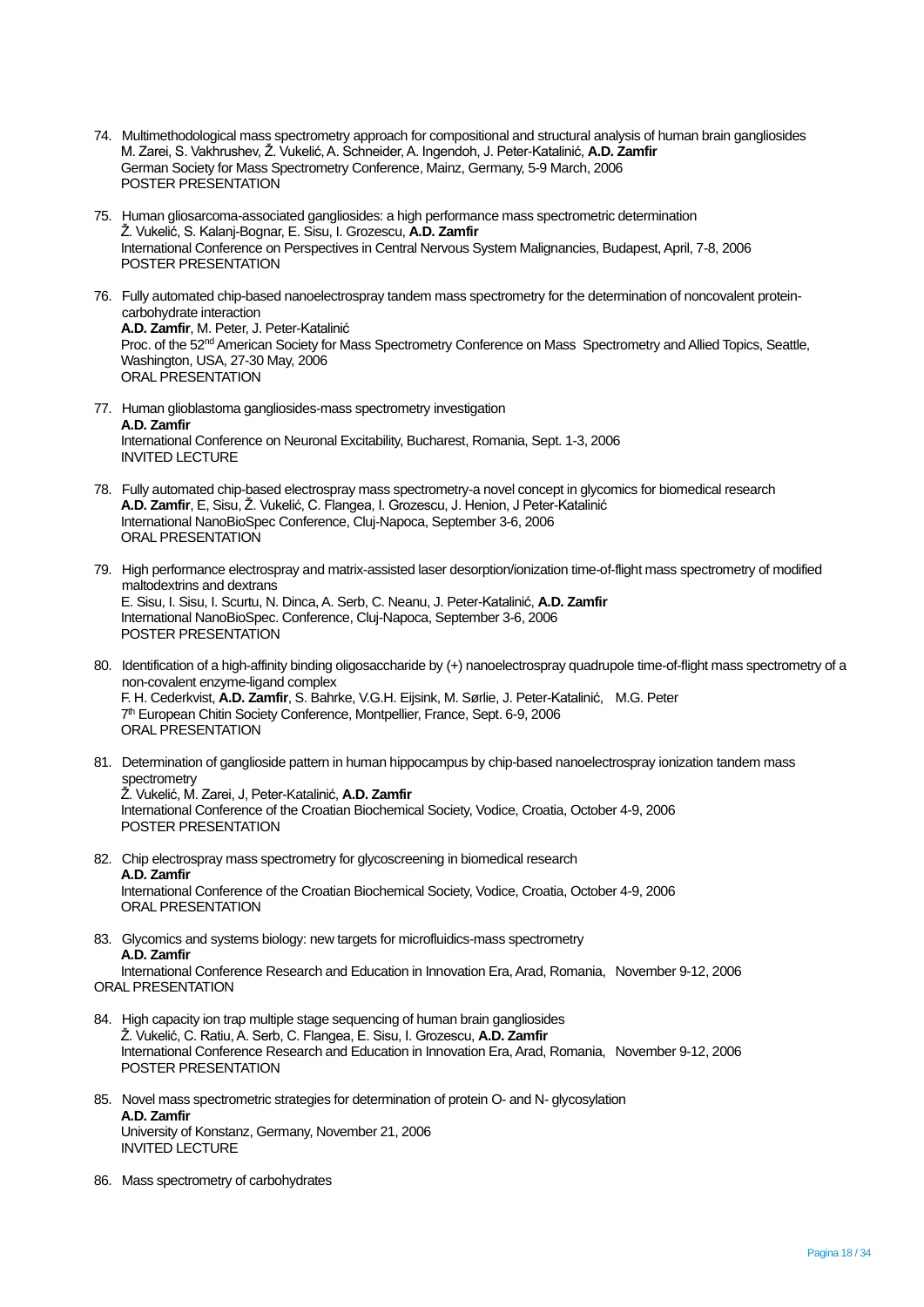**A.D. Zamfir** University of Konstanz, Germany, November 23, 2006 INVITED LECTURE

87. A novel method for structural analysis of human brain gangliosides based on nanoelectrospray multiple stage sequencing mass spectrometry

**A.D. Zamfir**, Ž. Vukelić,A. Schneider, E. Sisu, A. Ingendoh Vienna MS Forum, Viena, Austria, February 19-22, 2007 INVITED LECTURE

- 88. Structural analysis of human decorin dermatan sulfate by nanoelectrospray ionization quadrupole time-of-flight tandem mass spectrometry F. Harja,C. Flangea, D.G. Seidler, N. Dinca, E. Sisu, **A.D. Zamfir** German Society for Mass Spectrometry Conference, Bremen, Germany, 11-14 March, 2007 POSTER PRESENTATION
- 89. Mapping and sequencing of gangliosides from defined regions of human brain by nanoelectrospray ionization quadrupole time-offlight tandem mass spectrometry
- A. Serb, F. Harja, Ž. Vukelić, N. Dinca, E. Sisu, **A.D. Zamfir** German Society for Mass Spectrometry Conference, Bremen, Germany, 11-14 March, 2007 POSTER PRESENTATION
- 90. Electrospray ionization mass spectrometry: principles and biomedical applications **A.D. Zamfir** Institute for Physiological Chemistry, May, 19, 2007, Muenster, Germania INVITED LECTURE
- 91. Structural analysis of chondroitin/dermatan sulfate glycosaminoglycans from human decorin by electrospray ionization multiple stage mass spectrometry D.G. Seidler, C. Flangea, A. Schneider, A. Serb, E. Sisu, A. Ingendoh, **A.D. Zamfir** 54<sup>th</sup> American Society for Mass Spectrometry Conference on Mass Spectrometry and Allied Topics, June 2-7, 2007, Indianapolis, Indiana, USA ORAL PRESENTATION
- 92. Electrospray ionization Fourier transform ion cyclotron resonance mass spectrometry of long chain polysaccharides I. Perdivara, E. Sisu, I. Sisu, M. Przybylski, **A.D. Zamfir**

54th American Society for Mass Spectrometry Conference on Mass Spectrometry and Allied Topics, June 2-7, 2007, Indianapolis, Indiana, USA

- POSTER PRESENTATION
- 93. Principles and applications of electrospray ionization mass spectrometry **A**.**D. Zamfir**  1<sup>st</sup> Advanced Research Workshop on Applications of Mass Spectrometry in Life

 Safety under NATO auspices, Sept. 23-27, 2007, Herculane, Romania INVITED LECTURE

94. Applications of fully automated chip-based electrospray in biological mass spectrometry **A.D. Zamfir**  1<sup>st</sup> Advanced Research Workshop on Applications of Mass Spectrometry in Life

 Safety under NATO auspices, Sept. 23-27, 2007, Herculane, Romania INVITED TUTORIAL LECTURE

- 95. NanoESI QTOF and MALDI TOF MS of modified maltodextrins and dextrans V. Udrescu, Ioana Sisu, N. Dinca,A. Lascu, C.NeanuE. Sisu, L. Rusnac, **A. D. Zamfir** 1<sup>st</sup> Advanced Research Workshop on Applications of Mass Spectrometry in Life Safety under NATO auspices, Sept. 23-27, 2007, Herculane, Romania POSTER PRESENTATION
- 96. Mapping and sequencing of gangliosides from anencephaly by electrospray ionization high capacity ion trap mass spectrometry C. Mosoarca, Ž. Vukelić, **A.D. Zamfir** 1<sup>st</sup> Advanced Research Workshop on Applications of Mass Spectrometry in Life Safety under NATO auspices, Sept. 23-27, 2007, Herculane, Romania POSTER PRESENTATION
- 97. Determination of decorin glycosaminoglycan oversulfation by electrospray ionization quadrupole time-of-flight tandem mass spectrometry

C. Flangea, A.F. Serb, E. Sisu, N. Dinca, **A.D. Zamfir**, D.G. Seidler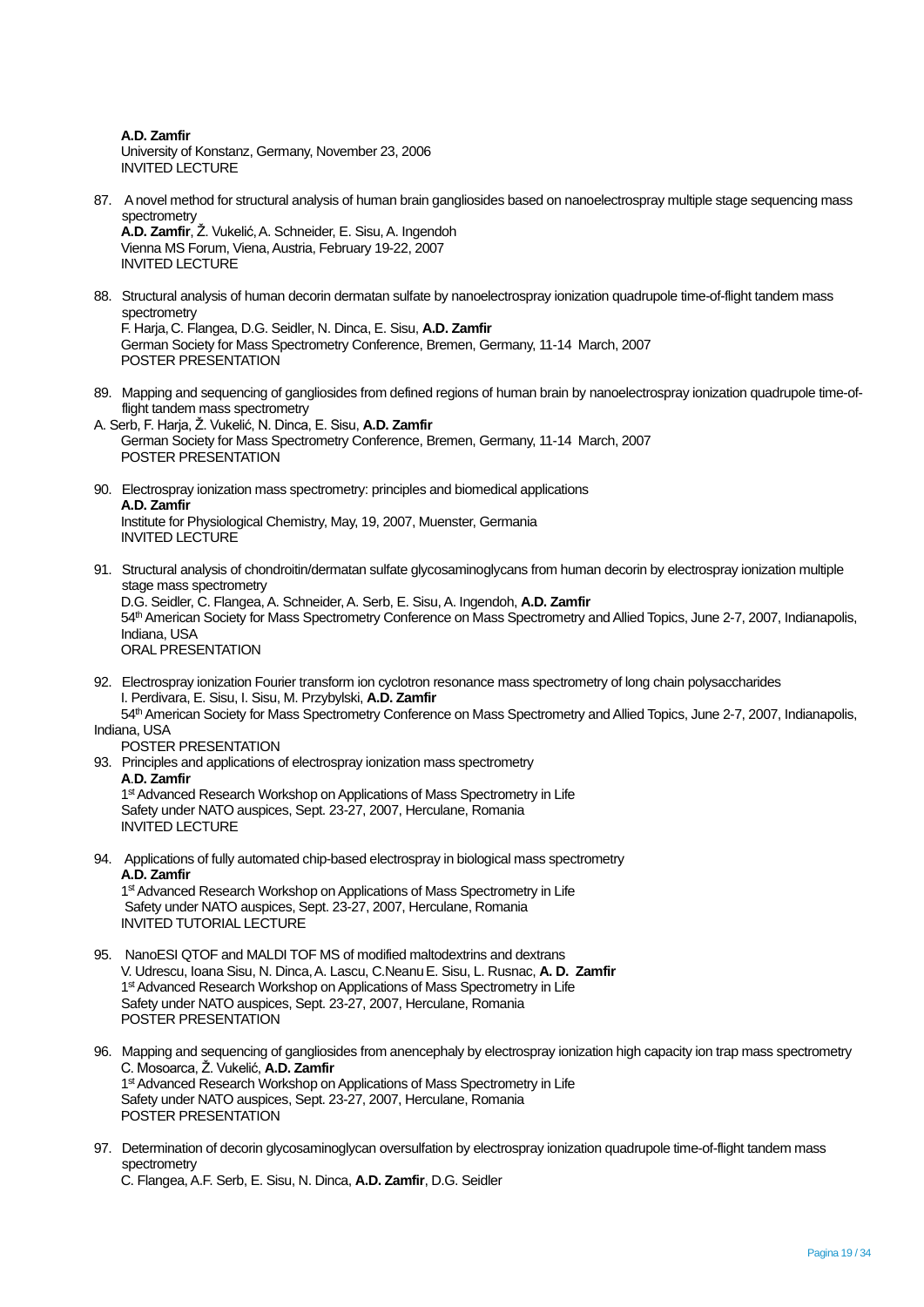1<sup>st</sup> Advanced Research Workshop on Applications of Mass Spectrometry in Life Safety under NATO auspices, Sept. 23-27, 2007, Herculane, Romania POSTER PRESENTATION

98. Compositional and structural analysis of long chain polysaccharides by electrospray ionization Fourier transform ion cyclotron resonance mass spectrometry I. Perdivara, E. Sisu, I. Sisu, M. Przybylski, K. B. Tomer, **A.D. Zamfir** 1<sup>st</sup> Advanced Research Workshop on Applications of Mass Spectrometry in Life Safety under NATO auspices, Sept. 23-27, 2007, Herculane, Romania

99. Comparative study upon ganglioside pattern in defined regions of human cerebrum using nanoelectrospray ionization quadrupole time-of-flight mass spectrometry A.F. Serb, C. Flangea, N. Dinca, E. Sisu, F. Harja, **A.D. Zamfir**, Ž. Vukelić 1<sup>st</sup> Advanced Research Workshop on Applications of Mass Spectrometry in Life Safety under NATO auspices, Sept. 23-27, 2007, Herculane, Romania POSTER PRESENTATION

- 100.Mass spectrometric determination of ganglioside expression and structure in human neocortex M.I. Chirita, A.F. Serb, E. Sisu, Ž. Vukelić, **A.D. Zamfir** 1<sup>st</sup> Advanced Research Workshop on Applications of Mass Spectrometry in Life Safety under NATO auspices, Sept. 23-27, 2007, Herculane, Romania POSTER PRESENTATION
- 101.Microspray high capacity ion trap multiple stage mass spectrometry of polysaccharides functionalized with aromatic amines I. Sisu, E. Sisu, N. Dinca, V. Rusu, **A.D. Zamfir** 1<sup>st</sup> Advanced Research Workshop on Applications of Mass Spectrometry in Life Safety under NATO auspices, Sept. 23-27, 2007, Herculane, Romania ORAL PRESENTATION
- 102.Structural analysis of chondroitin/dermatan sulfate disaccharides by electrospray ionization high capacity ion trap mass spectrometry A. Muresan, M. Galusca, D.G. Seidler, N. Dinca,**A.D. Zamfir** 1<sup>st</sup> Advanced Research Workshop on Applications of Mass Spectrometry in Life Safety under NATO auspices, Sept. 23-27, 2007, Herculane, Romania

POSTER PRESENTATION

POSTER PRESENTATION

- 103.A novel approach for investigation of unusual sulfation motifs in chondroitin/dermatan sulfate from a specific proteoglycan by multiple stage mass spectrometry **A.D. Zamfir**, E. Sisu, C. Flangea, A.F. Serb, N. Dinca, P. Bruckner, D.G. Seidler 1<sup>st</sup> Advanced Research Workshop on Applications of Mass Spectrometry in Life Safety under NATO auspices, Sept. 23-27, 2007, Herculane, Romania POSTER PRESENTATION
- 104.Electrospray ionization mass spectrometry of novel o-hydroxy-benzamide derivatives M.C. Ienascu, C. Mosoarca, I. M. Popescu, A. X. Lupea, **A.D. Zamfir**

1<sup>st</sup> Advanced Research Workshop on Applications of Mass Spectrometry in Life Safety under NATO auspices, Sept. 23-27, 2007, Herculane, Romania

POSTER PRESENTATION

- 105.Electrospray ionization tandem mass spectrometric investigation of *Melissa officinalis* oil D. Tibea, F. Vata, M. Chirita, I.B. Pancan, **A.D. Zamfir**, C.C. Toma
- 1<sup>st</sup> Advanced Research Workshop on Applications of Mass Spectrometry in Life Safety under NATO auspices, Sept. 23-27, 2007, Herculane, Romania

POSTER PRESENTATION

106.Determination of unusual sulfation motifs in chondroitin/dermatan sulfate from a specific proteoglycan by multiple stage mass spectrometry

D.G. Seidler, E. Sisu,C. Flangea, A. F. Serb, N. Dinca, P. Bruckner, **A.D. Zamfir**

- 18<sup>th</sup> Joint Meeting of the "Studiengruppe Glykobiologie der Gesellschaft für Biochemie und Molekularbiologie", the "Nederlandse Vereinging voor Glycobiologie" and the "Groupe Lillois de Glycobiologie", Nov. 5-8, 2007, Lille, France POSTER PRESENTATION
- 107.Determination of ganglioside expression and structure in human neocortex by electrospray ionization multiple stage mass spectrometry

M. I. Chirita, Ž. Vukelić, **A.D. Zamfir**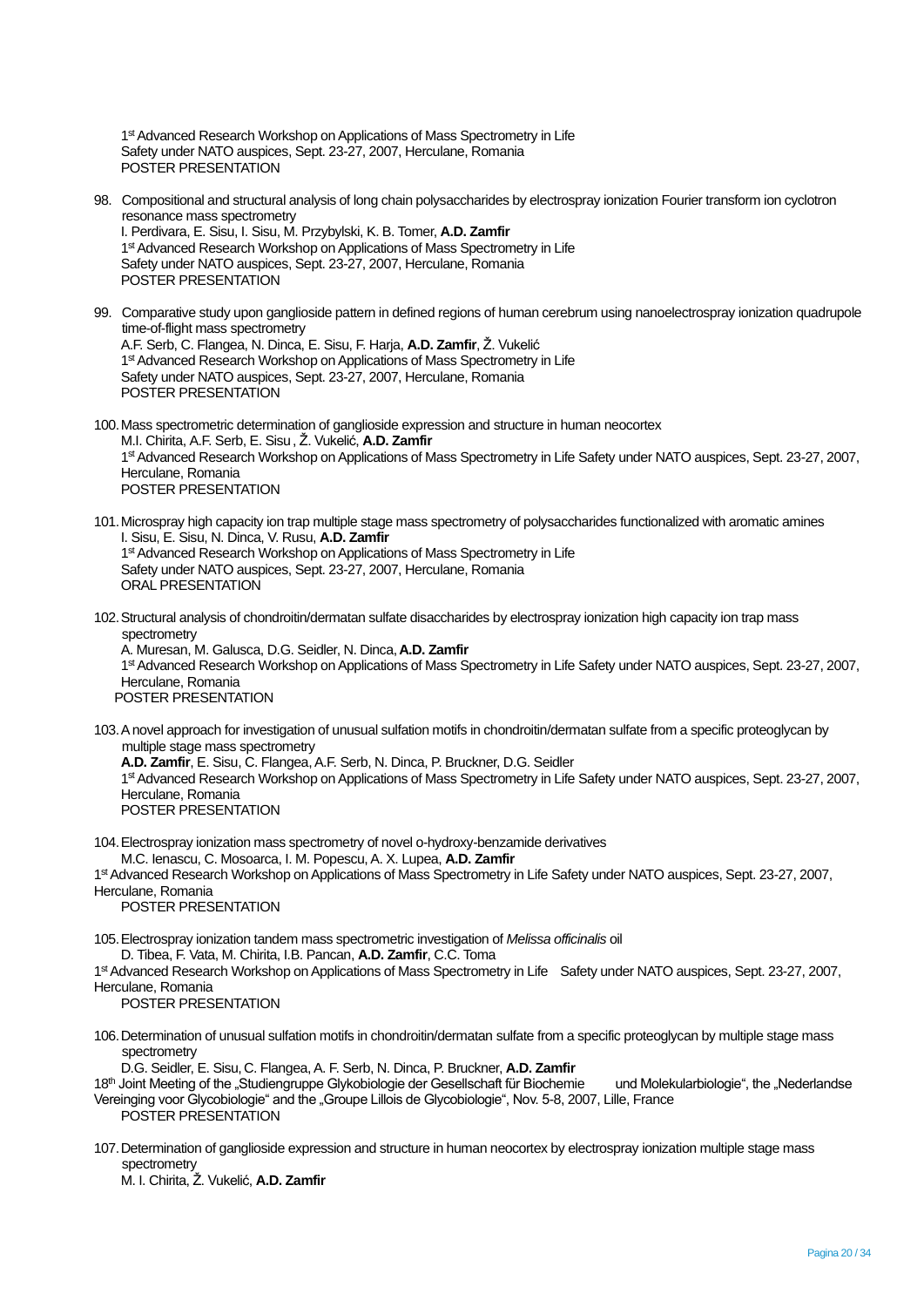- 18<sup>th</sup> Joint Meeting of the "Studiengruppe Glykobiologie der Gesellschaft für Biochemie und Molekularbiologie", the "Nederlandse Vereinging voor Glycobiologie" and the "Groupe Lillois de Glycobiologie", Nov. 5-8, 2007, Lille, France POSTER PRESENTATION
- 108.Survey upon ganglioside expression in anencephaly vs. normal fetal brain by electrospray ionization multiple stage mass spectrometry

C. Mosoarca, Ž. Vukelić, **A.D. Zamfir**

- 18<sup>th</sup> Joint Meeting of the "Studiengruppe Glykobiologie der Gesellschaft für Biochemie und Molekularbiologie", the "Nederlandse
- Vereinging voor Glycobiologie" and the "Groupe Lillois de Glycobiologie", Nov. 5-8, 2007, Lille, France POSTER PRESENTATION
- 109.Fully automated chip-based electrospray ionization multistage CID/ETD mass spectrometry for glycoconjugate analysis **A.D. Zamfir,** V. Udrescu, R. Almeida, F. Harja, N. Dinca, L. Rusnac, M. Allen Austrian Mass Spectrometry Forum, Feb. 18-22, 2008, Vienna, Austria Invited lecture
- 110. Glycomics of brain glycosaminoglycans by chip ESI MS<sup>n</sup> C. Flangea, C. Mosoarca, A.F. Serb, E. Sisu,D.G. Seidler, **A.D. Zamfir** Germany Society for Mass Spectrometry Conference, DGMS, March 3-6, 2008, Giessen, Germany POSTER PRESENTATION
- 111.High throughput brain ganglioside mapping and multistage sequencing by fully automated chip-based nanoelectrospray high capacity ion trap mass spectrometry

A.F. Serb, C. Mosoarca, C. Flangea, E. Sisu, Ž. Vukelić, **A.D. Zamfir** Germany Society for Mass Spectrometry Conference, DGMS, March 3-6, 2008, Giessen, Germany POSTER PRESENTATION

- 112.Novel mass spectrometric methods and protocols for protein glycosylation analysis **A.D. Zamfir** April 28-May 5, 2008, Konstanz, Germany INVITED LECTURE
- 113.Fully automated chip-based electrospray ionization multistage mass spectrometry of long chain polysaccharides functionalized with aromatic amines

V. Udrescu, E. Sisu, I. Sisu, L. Rusnac, M. Allen, R. Almeida, **A.D. Zamfir** 56<sup>th</sup> American Society for Mass Spectrometry Conference on Mass Spectrometry and Allied Topics, June 1-6, 2008, Denver, Colorado, USA

ORAL PRESENTATION

114.Coupling of fully automated chip-based electrospray ionization to high capacity ion trap mass spectrometer for high throughput ganglioside analysis

C. Mosoarca, M. Chirita, R. Almeida, M. Allen, M. Allen, **A.D. Zamfir**

56<sup>th</sup> American Society for Mass Spectrometry Conference on Mass Spectrometry and Allied Topics, June 1-6, 2008, Denver, Colorado,  $IISA$ 

POSTER PRESENTATION

115.Coupling of NanoMate Robot to High Capacity Ion Trap Mass Spectrometer for Glycoconjugate Analysis M. Chirita, A. Serb, E. Sisu, Ž.Vukelić, **A.D. Zamfir** Conferinta Internationala de Chimie, 29-31 Mai 2008, Timișoara, Romania

POSTER PRESENTATION

- 116.Mass Spectrometric Mapping and Sequencing of Gangliosides Expressed in Normal Adult Human Cerebellum A.Ienin, E. Şişu, Ž. Vukelić, **A.D. Zamfir** Conferinta Internationala de Chimie, 29-31 Mai 2008, Timișoara, Romania
- POSTER PRESENTATION
- 117.Investigation of volatile oil extracted from Melissa officinalis by electrospray ionization tandem mass spectrometry C.C. Toma, I. B. Pancan, M. Chirita, **A.D. Zamfir** Conferinta Internationala de Chimie, 29-31 Mai 2008, Timișoara, Romania POSTER PRESENTATION
- 118.Identification of sulfation pattern in mouse brain glycosaminoglycans by high performance electrospray ionization mass spectrometry

C. Flangea, C.Mosoarca, A. F. Serb, E. Sisu, D.G. Seidler, **A.D. Zamfir** Conferinta Internationala de Chimie, 29-31 Mai 2008, Timișoara, Romania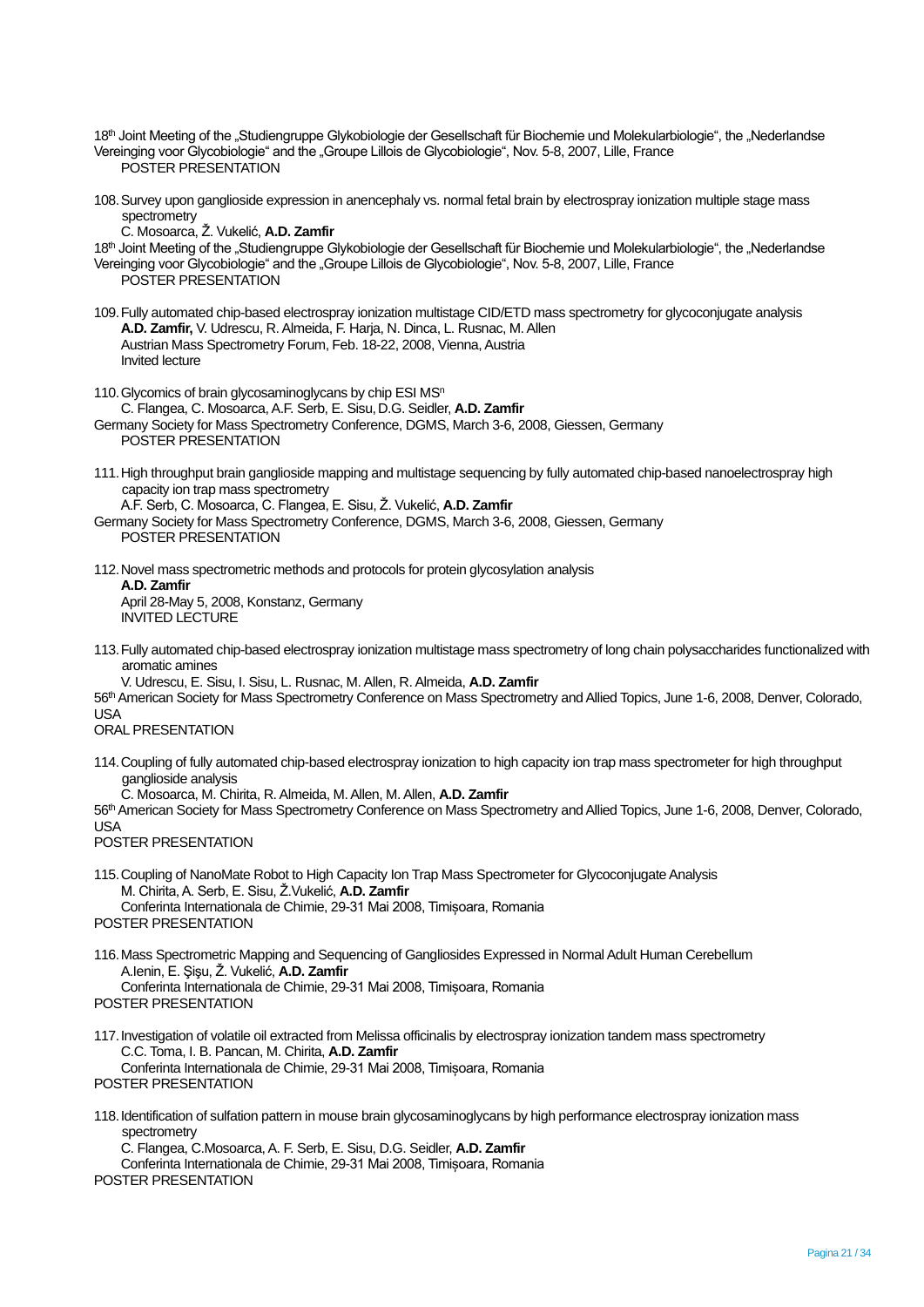119.Synthesis and caracterization of maltodextrins modified with aromatic amines I. Sisu, E. Sisu, **A.D. Zamfir** Conferinta Internationala de Chimie, 29-31 Mai 2008, Timișoara, Romania ORAL PRESENTATION

- 120. A novel method to enhance mass spectrometric analysis of long chain polysaccharides V. Udrescu, L. Rusnac, I. Sisu, E. Sisu, R. Almeida, **A.D. Zamfir** Conferinta Internationala de Chimie, 29-31 Mai 2008, Timișoara, Romania POSTER PRESENTATION
- 121. Determination and structural characterization of anencephaly-associated gangliosides by advanced mass spectrometry based on chip electrospray ionization and multistage sequencing.

**A.D. Zamfir**, C. Mosoarca, C. Flangea, Ž. Vukelić, E. Sisu

6<sup>th</sup> FENS Forum of European Neuroscience Societies, July 12-18 2008, Geneva, Switzerland; vol.4, 083.29, 2008 POSTER PRESENTATION

122.Comparative assay on ganglioside differential expression in defined regions of human brain by modern mass spectrometric methods

A.F. Serb, C. Flangea, Ž. Vukelić, E. Sisu, L. Zăgrean, **A.D. Zamfir** 6<sup>th</sup> FENS Forum of European Neuroscience Societies, July 12-18 2008, Geneva, Switzerland, vol.4, 075.11, 2008 POSTER PRESENTATION

123.Glycomics of human fetal brain gangliosides by chip electrospray ionization multistage mass spectrometry **A.D. Zamfir**

24<sup>th</sup> International Carbohydrate Symposium July 27 - August 1 2008, Oslo, Norway Invited lecture

**124.**Analysis of oversulfation in a dermatan sulfate octasaccharide from human skin fibroblast decorin by nanoelectrospray ionization quadrupole time-of-flight tandem mass spectrometry

C. Flangea, A. Serb, F.Harja,D.G. Seidler, N. Dinca, E. Sisu, **A.D. Zamfir** 5<sup>th</sup> International Conference on Condensed Matter Physics, July 16-18, 2008, Timișoara, Romania POSTER PRESENTATION

125.High performance mass spectrometric investigation of glycosphingolipid differential expression in human brain A.F. Serb, C. Flangea, F. Harja, I. Sisu, Z.Szabadai, N.Dinca, E. Sisu, **A.D. Zamfir**

5<sup>th</sup> International Conference on Condensed Matter Physics, July 16-18, 2008, Timișoara, Romania POSTER PRESENTATION

126.Lab-on-a chip: a novel concept in glycomics

**A.D. Zamfir**

5<sup>th</sup> International Conference on Condensed Matter Physics, July 16-18, 2008, Timișoara, Romania ORAL PRESENTATION

127.NanoMate/HCT MS o noua tehnica pentru analiza carbohidratilor cu aplicatii in biomedicina **A.D. Zamfir**, V. Udrescu, C. Flangea, E. Sisu, N. Dinca, L. Rusnac

Simpozionul National al Academiei de Stiinte Medicale din Romania, 28-30 Sept. 2008, Sinaia, Romania ORAL PRESENTATION

128. Compositional and structural determination of brain gangliosides from mass spectrometric data by software-assisted assignment C. Schiopu, E. Sisu, Ž. Vukelić, **A.D. Zamfir**

Neuroscience Workshop-Conferinta Internationala ANCS: Diaspora in Cercetarea Stiintifica Romaneasca, 17-19 Sept. 2008, București, Romania

ORAL PRESENTATION

129.Fetal brain glycolipids exhibit filogenetic and topologic specificity as revealed by fully automated chip-electrospray multistage ion trap mass spectrometry

A. Serb, E. Sisu, Ž. Vukelić, L. Zăgrean, **A.D. Zamfir**

Neuroscience Workshop-Conferinta Internationala ANCS: Diaspora in Cercetarea Stiintifica Romaneasca, 17-19 Sept. 2008, București, Romania

ORAL PRESENTATION

130.Profiling of gangliosides expressed in human hemangioma by fully-automated chip-based nanoelectrospray tandem mass spectrometry

A. Serb, C. Schiopu, C. Flangea, E. Sisu, S. Tudor, Ž. Vukelić, **A.D. Zamfir**

2<sup>nd</sup> International Symposium Research and Education in Innovation Era, 20-21 Nov., 2008, Arad, Romania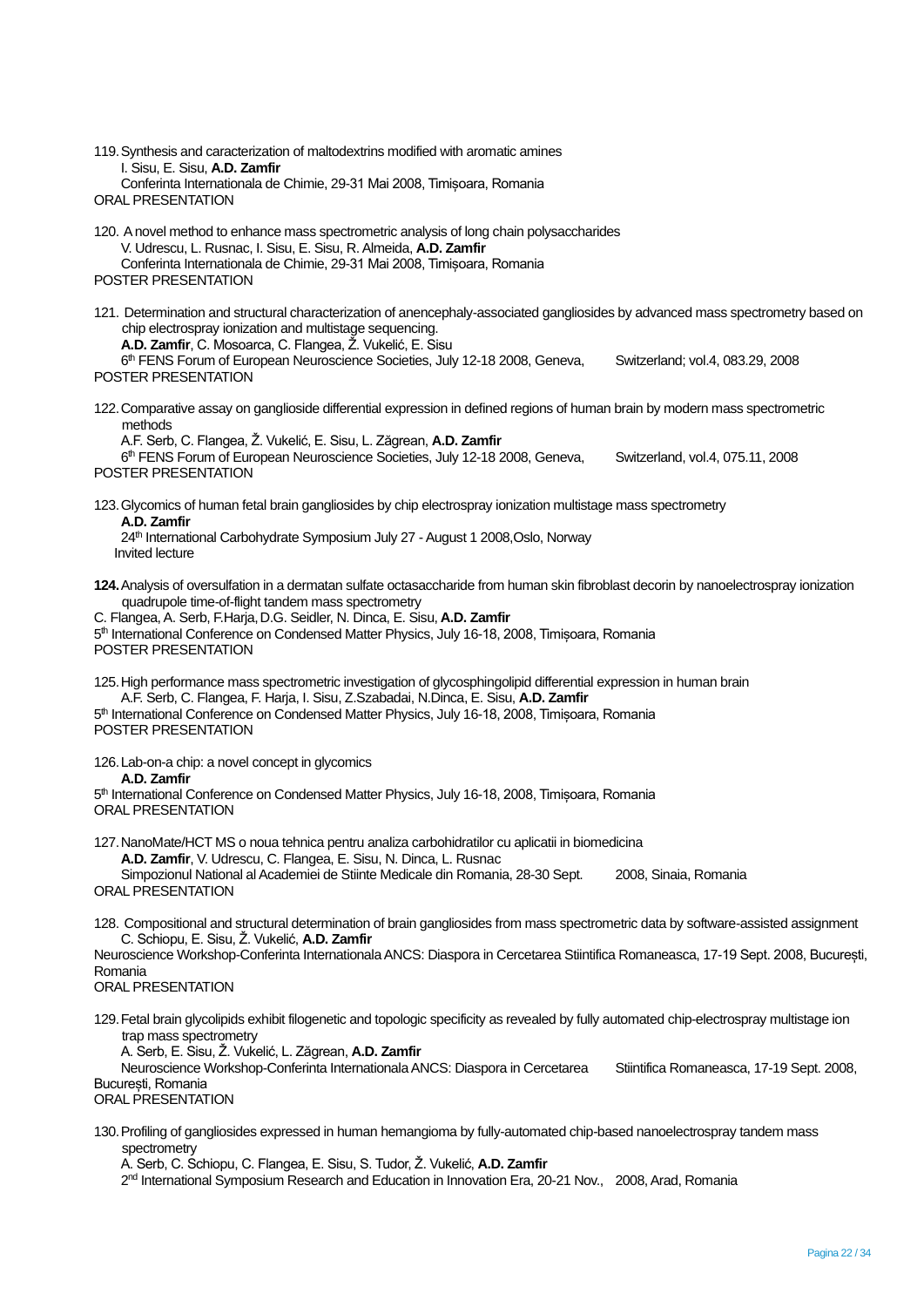#### ORAL PRESENTATION

131. Identification of sialylated and sulfated glycosphingolipids by Fourier transform ion cyclotron resonance mass spectrometry **A.D. Zamfir**, Ž. Vukelić

2<sup>nd</sup> International Symposium Research and Education in Innovation Era, 20-21 Nov., 2008, Arad, Romania ORAL PRESENTATION

- 132. Investigation of unusual sulfation motifs in chondroitin/dermatan sulfate from a specific proteoglycan by multistage mass spectrometry
	- **A.D. Zamfir**, D.G. Seidler

2<sup>nd</sup> International Symposium Research and Education in Innovation Era, 20-21 Nov., 2008, Arad, Romania ORAL PRESENTATION

133.Computer software for interpretation of brain ganglioside mass spectra C. Schiopu, E. Sisu, S. Nadaban, C. Fifor, Ž. Vukelić, **A.D. Zamfir**

2<sup>nd</sup> International Symposium Research and Education in Innovation Era, 20-21 Nov., 2008, Arad, Romania POSTER PRESENTATION

134. Investigation of glycosaminoglycan sulfation pattern by high performance chip electrospray multistage mass spectrometry C. Flangea, A. Serb, F.Harja,S. Tudor, I. Pancan, E. Sisu, D.G. Seidler, **A.D. Zamfir**

2<sup>nd</sup> International Symposium Research and Education in Innovation Era, 20-21 Nov., 2008, Arad, Romania ORAL PRESENTATION

135.A novel procedure for derivatization of long chain polysaccharides to enhance fully automated chip-based nanoelectrospray multistage mass spectrometric analysis

E. Sisu, I. Sisu, C. Flangea, V. Udrescu, N. Dinca, **A.D. Zamfir**

2<sup>nd</sup> International Symposium Research and Education in Innovation Era, 20-21 Nov., 2008, Arad, Romania POSTER PRESENTATION

136.Analiza polizaharidelor de tip condroitin/dermatan sulfat din creier prin spectrometrie de masa. C. Flangea, A.F.Serb, E. Sisu, **A.D. Zamfir** Simpozion National VIASAN-CEEX (Modul 1) 28-30 septembrie 2008, Sinaia, pg 48 POSTER PRESENTATION

- 137.Nanomate/HCT MS o noua tehnica pentru analiza carbohidratilor cu aplicatii in biomedicina. V. Udrescu, C. Flangea, E. Sisu, N. Dinca, L. Rusnac, **A.D. Zamfir.** Simpozion National VIASAN-CEEX (Modul 1) 28-30 septembrie 2008, Sinaia, pg 48
- ORAL PRESENTATION
- 138.Identification of a novel glycosaminoglycan sequence in human decorin by electrospray ionization multistage ion trap mass spectrometry

**A.D. Zamfir**, E. Sisu, C. Flangea, A. Serb, D.G. Seidler

2<sup>nd</sup> International Symposium Research and Education in Innovation Era, 20-21 Nov., 2008, Arad, Romania ORAL PRESENTATION

139.Potentials of a fully automated chip-based nanoelectrospray ionization high capacity trap mass spectrometry in neuroglycolipidomics: characterization of ganglioside composition specificity in selected fetal human brain regions Ž.Vukelić, D. Marinčić, A.Serb, **A.D. Zamfir** Austrian Mass Spectrometry Forum, Feb. 17-19, 2009, Vienna, Austria INVITED LECTURE

140.Novel saccharide sequence analysis of glycosaminoglycans by enzyme cleavage and multistage MS: unusual exuronic acid sulfation in decorin C. Flangea, C. Schiopu, E. Sisu, N. Dinca, D.G. Seidler, **A.D. Zamfir**

Austrian Mass Spectrometry Forum, Feb. 17-19, 2009, Vienna, Austria ORAL PRESENTATION

141.A new Mass Spectrometry Society – Perspectives and plans **A.D. Zamfir**  Anniversary Conference, 20 years of Analytical Chemistry in Konstanz, March 5-7, 2009, Konstanz, Germany INVITED LECTURE

142.Chip-based nanoelectrospray multistage mass spectrometry in neuroglycolipidomics: high-throughput analysis of gangliosides in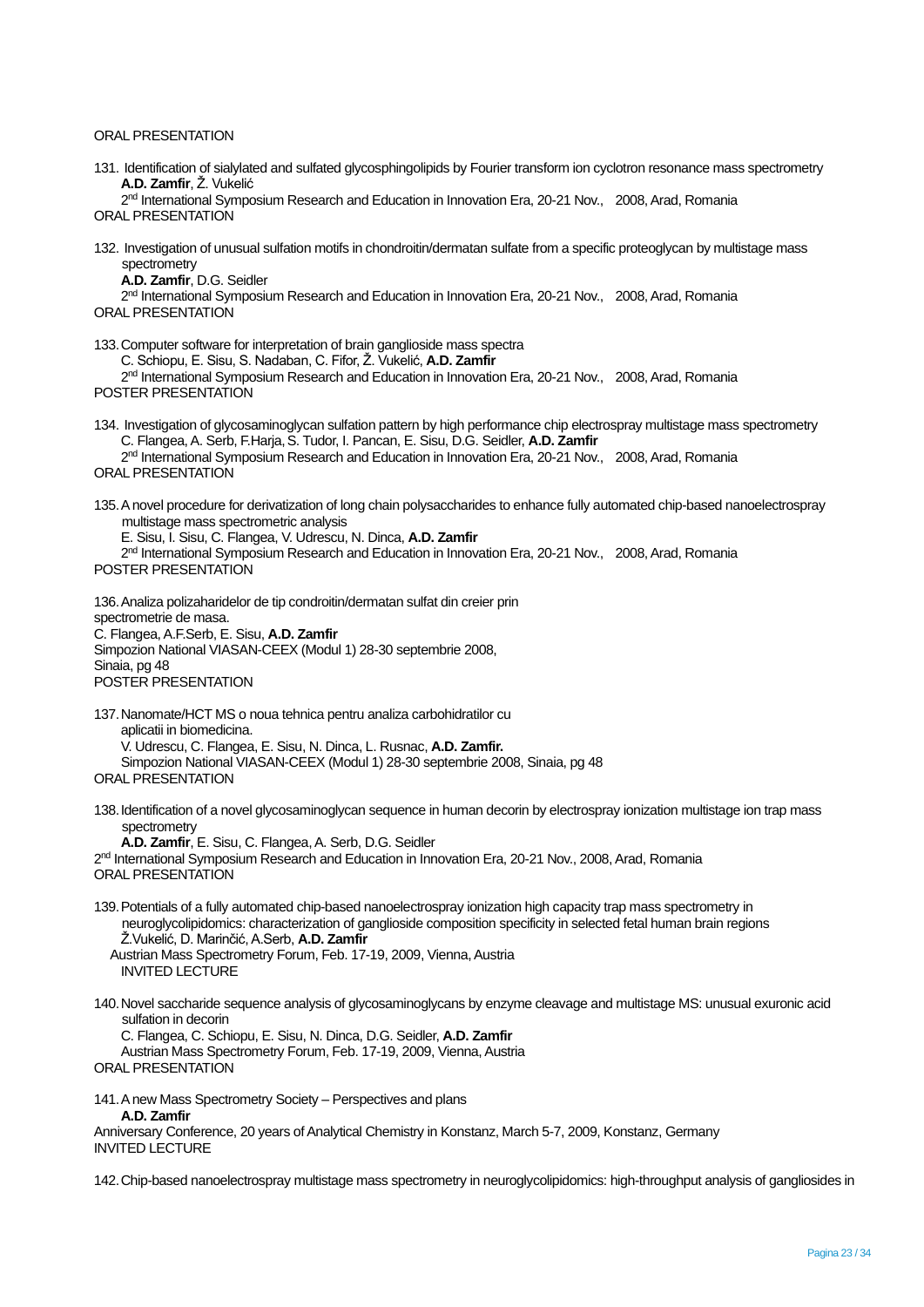defined regions of fetal brain A.F. Serb, C. Schiopu, D. Marinčić, Ž. Vukelić, **A.D. Zamfir** 42nd German Society for Mass Spectrometry Conference, Konstanz, Germany, March 8-11, 2009 ORAL PRESENTATION 143.Investigation of novel under- and over-sulfated regions in decorin glycosaminoglycans by electrospray ionization collision-induced dissociation multistage mass spectrometry C. Flangea, E. Sisu, N. Dinca, D.G. Seidler, **A.D. Zamfir** 42<sup>nd</sup> German Society for Mass Spectrometry Conference, Konstanz, Germany, March 8-11, 2009 POSTER PRESENTATION 144.A novel procedure for derivatization of long chain polysaccharides to enhance chip-based nanoelectrospray tandem mass spectrometric analysis C. Flangea, I.Sisu, N. Dinca, E. Sisu, **A.D. Zamfir** 42<sup>nd</sup> German Society for Mass Spectrometry Conference, Konstanz, Germany, March 8-11, 2009 POSTER PRESENTATION 145.Chip-Based nanoelectrospray high capacity ion trap mass spectrometry of gangliosides from precentral vs. postcentral gyrus of fetal human brain D.Marinčić, Ž.Vukelić, C. Schiopu, M. Kos, **A.D. Zamfir** 42nd German Society for Mass Spectrometry Conference, Konstanz, Germany, March 8-11, 2009 POSTER PRESENTATION 146. Screening and sequencing of fructooligosaccharides produced by heterologously expressed levansucrase from Pseudomonas syringae pv. tomato DC3000 by fully automated chip based mass spectrometry C. Mosoarca, T. Visnapuu, T. Alamäe, **A.D. Zamfir** 42nd German Society for Mass Spectrometry Conference, Konstanz, Germany, March 8-11, 2009 POSTER PRESENTATION 147.High-throughput mass spectrometric determination of ganglioside expression and structure in human fetal cerebellum R. M. Ghiulai, C. Mosoarca, C. Novaconi, D. Marinčić, Ž. Vukelić, **A.D. Zamfir** 42<sup>nd</sup> German Society for Mass Spectrometry Conference, Konstanz, Germany, March 8-11, 2009 POSTER PRESENTATION 148.Chip-based mass spectrometry for glycomics and glycoproteomics **A.D. Zamfir** Invited lecture: Anniversary Symposium ''20 years of Analytical Chemistry at University of Konstanz'', Konstanz, May 12-13, 2009 149.Analysis of brain chondroitin/dermatan sulfate glycosaminoglycans by fully automated chip-based nanoelectrospray multistage mass spectrometry C. Flangea, E. Sisu, D.G. Seidler, **A.D. Zamfir** 57th American Society for Mass Spectrometry Conference on Mass Spectrometry and Allied Topics, May 31-June 6, 2009, Philadelphia, USA POSTER PRESENTATION 150.Compositional and structural analysis of gangliosides in human cerebrospinal fluid by chip-based nanoelectrospray ionization tandem mass spectrometry A. Serb, C. Schiopu, D. Marinčić, Ž. Vukelić**, A.D. Zamfir** 57<sup>th</sup> American Society for Mass Spectrometry Conference on Mass Spectrometry and Allied Topics, May 31-June 6, 2009, Philadelphia, USA POSTER PRESENTATION 151.Combining fully-automated chip-nanoelectrospray ion trap mass spectrometry and GanglioSoft 1.2 computer software for identification of human hemangioma gangliosides C.Schiopu, A. Serb, E. Sisu, Ž. Vukeli**, A.D. Zamfir** 57th American Society for Mass Spectrometry Conference on Mass Spectrometry and Allied Topics, May 31-June 6, 2009, Philadelphia, USA POSTER PRESENTATION

152.A novel method for brain ganglioside analysis based on top-down

fragmentation by multistage mass spectrometry.

A Serb, C. Schiopu, C. Flangea, A.M. Zagrean, E. Sisu, **A. D. Zamfir**, L. Zagrean.

5th "Gheorghe Marinescu" Symposium of the National Neuroscience Society of Romania (with international participation). "Carol Davila" University of Medicine and

Pharmacy, October 1-3 2009, Bucharest, Romania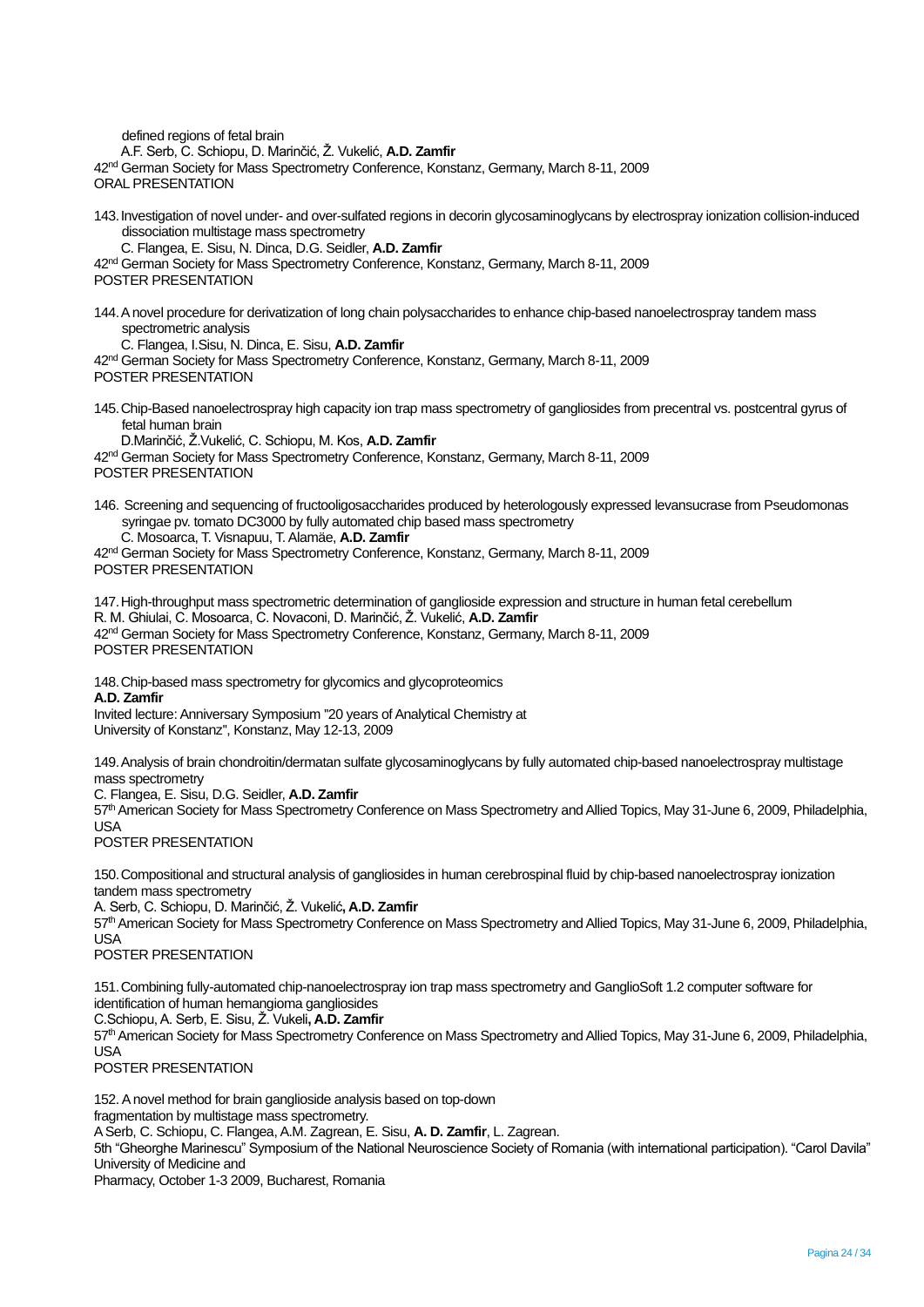### ORAL PRESENTATION

153.Automatic assigment of ganglioside mass spectrometry using a novel computer software platform C. Schiopu, F. Capitan, A. Serb, A.M. Zagrean, C. Flangea, E. Sisu, L. Zagrean, **A.D Zamfir** 5th "Gheorghe Marinescu" Symposium of the National Neuroscience Society of Romania (with international participation). "Carol Davila" University of Medicine and Pharmacy, October 1-3 2009, Bucharest, Romania ORAL PRESENTATION

154.Biomarker discovery in human brain hemangioma by fully automated chipbased nanoelectrospray mass spectrometry. F. Capitan, C. Schiopu, A. Serb, A.M. Zagrean, C. Flangea, E. Sisu, L. Zagrean, A. d. Zamfir 5th "Gheorghe Marinescu" Symposium of the National Neuroscience Society of Romania (with international participation). "Carol Davila" University of Medicine and Pharmacy, October 1-3 2009, Bucharest, Romania ORAL PRESENTATION

155.Structural analysis of chondroitin/dermatan sulfate oligosaccharides from biglycan by fully automated chip-nanoelectrospray ion trap massspectrometry. Flangea, Corina; Sisu, Eugen; Seidler, Daniela; **A.D. Zamfir** 43. Jahrestagung der Deutschen Gesellschaft für Massenspektrometrie 7-10 March 2010 Halle/Saale Germany ORAL PRESENTATION

156.High throughput sequencing of polysialylated gangliosides by chip nanoelectrospray multistage collision-induced dissociation. Schiopu,Catalin; Serb, Alina; Flangea, Corina; Sisu, Eugen; **A.D. Zamfir** 43.Jahrestagung der Deutschen Gesellschaft für Massenspektrometrie 7-10 March 2010 Halle/Saale Germany POSTER PRESENTATION

157.Glycomics Of Glycosaminoglycans By Chip-Nanoelectrospray Mass Spectrometry. Corina Flangea, Eugen Sisu, Daniela Seidler, **A.D. Zamfir** 1st Romanian Ssociety for Mass Spectrometry Conference "Introducing Life Science Mass Spectrometry in Romania" April 25-29 2010 Sinaia, Romania POSTER PRESENTATION

158.Chip-Based Nanoelectrospray Ionization Mass Spectrometry Of Biglycan Chondroitin/Dermatan Sulfate Oligosaccharides. Corina Flangea, Ramona Aldea, Eugen Sisu, Daniela Seidler, **A.D. Zamfir** 1st Romanian Ssociety for Mass Spectrometry Conference "Introducing Life Science Mass Spectrometry in Romania" April 25-29 2010 Sinaia, Romania ORAL PRESENTATION

159. Top-Down Fragmentation Of Complex Brain Gangliosides. A.F. Serb, Corina Flangea, C. Schiopu, E. Sisu, Željka Vukelić, **A. D. Zamfir** 1st Romanian Ssociety for Mass Spectrometry Conference "Introducing Life Science Mass Spectrometry in Romania" April 25-29 2010 Sinaia, Romania POSTER PRESENTATION

160.Compositional And Structural Analysis Of Gangliosides In Defined Regions Of Human Brain By Fully Automated Chip-Nanoelectrospray Multistage Mass Spectrometry. Alina F. Serb, Corina Flangea, Eugen Sisu, Željka Vukelić, **A. D. Zamfir** 1st Romanian Ssociety for Mass Spectrometry Conference "Introducing Life Science Mass Spectrometry in Romania" April 25-29 2010 Sinaia, Romania POSTER PRESENTATION

161. New glycosylaminoglycan domanins revealed by mass spectrometry methods based on chip-nano-ESI. Corina Flangea, **A.D. Zamfir** 13-15 Decembrie 2009; Konstanz, Germany INVITED LECTURE

162.A novel platform for top-down proteomics: chip-based nanoelectrospray combined with electron transfer dissociation mass spectrometry

C. Flangea, C. Schiopu, F. Capitan, C. Mosoarca, M. Manea, E. Sisu, **A.D. Zamfir** Joint Conference of Polish Mass Spectrometry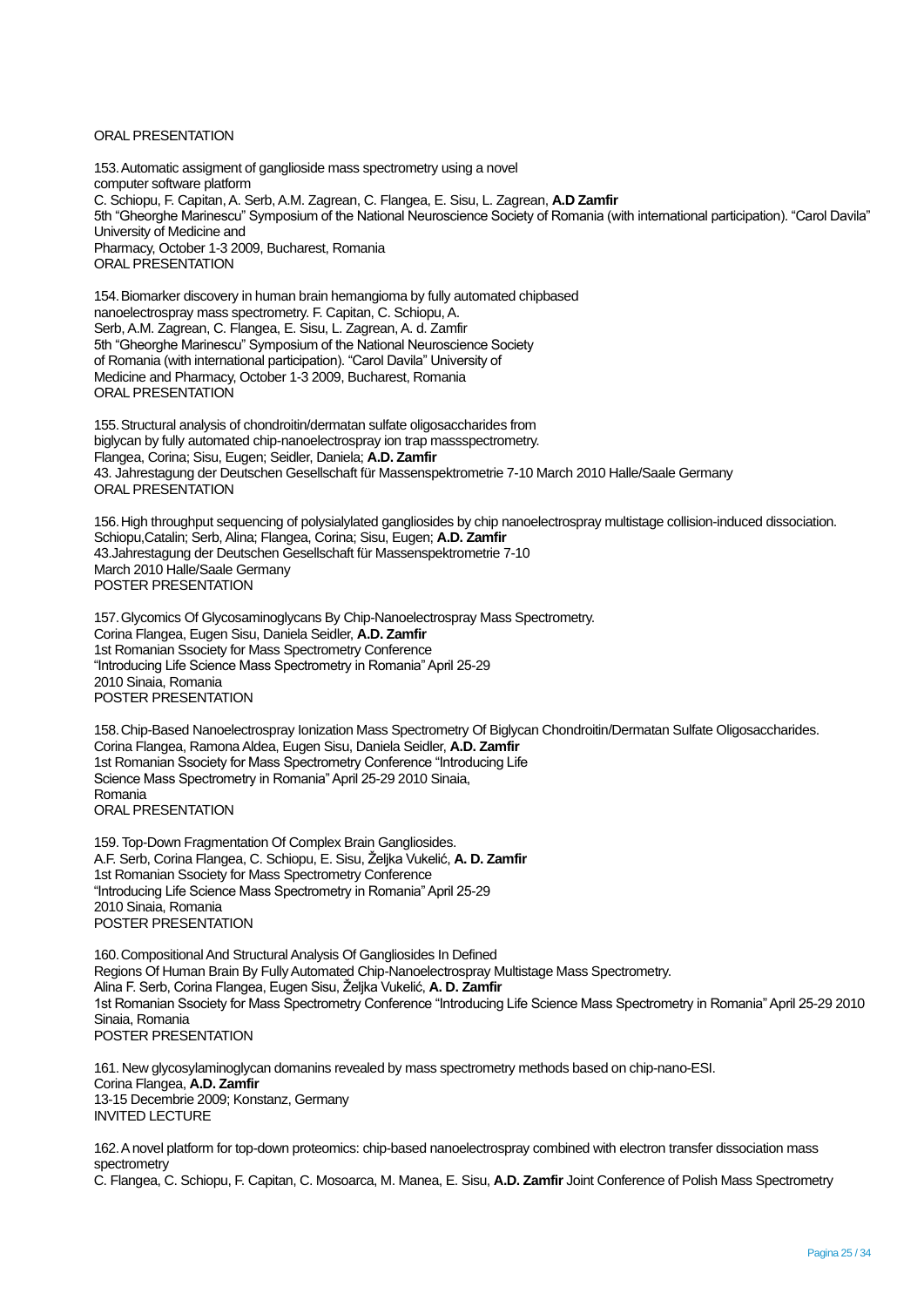Society and German Mass Spectrometry Society, 4-7 March 2012, Poznan, Poland POSTER PRESENTATION

163.Alpha-galactosidase Aactivity monitoring by fluorometry and mass spectrometry M. Galusca, C. Cozma, S.Dilly, **A.D. Zamfir,** M. Przybylski Romanian Society for Mass Spectrometry Conference, 1-5 May 2011, Timișoara, Romania POSTER PRESENTATION

164.Affinity binding study of Abeta–autoantibody CDR peptide to Abeta (12-40) peptide M. Galusca, C. Cozma, **A.D. Zamfir,** M. Przybylski Romanian Society for Mass Spectrometry Conference, 25-29 April 2010, Sinaia, Romania POSTER PRESENTATION

165. Microfluidics-mass spectrometry of glycosaminoglycans **A.D. Zamfir** 18<sup>th</sup> International Mass Spectrometry Conference, 30 August-4 -September 2009, Bremen, Germany INVITED LECTURE

166.Affinity binding study of Abeta–autoantibody CDR peptide to Abeta (12-40) peptide M. Galusca, C. Cozma, **A.D. Zamfir,** M. Przybylski

Deutsche Gesellschaft für Massenspektrometrie Conference, 7-10 March 2010, Halle, Germany

167. Complex structural composition of accumulated GD1a species in brain tissue of GD3 synthase knockout mice D. Marinčić, K. Mlinac, M. Heffer, **A. D. Zamfir**, Ž. Vukelić, S. Kalanj Bognar SiNAPSA Neuroscience Conference '11, Central European FENS Featured Regional Meeting, Ljubljana, Slovenia, September 22-25, 2011 POSTER PRESENTATION

168.Chip-based mass spectrometry, a novel concept in glycomics **A.D. Zamfir**, F. Peter, E. Sisu 12th Edition of Academic Days Timisoara, Chemistry 26-27 May 2011 ORAL PRESENTATION

169. Mass Spectrometry-Based Characterization of Gangliosides from Selected Brain Tumors: Further Evidences of Aberrant Glycosylation, Dragana Marinčić, Željka Vukelić, **A.D. Zamfir**, Alina Serb, Jasna Peter-Katalinić 2nd International Conference of The Romanian Society For Mass Spectrometry, Timisoara 1-5 Mai, 2011 ORAL PRESENTATION

170.A Novel Analytical Approach Combining NanoMate and Electron Transfer Dissociation for Top-Down Proteomics Corina Flangea, Alina Serb, Cristina Mosoarca, Catalin Schiopu, Roxana Ghiulai, Marilena Manea, Eugen Sisu, **A.D. Zamfir** 2nd International Conference of The Romanian Society For Mass Spectrometry, Timisoara 1-5 Mai, 2011 INVITED LECTURE

171. Composition and Structure Analysis of Gangliosides in Human Brain Hemangioma by NanoMate Robot Coupled to Ion Trap Mass Spectrometry, Florina Capitan, Catalin Schiopu, Corina Flangea, Eugen Sisu, **A. D. Zamfir** 2nd International Conference of The Romanian Society For Mass Spectrometry, Timisoara 1-5 Mai, 2011 INVITED LECTURE

172. New Oversulfated Chondroitin/Dermatan Sulfate Sequence Identification in Human Skin Fibroblasts Decorin by Fully Automated Chip-Based Nanoelectrospray Quadrupole Time of Flight Mass Spectrometry, Corina Flangea, Alina Serb, Eugen Sisu, Daniela G. Seidler, Jasna Peter-Katalinić, **A. D. Zamfir** 2nd International Conference of The Romanian Society For Mass Spectrometry, Timisoara 1-5 Mai, 2011 ORAL PRESENTATION

173. Ganglioside composition and structure analysis in human dysembryoplastic neuroepithelial tumor D. Marinčić, T.Pašalić, Alina Serb,Tomislav Sajko, **A. D. Zamfir**, Ž. Vukelić SiNAPSA Neuroscience Conference '11, Central European FENS Featured Regional Meeting, Liubliana, Slovenia, September 22-25, 2011 ORAL PRESENTATION

174.Oligomerisation studies of modified A-beta peptides using mass spectrometry M.I. Iurascu, C. Cozma, M. Galusca, M. Przybylski, **A.D. Zamfir** Joint Conference of Polish Mass Spectrometry Society and German Mass Spectrometry Society, 4-7 March 2012, Poznan, Poland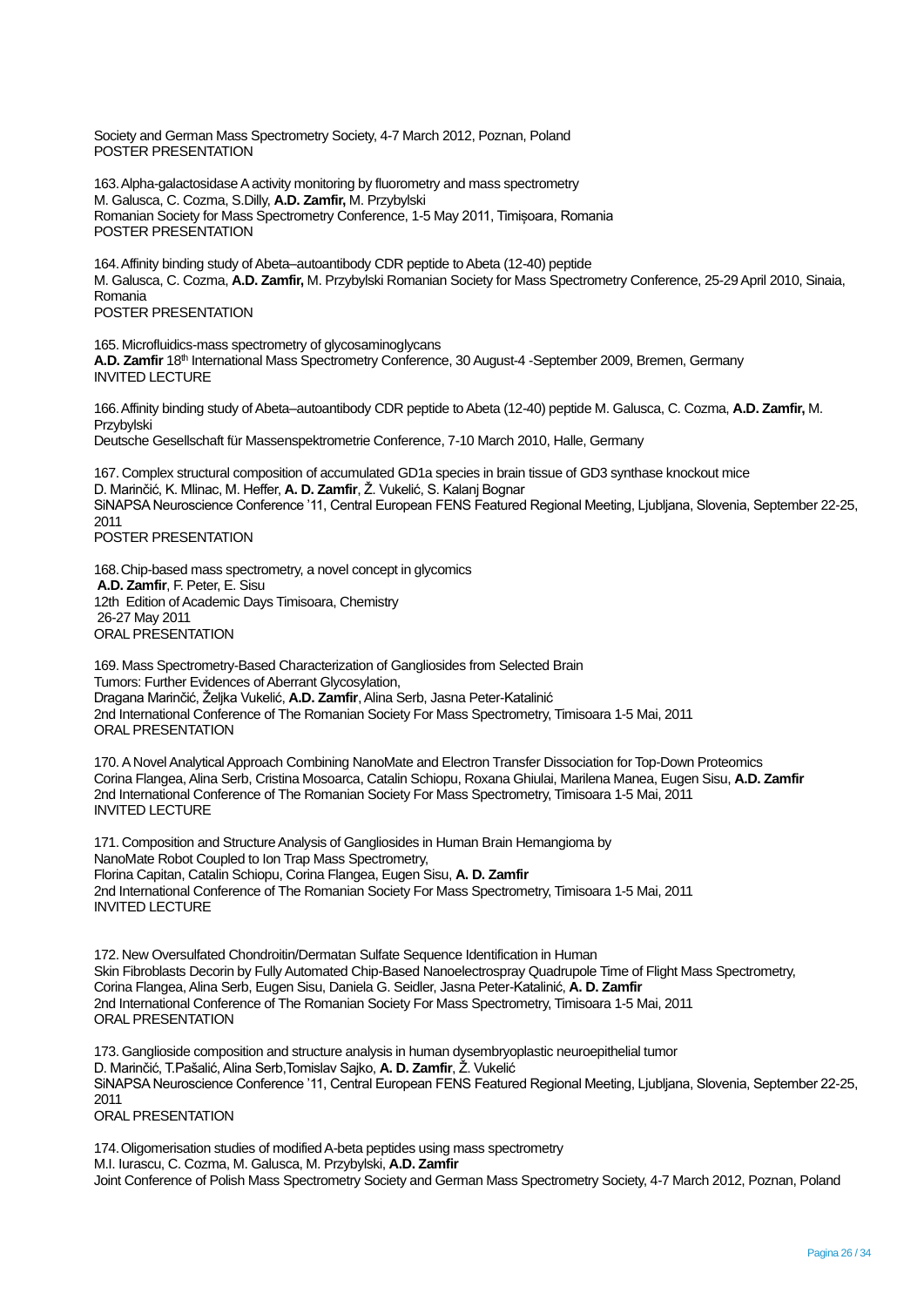## POSTER PRESENTATION

175.Clinical diagnostic in dry blood spots by fluorometry and multiple reaction monitoring mass spectrometry C. Cozma, M.I. Iurascu, M. Galusca, S. Maeser, M. Przybylski, **A.D. Zamfir** Joint Conference of Polish Mass Spectrometry Society and German Mass Spectrometry Society, 4-7 March 2012, Poznan, Poland POSTER PRESENTATION

176.Chip-based nanoelectrospray mass spectrometry of fructooligosaccharides produced by levansucrases from Pseudomonas Syringae Pv. Tomato and P. Chlororaphis Subs. P. Aurantiaca

C. Mosoarca, **A.D. Zamfir**

Joint Conference of Polish Mass Spectrometry Society and German Mass Spectrometry Society, 4-7 March 2012, Poznan, Poland POSTER PRESENTATION

177.High throughput top-down proteomics by chip-based nanoelectrospray in combination with electron transfer dissociation mass spectrometry

C. Flangea, M. Galusca, M. Manea, **A.D. Zamfir** 4<sup>th</sup> International Congress and the 30<sup>th</sup> Annual Session of the Romanian Society for Cell Biology, 13-17 June 2012, Satu Mare, Romania POSTER PRESENTATION

178.Rapid diagnostic by fully automated chip-based nanoelectrospray ionization mass spectrometry C. Flangea, M. Galusca, **A.D. Zamfir** 4<sup>th</sup> International Congress and the 30<sup>th</sup> Annual Session of the Romanian Society for Cell Biology, 13-17 June 2012, Satu Mare, Romania POSTER PRESENTATION

179.Fully automated chip-based nanoelectrospray combined with electron transfer dissociation for high throughput top-down proteomics

C. Flangea, C. Mosoarca, M. Manea, C. Schiopu, E. Sisu, **A.D. Zamfir** International Mass Spectrometry Conference, 11-22 September 2012, Kyoto, Japan POSTER PRESENTATION

180.Chip-based electrospray ionization tandem mass spectrometry a novel tool for rapid diagnostic of Fabry disease M. Galusca, C. Flangea, C. Mosoarca, C. Cozma, **A.D. Zamfir** International Mass Spectrometry Conference, 11-22 September 2012, Kyoto, Japan POSTER PRESENTATION

181.Compositional and structural analysis of gangliosides in human fetal cerebellum by chip electrospray mass spectrometry F. Capitan, C. Schiopu, C. Mosoarca, C. Flangea, C. Ilie, I. Velea, E. Sisu, **A.D. Zamfir** International Symposium Research and Education in Innovation Era, 8-9 November 2012, Arad, Romania POSTER PRESENTATION

182.Chip-based electrospray ionization tandem mass spectrometry a novel tool for rapid diagnostic M. Galusca, C. Flangea, C. Mosoarca, C. Cozma, **A.D. Zamfir** International Symposium Research and Education in Innovation Era, 8-9 November 2012, Arad, Romania POSTER PRESENTATION

183.Mapping and sequencing of gangliosides in human astrocytoma by Orbitrap mass spectrometry F. Capitan, C. Schiopu, C. Flangea, Ž. Vukelić, **A.D. Zamfir** 24<sup>th</sup> Mass Spectrometry Forum, 19-23 February, 2013, Vienna, Austria ORAL PRESENTATION

184.Rapid diagnosis of Fabry disease by a novel method based on automated chip-nanoelectrospray ionization mass spectrometry M. Galusca, C. Flangea, C. Mosoarca, C. Cozma, **A.D. Zamfir** 24<sup>th</sup> Mass Spectrometry Forum, 19-23 February 2013, Vienna, Austria ORAL PRESENTATION

185.Fully automated chip-nanoelectrospray combined with collision induced and electron transfer dissociation **A.D. Zamfir**, C. Mosoarca, C. Flangea, C. Cozma, I. Malaescu, M. Przybylski 46th German Society for Mass Spectrometry Conference, 10-14 March 2013, Berlin, Germany POSTER PRESENTATION

186.Introducing Orbitrap mass spectrometry for ganglioside biomarker discovery in human brain cancer: application to astrocytoma F. Capitan, C. Flangea, A. Petrescu, C. Munteanu, **A.D. Zamfir** 46<sup>th</sup> German Society for Mass Spectrometry Conference, 10-14 March 2013, Berlin, Germany POSTER PRESENTATION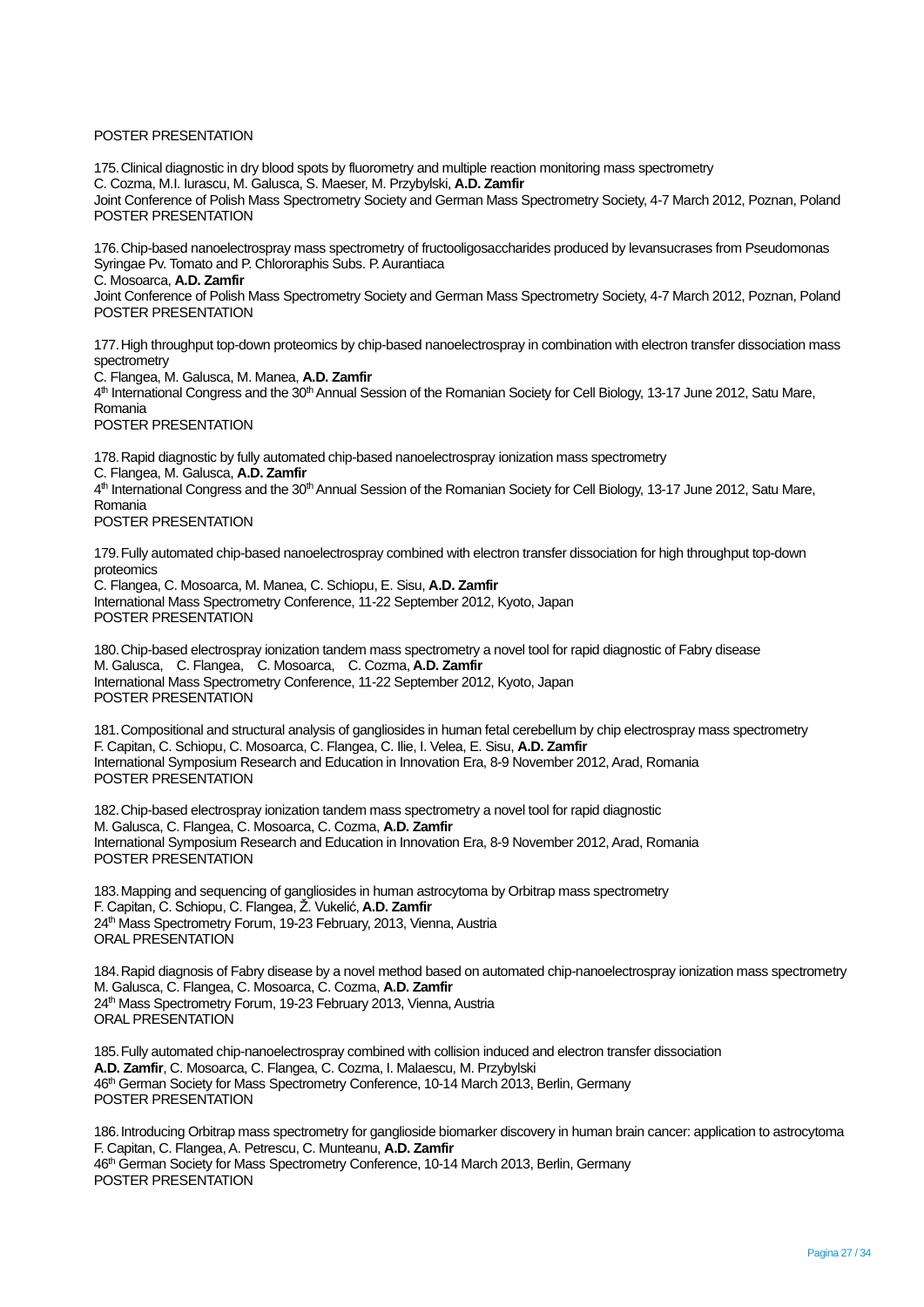187.Rapid diagnosis through molecular markers identified by advanced mass spectrometry

C. Mosoarca, C. Flangea, M. Galusca, **A.D. Zamfir**

5<sup>th</sup> International Congress and the 31<sup>th</sup> Annual Session of the Romanian Society for Cell Biology, 5-9 June 2013, Timișoara, Romania POSTER PRESENTATION

188.Chip-based nanoelectrospray ionization tandem mass spectrometry for glycan analysis in biomedical research **A.D. Zamfir**

2<sup>nd</sup> Middle Eastern and Mediterranean Sea Region Countries Mass Spectrometry Conference, June 30 - July 4, 2013, Siena, Italy invited lecture

189.Chip-based mass spectrometry of oligosaccharides produced by levansucrases from Pseudomonas syringae pv. tomato and *P. chlororaphis* subsp. *aurantiaca* C. Mosoarca, T. Visnapuu, T. Alamäe, **A.D. Zamfir** 2<sup>nd</sup> Biotechnology World Congress, 10-13 February 2014, Dubai, United Arab Emirates POSTER PRESENTATION

190.Top-down analysis by electron transfer/collision induced dissociation of noncovalent protein-ganglioside complexes C. Mosoarca, L. Lupu, I. Malaescu, **A.D. Zamfir** 5<sup>th</sup> Mass Spectrometry Forum, 17-19 February 2014, Vienna, Austria ORAL PRESENTATION

191.Applications of chip-based nanoelectrospray MS to lysosomal storage diseases: Schindler disease M. Sarbu, A. Robu, R. Ghiulai, J. Peter-Katalinić, **A.D. Zamfir** 25<sup>th</sup> Mass Spectrometry Forum, 17-19 February 2014, Vienna, Austria ORAL PRESENTATION

192.A nanoESI-QTOF MS approach for screening and sequencing of underivatized dextran chains containing up to 35 glucose repeats M. Sarbu, R. Ghiulai, **A.D. Zamfir** 20<sup>th</sup> International Mass Spectrometry Conference, 24-29 August 2014, Geneva, Switzerland POSTER PRESENTATION

193.Introduction of chip-based nanoelectrospray mass spectrometry with electron transfer/collision induced dissociation in glycoproteomics

C. Mosoarca, **A.D. Zamfir**

20th International Symposium on Analytical and Environmental Problems, 22 September 2014, Szeged, Hungary ORAL PRESENTATION

194.Nanoelectrospray quadrupole time of flight tandem mass spectrometric analysis of long chain polysaccharides **A.D. Zamfir**, M. Sarbu, R. Ghiulai

20<sup>th</sup> International Symposium on Analytical and Environmental Problems, 22 September 2014, Szeged, Hungary ORAL PRESENTATION

195.Nanoelectrospray quadrupole time-of-flight tandem mass spectrometric analysis of long chain polysaccharides M. Sarbu, R.M. Ghiulai, **A.D. Zamfir** 5<sup>th</sup> International Symposium. Research and Education in Innovation Era, 5-6 November 2014, Arad, Romania

ORAL PRESENTATION

196.Identification of the *O*-glycoforms expressed in the urine of a patient suffering from Schindler disease using chip-based nanoelectrospray tandem mass spectrometry

A C. Robu, M. Sarbu, C.C. Darie, J. Peter-Katalinić, **A.D. Zamfir** Eastern Analytical Symposium and Exhibition, 17-19 November, Somerset, New Jersey, USA POSTER PRESENTATION

197.Glycan biomarker discovery in human gliosarcoma by chip-based nanoelectrospray tandem mass spectrometry L. Lupu, Ž. Vukelić, C.C. Darie, **A.D. Zamfir** Eastern Analytical Symposium and Exhibition, 17-19 November, Somerset, New Jersey, USA POSTER PRESENTATION

198.Introducing 2D numerical analysis in modelling of complex carbohydrate mass spectra C. Mosoarca, I. Malaescu, Ž. Vukelić, **A.D. Zamfir**, A. Ercuta TIM-FIZ 2014 Physics without frontiers, International Physics Conference, 20-22, November 2014, Timișoara, Romania POSTER PRESENTATION

199.Chip-based mass spectrometry for Schindler disease type I: detailed analysis of a complex glycopeptide fraction from patient urine M. Sarbu, A. Robu, I. Malaescu, **A.D. Zamfir**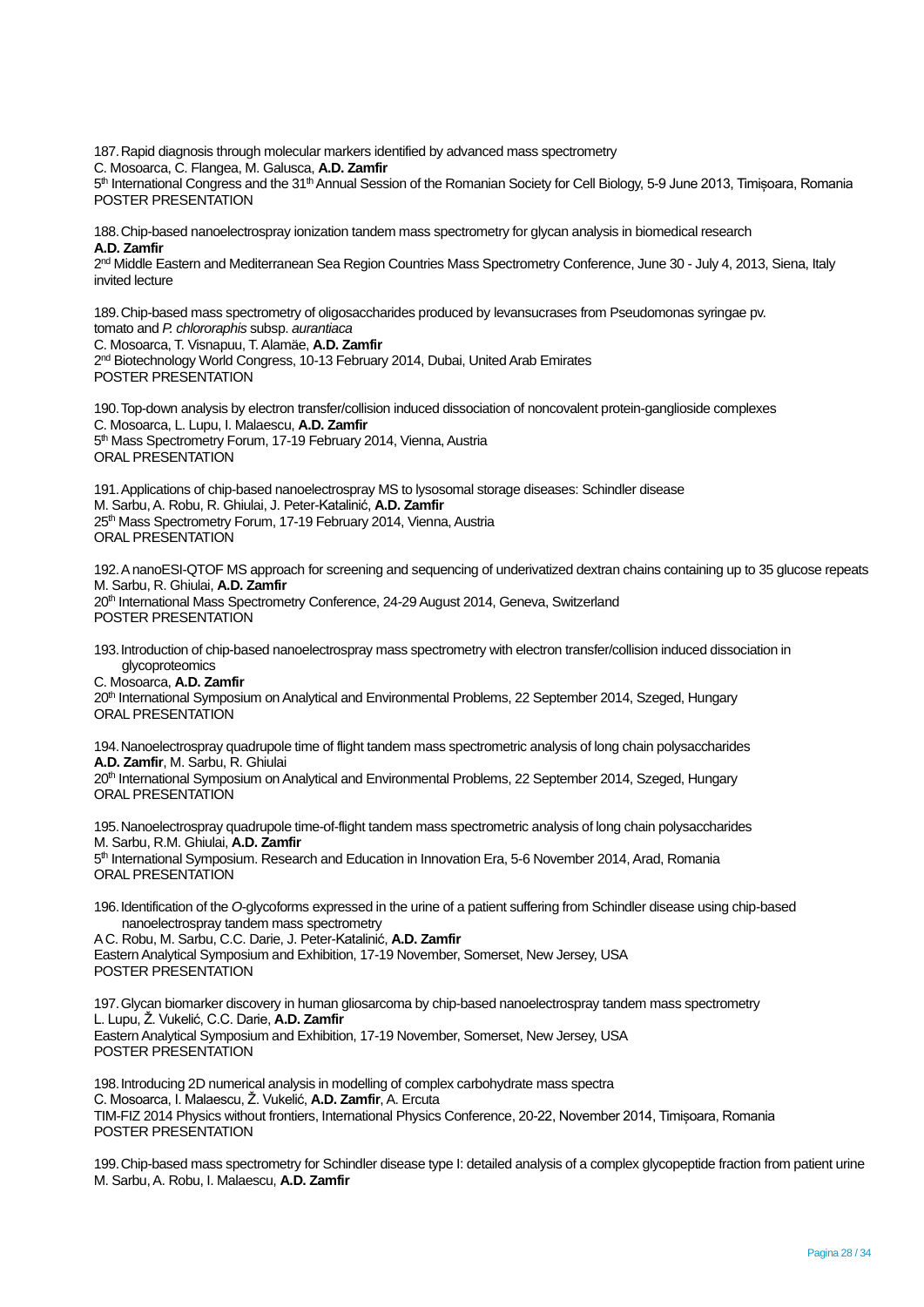TIM-FIZ 2014 Physics without frontiers, International Physics Conference, 20-22, November 2014, Timișoara, Romania POSTER PRESENTATION

200.Novel glycopeptide structures highlighted by Orbitrap MS and MS<sup>2</sup> analysis in the urine of a Schindler disease patient M. Sarbu, C.V.A. Munteanu, A, Petrescu, J. Peter-Katalinić, **A.D. Zamfir** 26<sup>th</sup> Mass Spectrometry Forum, 17-19 February, 2015, Vienna, Austria ORAL PRESENTATION

201.High sensitivity Orbitrap mass spectrometry analysis of neural chondroitin/dermatan sulfate domains C.V.A. Munteanu, L. Popescu, D.G. Seidler, **A.D. Zamfir** 26<sup>th</sup> Mass Spectrometry Forum, 17-19 February, 2015, Vienna, Austria POSTER PRESENTATION

202.High resolution mass spectrometric analysis of complex ganglioside profile typical to early stage fetal neocortex R.M. Ghiulai, M. Sarbu, Ž. Vukelić, C. Ilie, **A.D. Zamfir** 26<sup>th</sup> Mass Spectrometry Forum, 17-19 February, 2015, Vienna, Austria POSTER PRESENTATION

203.Discovering breast cancer biomarkers in human milk by advanced proteomics methods based on mass spectrometry A.C. Robu, R. Aslebagh, K.F. Arcaro, C.C. Darie, **A.D. Zamfir** 26<sup>th</sup> Mass Spectrometry Forum, 17-19 February, 2015, Vienna, Austria POSTER PRESENTATION

204.Introducing ion mobility mass spectrometry in glycomics of Schindler disease M. Sarbu, F. Zhu, J. Peter-Katalinić, D.E. Clemmer, M. Przybylski, **A.D. Zamfir** 48th German Society for Mass Spectrometry Conference (Deutschen Gesellschaft für Massenspektrometrie-DGMS), 1-4 March 2015, Wuppertal, Germany POSTER PRESENTATION

205.Development of advanced proteomics methods based on mass spectrometry for breast cancer biomarker discovery in human milk A.C. Robu, R. Aslebagh, C.C. Darie, B. Chait, M. Przybylski, **A.D. Zamfir** 48th German Society for Mass Spectrometry Conference (Deutschen Gesellschaft für Massenspektrometrie-DGMS), 1-4 March 2015, Wuppertal, Germany POSTER PRESENTATION

206.Proteomics methods based on gel electrophoresis and nanoLC-MS/MS for discovering newbreast cancer biomarkers in huma milk

A.C. Robu, R. Aslebagh, C.C. Darie, B. Chait, M. Przybylski, **A.D. Zamfir** 1stInternational Symposium Biomolecular Recognition and Mass Spectrometry, 5-7 March 2015, Rüsselsheim, Germany POSTER PRESENTATION

207.Compositional and structural analysis of brain chondroitin/dermatan sulfate hexasaccharides by Orbitrap mass spectrometry L. Popescu,A.C. Robu, F. D. Munteanu, D.G. Seidler, **A.D. Zamfir** 3<sup>rd</sup> Mediterranean Sea Region Countries Mass Spectrometry Workshop, 28 June- 2 July 2015, Athens, Greece POSTER PRESENTATION

208.Assessment of the noncovalent interaction between β-lactoglobulin detected in human milk and maltooligosaccharides by chip nanoelectrospray high resolution tandem mass spectrometry A.C. Robu, F. Capitan, C. Schiopu, B.T. Chait, **A.D. Zamfir** 3<sup>rd</sup> Mediterranean Sea Region Countries Mass Spectrometry Workshop, 28 June- 2 July 2015, Athens, Greece POSTER PRESENTATION

209.Clinical applications of chip-based mass spectrometry **A.D. Zamfir** 25<sup>th</sup> Anniversary Conference of the Romanian Society of Biochemistry and Molecular Biology, 17-18 September, Bucharest, Romania ORAL PRESENTATION

210.A decade of GlycoRizzi-based Austrian-Romanian mass spectrometry **A.D. Zamfir** Bioanalysis Symposium and Honorary Coloquium, 5-6 November 2015, Vienna, Austria INVITED LECTURE

211. ChipESI MS<sup>n</sup> of Ctb5 monomers-G1 ganglioside complexes. A. Robu, L. Popescu, F. Capitan, **A.D. Zamfir** 27<sup>th</sup> Mass Spectrometry Forum 23-25 February, 2016, Vienna, Austria POSTER PRESENTATION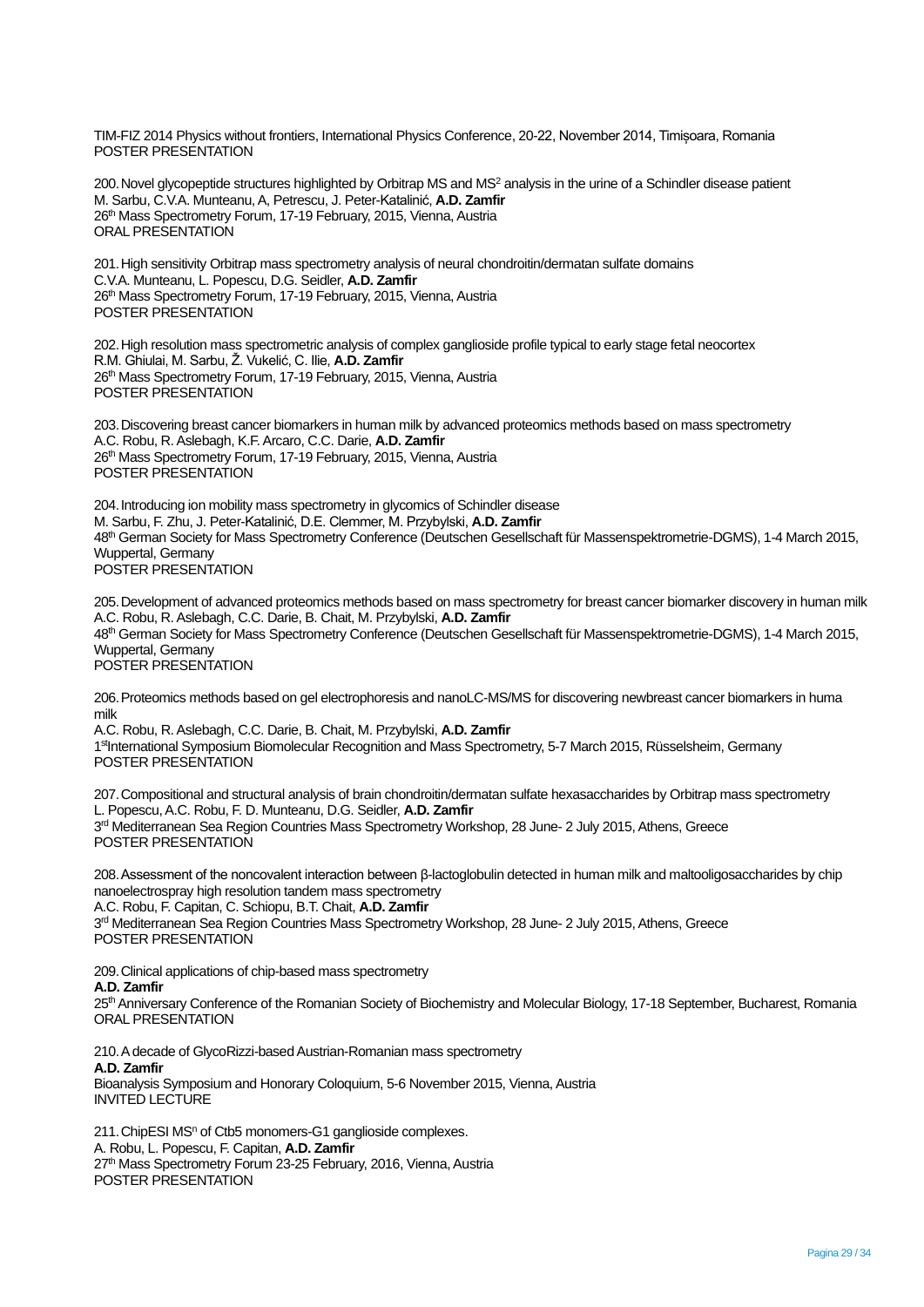212.Neuroblastoma ganglioside analysis by chip-ESI MS **A.D. Zamfir**, A. Robu, F. Capitan, C. Schiopu 27th Mass Spectrometry Forum 23-25 February, 2016, Vienna, Austria POSTER PRESENTATION

213.IMS MS and MS/MS of human brain gangliosides M. Sarbu (Galusca), A. Robu, M. Trion, D. Clemmer, **A.D. Zamfir** 27<sup>th</sup> Mass Spectrometry Forum 23-25 February, 2016, Vienna, Austria ORAL PRESENTATION

214.Microfluidics-mass spectrometry of brain tumor gangliosides **A.D. Zamfir**, A. Robu, F. Capitan, C. Schiopu 13th International Conference on Nanosciences & Nanotechnologies, 5-9 July, 2016, Thessaloniki, Greece ORAL PRESENTATION

215.Glycomics of GAG oligosaccharides by high-performance mass spectrometry A. Robu, L. Popescu, F. D. Munteanu, **A.D. Zamfir** 13th International Conference on Nanosciences & Nanotechnologies, 5-9 July, 2016, Thessaloniki, Greece POSTER PRESENTATION

216.Ion mobility mass spectrometry of glycolipids M. Sarbu (Galusca), F.D. Munteanu, D. E. Clemmer, **A.D. Zamfir** 13th International Conference on Nanosciences & Nanotechnologies, 5-9 July, 2016, Thessaloniki, Greece POSTER PRESENTATION

217.Development of the advanced mass spectrometry for mapping and structural analysis of human brain gangliosides M. Sarbu, M. Trion, L. Dehelean, A.C. Robu, F. Munteanu, **A.D. Zamfir** 22<sup>nd</sup> International Symposium on Analytical and Environmental Problems, Szeged, Ungaria. 10 Oct., 2016 ORAL PRESENTATION

218. Assessment of protein-glycan interaction by chip-based mass spectrometry A.C. Robu, L. Popescu, F.D. Munteanu, **A.D. Zamfir** 22<sup>nd</sup> International Symposium on Analytical and Environmental Problems, Szeged, Ungaria, 10 Oct., 2016 POSTER PRESENTATION

219. Determination of noncovalent FGF2-galactosaminoglycan interaction by chip-based high-resolution mass spectrometry L. Popescu, A.C. Robu, F.D. Munteanu, **A.D. Zamfir** a XXXIV-a Conferință Națională de Chimie, Căciulata, Vâlcea, 4-7 Oct., 2016 POSTER PRESENTATION

220.Glycopeptides biomarker discovery in Schindler disease by ion mobility tandem mass spectrometry M. Sarbu, D.E. Clemmer, **A.D. Zamfir** 10th Central and Eastern European Proteomic Conference, Budapesta, Ungaria, 11-14 Oct., 2016 ORAL PRESENTATION

221.Glycomics of brain glycosaminoglycans by high resolution tandem mass spectrometry L. Popescu, A.C. Robu, C. Munteanu, **A.D. Zamfir** 10<sup>th</sup> Central and Eastern European Proteomic Conference, Budapesta, Ungaria, 11-14 Oct., 2016 POSTER PRESENTATION

222.Age-related and topographic specificity of human brain gangliosides by Orbitrap mass spectrometry M. Sarbu, Ž. Vukelić, **A.D. Zamfir** 28<sup>th</sup> MassSpec Forum Conference, 17-18 februarie 2017, Viena, Austria POSTER PRESENTATION

223.Novel developments in high performance electrospray ionization mass spectrometry of glycosaminoglycans **A.D. Zamfir** 28<sup>th</sup> MassSpec Forum Conference, 17-18 februarie 2017, Viena, Austria ORAL PRESENTATION

224.Application of high resolution mass spectrometry in glycolipidomics of extracranial tumors A.C. Robu, **A.D. Zamfir** 28<sup>th</sup> MassSpec Forum Conference, 17-18 februarie 2017, Viena, Austria POSTER PRESENTATION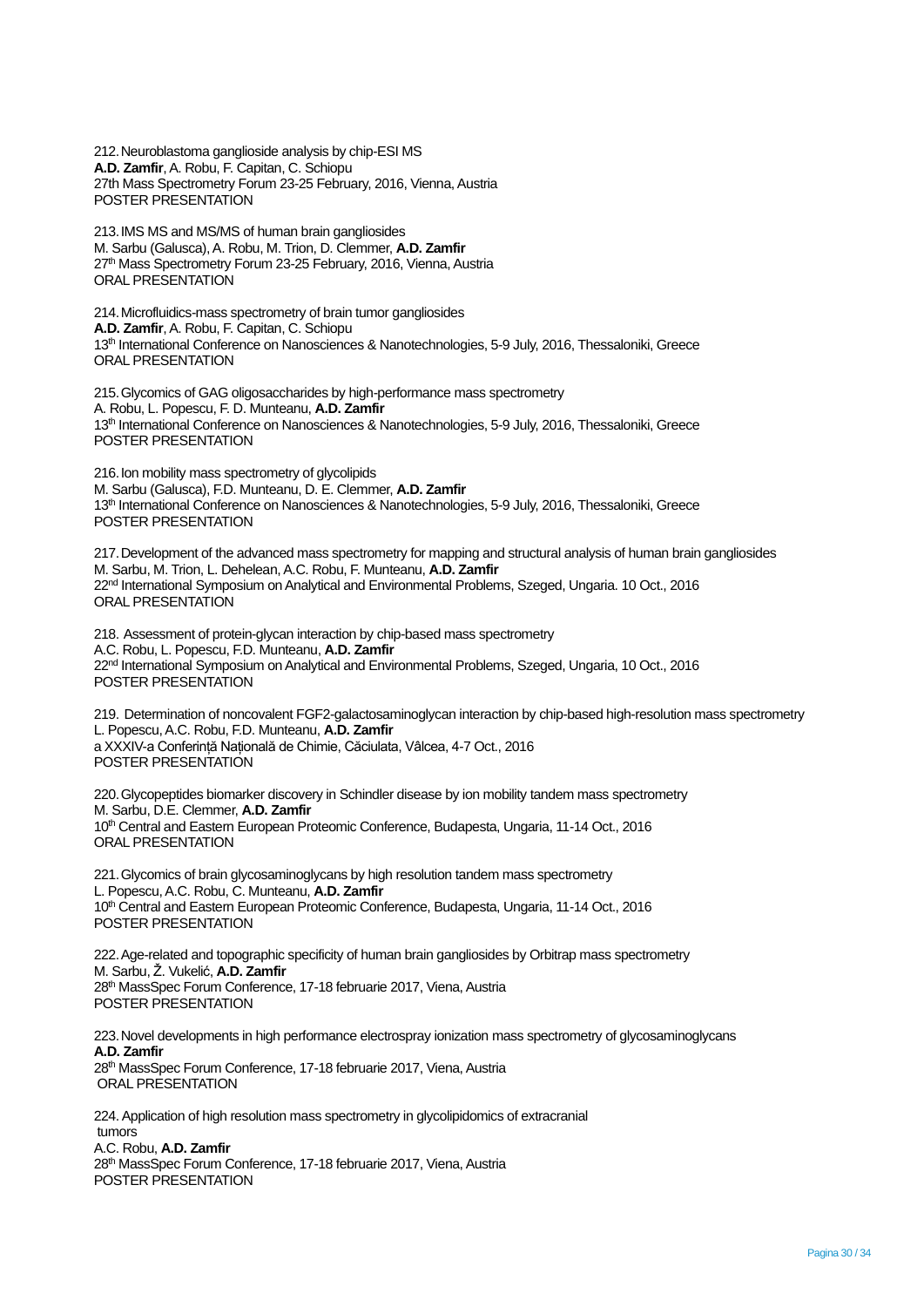225.Screening of human fetal hippocampus gangliosides by ion mobility mass spectrometry M. Sarbu, Ž. Vukelić, D.E. Clemmer, **A.D. Zamfir**

Proceedings of the American Society for Mass Spectrometry Conference, 4-6 iunie 2017, Indianapolis, SUA. POSTER PRESENTATION

226.Assessment of the noncovalent interaction between FGF-2 and glycosaminoglycans by chip-nanoelectrospray high resolution mass spectrometry

A.C. Robu, L. Popescu, D.G. Seidler, **A.D. Zamfir**

Proceedings of the American Society for Mass Spectrometry Conference, 4-8 iunie 2017, Indianapolis, SUA. POSTER PRESENTATION

227. Chip-nanoESI high resolution mass spectrometry assay for studying the FGF-GAG noncovalent complexes A.C. Robu, L. Popescu, D.G. Seidler, **A.D. Zamfir** 14<sup>th</sup> International Conference on Nanosciences & Nanotechnologies (NN17), 5-9 iulie 2017, Thessaloniki, Grecia.

POSTER PRESENTATION

228.Nanofluidics for mass spectrometry with applications in glycomics for biomedical research **A.D. Zamfir**

14th International Conference on Nanosciences & Nanotechnologies (NN17), 5-9 iulie 2017, Thessaloniki, Grecia. ORAL PRESENTATION

229. Ion mobility mass spectrometry: Mapping and structural characterization of human fetal hippocampus gangliosides M. Sarbu, Ž.Vukelić, D.E. Clemmer, **A.D. Zamfir**

14th International Conference on Nanosciences & Nanotechnologies (NN17), 5-9 iulie 2017, Thessaloniki, Grecia. POSTER PRESENTATION

230.Profiling and structural characterization by mass spectrometry of region-specific gangliosides in brain M. Sarbu, Ž. Vukelić, D.E. Clemmer, **A.D. Zamfir** 23rd International Symposium on Analytical and Environmental Problems, 9-10 octombrie 2017, Szeged, Ungaria ORAL PRESENTATION

231.High performance mass spectrometry for advanced interactomics studies A.C. Robu, L. Popescu, D.G. Seidler, **A.D. Zamfir** 23rd International Symposium on Analytical and Environmental Problems, 9-10 octombrie 2017, Szeged, Ungaria POSTER PRESENTATION

232.Modern mass spectrometric approaches for biomarker discovery **A.D. Zamfir** Walsh Seminar, 9-10 Noiembrie 2017, Potsdam, N.Y., USA

INVITED LECTURE

233.Mass spectrometry of proteoglycans

**A.D. Zamfir** 

Dept. of Chemistry & Biomolecular Science, 9 Noiembrie 2017, Clarkson University, N.Y., USA INVITED LECTURE

234.Microfluidics-mass spectrometry for glycomics in biomedical research **A.D. Zamfir**, invited lecture Dept. of of Chemistry & Biomolecular Science, 10 Noiembrie 2017, Clarkson University, N.Y., USA INVITED LECTURE

235. Chip-nanoESI QTOF MS of FGF2-CS noncovalent interaction A.C. Robu L. Popescu, M. Sarbu, D.G. Seidler, **A.D. Zamfir** 29th MassSpec Forum Vienna, 20-21 Februarie 2018, Viena, Austria ORAL PRESENTATION

236. IMS MS of human fetal hippocampus: novel insights into the ganglioside domain M. Sarbu, Ž. Vukelić, D.E. Clemmer, **A.D. Zamfir** 29th MassSpec Forum Vienna, 20-21 Februarie 2018, Viena, Austria POSTER PRESENTATION

237. ESI MS/MS discovery of a novel brain GT1 ganglioside species I.I. Cozma, M. Sarbu, C. Ilie, **A.D. Zamfir** 29th MassSpec Forum Vienna, 20-21 Februarie 2018, Viena, Austria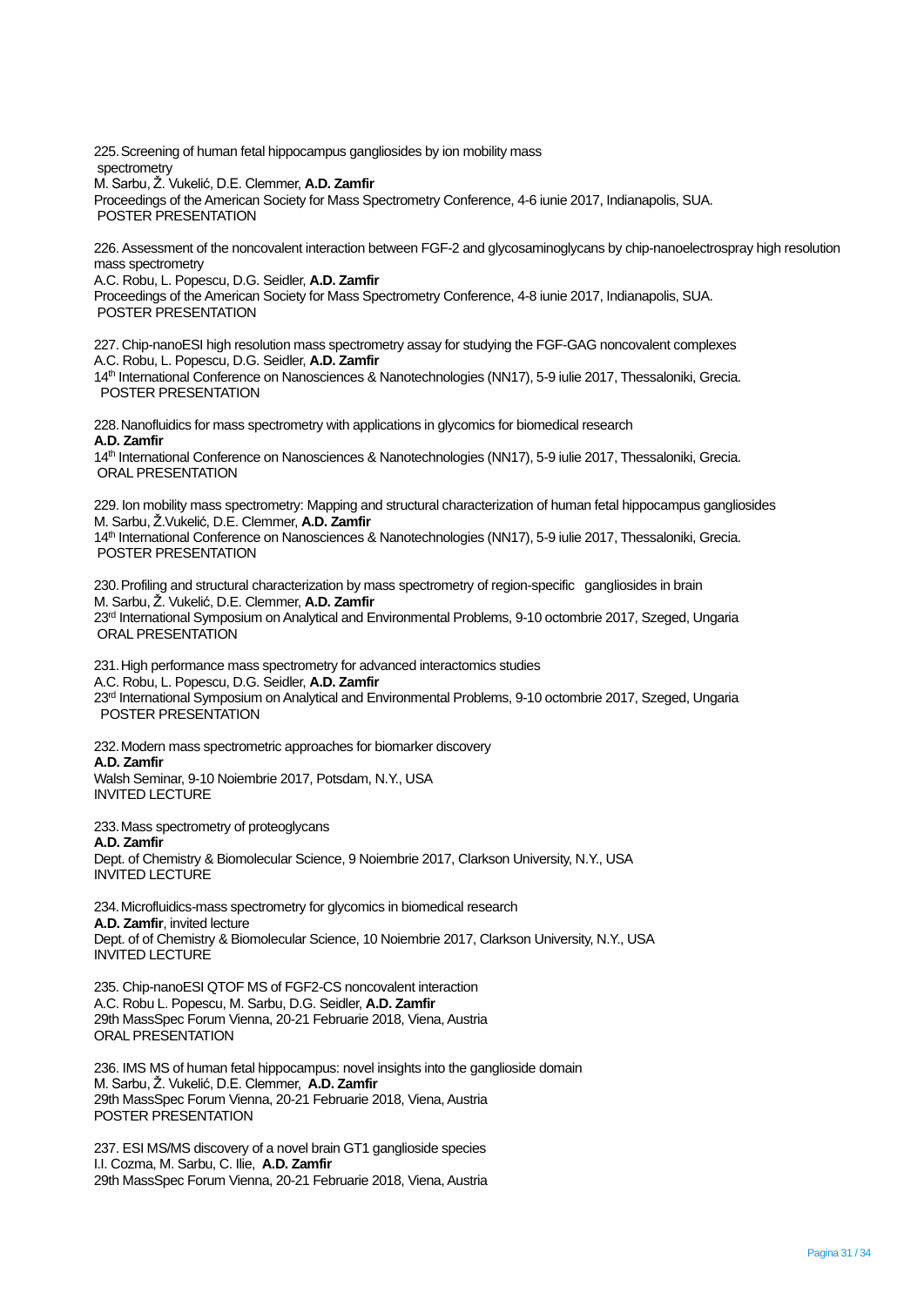#### POSTER PRESENTATION

238. High performance chip-nanoelectrospray tandem mass spectrometry characterization of the noncovalent FGF2 – CS complex, Popescu L., **A.D. Zamfir** TIM 18 Physics Conference, 24-26 Mai, Timisoara, Romania ORAL PRESENTATION

239. Development of novel mass spectrometry approaches for the analysis of brain gangliosides and their structural and functional interactions, Popescu L., Sarbu M., Robu A.C., **A.D. Zamfir** 7th International Symposium Research and Education in Innovation Era, 17-20 Mai 2018, Arad, Romania ORAL PRESENTATION

240. Fibroblast growth factor-glycosaminoglycan noncovalent interaction analysis by chip-nanoelectrospray mass spectrometry Robu AC, Popescu L, Seidler DG, **A.D. Zamfir**, ISREIE, Student Scientific Session, XVIth Edition, 10-12 mai, 2018, Arad, Romania POSTER PRESENTATION

241. Determination of neuropeptides-human brain gangliosides noncovalent interactions by microfluidics tandem mass spectrometry Robu AC, Sarbu M, Popescu L, Vukelic Z, **A.D. Zamfir** Proceedings of the American Society for Mass Spectrometry Conference, 3-7 iunie 2018, San Diego, SUA ORAL PRESENTATION

242. Ion mobility mass spectrometry of human brain hippocampus gangliosides Sarbu M, Vukelic Z, Clemmer D, **A.D. Zamfir** Proceedings of the American Society for Mass Spectrometry Conference, 3-7 iunie 2018, San Diego, SUA POSTER PRESENTATION

243. Ion mobility mass spectrometry and chip mass spectrometry analyses for functional and structural interactions of gangliosides **Alina D. Zamfir** Walsh Seminar (January16th-23th, 2019, New York, USA) INVITED LECTURE

244. Fully automated chip-based nanoESI analyses of protein-brain ganglioside interactions Laurentiu Popescu, Mirela Sarbu, Raluca Ica, Alina Petrut, **Alina D. Zamfir** 30th MassSpec Forum Vienna ( February 16th-22th, 2019, Viena, Austria) POSTER PRESENTATION

245. An advanced mass spectrometry approach for glycolipid biomarker discovery in neurodevelopmental diseases Mirela Sarbu, Raluca Ica, Cristian V.A. Munteanu, Andrei J. Petrescu, Alina Petrut, **Alina D. Zamfir** 30th MassSpec Forum Vienna (February 16th-22th, 2019, Viena, Austria) POSTER PRESENTATION

246. High resolution mass spectrometry provides novel insights into the structure and functions of gangliosides expressed in nucleus caudatus

Mirela Sarbu, Laurentiu Popescu, Raluca Ica, Cristian V.A. Munteanu, Alina Petrut, Andrei J. Petrescu, **Alina D. Zamfir** 30th MassSpec Forum Vienna (February 16th-22th, 2019, Viena, Austria) POSTER PRESENTATION

247.Ganglioside expression and structure in normal human cerebellum: an Orbitrap mass spectrometry survey Raluca Ica, Mirela Sarbu, Cristian V.A. Munteanu, Alina Petrut, Andrei J. Petrescu, Radu Albulescu, **Alina D. Zamfir** 30th MassSpec Forum Vienna (February 16th-22th, 2019, Viena, Austria) POSTER PRESENTATION

248. Function and structural protein-glycolipid interaction by high performance mass spectrometry Alina Secara, Raluca Ica, Mirela Sarbu, Laurentiu Popescu, Alina Petrut, Ligia Petrica, **Alina D. Zamfir** 17th student scientific session (April 11-13th, 2019, Arad, Romania) POSTER PRESENTATION

249. Ion mobility mass spectrometry of gangliosides expressed in central nervous system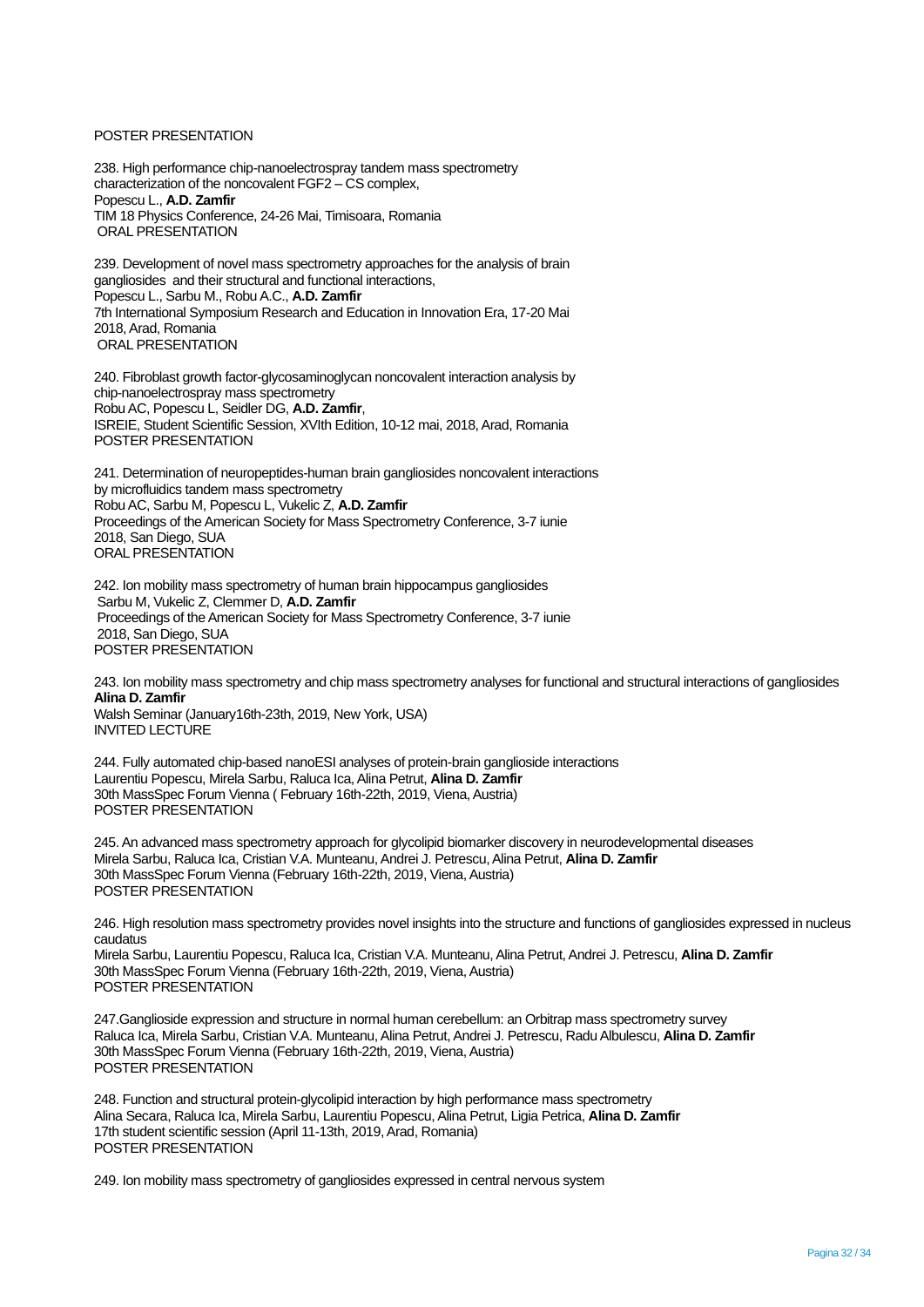Mirela Sarbu, Anca Simulescu, Alina Petrut, Ligia Petrica, **Alina D. Zamfir** 17th student scientific session (April 11-13th, 2019, Arad, Romania) POSTER PRESENTATION

250.Human gangliosidome in severe brain disorders: high resolution mass spectrometry study Raluca Ica, Mirela Sarbu, Irma Cozma, Andrei J. Petrescu, Cristian V.A. Munteanu, **Alina D. Zamfir** 17th student scientific session (April 11-13th, 2019, Arad, Romania) POSTER PRESENTATION

251. Determination of ganglioside composition, structure and functional interactions in human brain in health and disease by advanced mass spectrometry

Mirela Sarbu, Raluca Ica, Alina Petrut, Cristian Munteanu, David E. Clemmer, **Alina D. Zamfir** 8th International Symposium Research and Education in Innovation Era (May 23th-25th, 2019, Arad, Romania) ORAL PRESENTATION

252. Mapping and sequencing of gangliosides in human cerebellum at different developmental stages by Orbitrap multistage mass spectrometry Raluca Ica, Mirela Sarbu, Alina Petrut, Cristian V.A. Munteanu, Andrei J. Petrescu, Radu Albulescu, **Alina D. Zamfir**

67th ASMS Conference on Mass Spectrometry and Allied Topics ( June 2nd-6th, 2019, Atlanta, SUA) ORAL PRESENTATION

253. Ganglioside biomarker discovery and characterization in neurodevelopmental diseases by high resolution multistage mass spectrometry

Mirela Sarbu, Raluca Ica, Cristian V.A. Munteanu, Alina Petrut, **Alina D. Zamfir** 67th ASMS Conference on Mass Spectrometry and Allied Topics (June 2nd-6th, 2019, Atlanta, SUA) POSTER PRESENTATION

254. Determination of protein-brain ganglioside interactions by chip-based nanoelectrospray quadrupole-time-of-flight tandem mass spectrometry

Laurentiu Popescu, Mirela Sarbu, Raluca Ica, Alina Petrut, **Alina D. Zamfir** 67th ASMS Conference on Mass Spectrometry and Allied Topics (June 2nd-6th, 2019, Atlanta, SUA) POSTER PRESENTATION

255. Mapping and sequencing of ganglioside in cerebellum by nanoelectrospray high resolution tandem mass spectrometry Raluca Ica, Mirela Sarbu, Alina Petrut, Cristian V.A. Munteanu, Andrei J. Petrescu, **Alina D. Zamfir** 16th International Conference on Nanosciences & Nanotechnologies (NN19) (July1st-5th , 2019, Salonic, Grecia) POSTER PRESENTATION

256. Determination of the structure and functions of glycophingolipids in human nucleus caudatus by Orbitrap multistage mass spectrometry

Mirela Sarbu, Raluca Ica, Alina Petrut, Cristian V.A. Munteanu, Andrei J. Petrescu, **Alina D. Zamfir** 16th International Conference on Nanosciences & Nanotechnologies (NN19) (July1st-5th, 2019, Salonic, Grecia) POSTER PRESENTATION

257. Development of chip-based mass spectrometry for structural and functional protein-brain ganglioside interactions Raluca Ica, Alina Petrut, **Alina D. Zamfir** 16th International Conference on Nanosciences & Nanotechnologies (NN19) (July1st-5th, 2019, Salonic, Grecia) POSTER PRESENTATION

258.Nanoelectrospray high resolution mass spectrometry for the discovery of glycolipid biomarkers in neurodevelopmental disorders Alina Petrut, Mirela Sarbu, Raluca Ica, Cristian V.A. Munteanu, **Alina D. Zamfir** 16th International Conference on Nanosciences & Nanotechnologies (NN19) (July1st-5th, 2019, Salonic, Grecia) ORAL PRESENTATION

259. An advanced mass spectrometry approach for glycolipid biomarker discovery in neurodevelopmental diseases Mirela Sarbu, Cristian V.A. Munteanu, Raluca Ica, Alina Petrut, Andrei J. Petrescu, **Alina D. Zamfir** The annual international conference of the Romanian Society of Biochemistry and Molecular Biology ( September 26th-27th, 2019, Iasi, Romania) POSTER PRESENTATION

260.Glycosphingolipidomics of human cerebellum by orbitrap multistage mass spectrometry The annual international conference of the Romanian Society of Biochemistry and Molecular Biology (September 26th-27th, 2019, Iasi, Romania) Raluca Ica, Alina Petrut, Andrei J. Petrescu, **Alina D. Zamfir** POSTER PRESENTATION